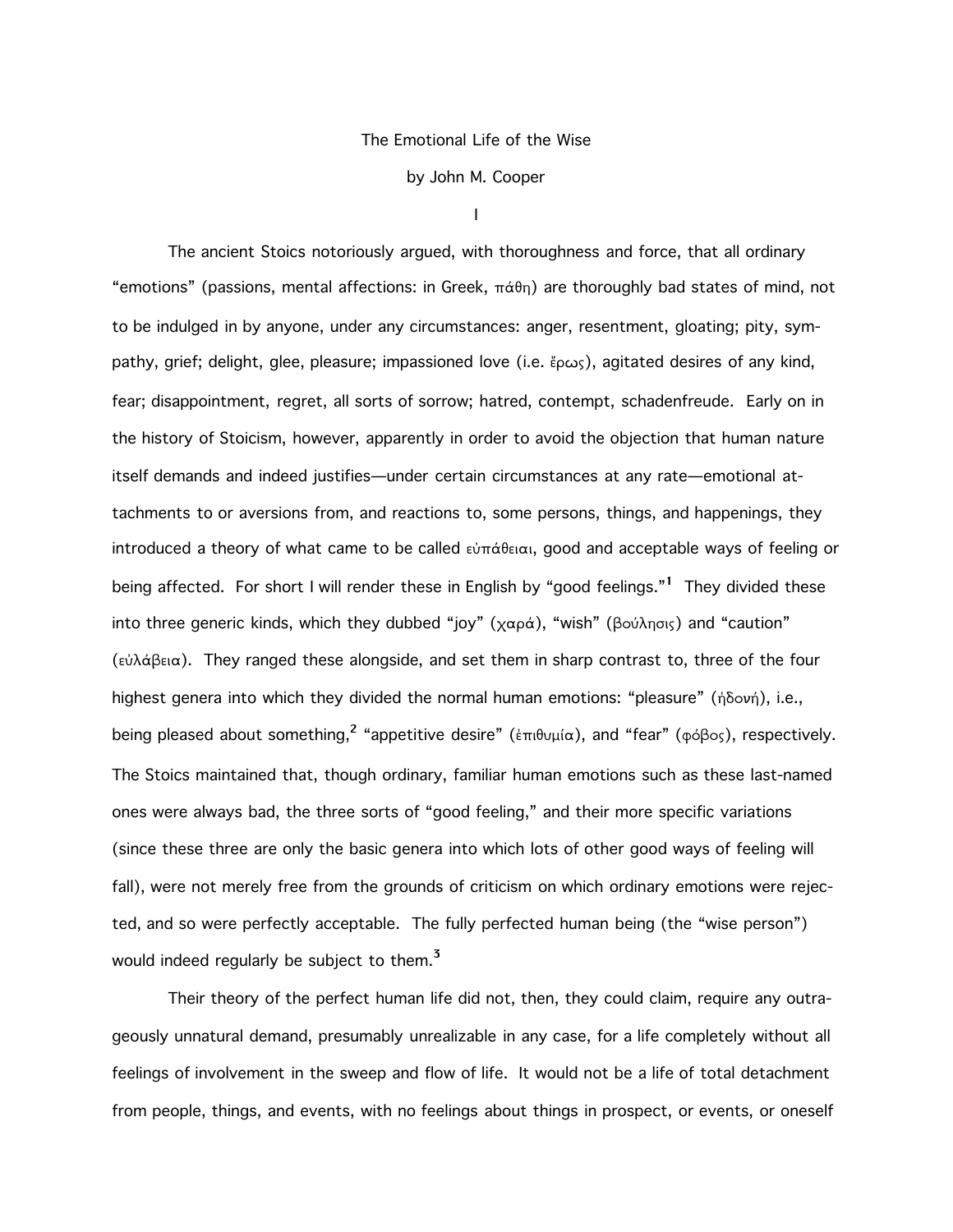or other people. Only  $\pi\acute{\alpha}\theta\eta$ —the symptoms of moral and mental disease—were to be eliminated. Feelings such as being pleased about something you've accomplished, or grieving over someone's death, and the rest of the  $\pi\acute{\alpha}\theta\eta$ , are bad because in experiencing them one is wrongly thinking of their objects or causes as good or bad things to have happened (or in prospect). Since, for the Stoics, no such things can be good or bad (only a person's state of mind can be a good or bad thing), any such feeling is predicated on a false belief that attributes too much (and the wrong kind of) value to these things. So any such feeling is strictly excessive and totally unjustified. Good sorts of feelings,  $\epsilon\dot{\phi}\pi\dot{\alpha}\theta\epsilon\alpha$ , would, however, survive and flourish in the best, the perfect life. Thus, the wise would have a rich emotional life, quite different from the one grounded in "emotions" in the narrow sense of  $\pi\dot{\alpha}\theta$  that we are familiar with, but one that nonetheless would bring the wise into connection with human life and its varying circumstances through their feelings, that is, through the ways they are psychologically affected by them.

More fundamentally, the Stoics could insist that their call for a life "without passions"  $(\dot{\alpha} \pi \dot{\alpha} \theta_{\alpha})$  does not rest upon or imply the simple rejection of what their opponents reasonably thought of as a natural and even wholesome aspect of human nature: our capacity to respond emotionally to things of value to us, to recognize their value in our feelings about them, and not merely with cool reasoned judgments. They can say, and seriously mean—I am not suggesting that this was self-defensive sophistry on their part—that their own view about human nature and human psychology does not deny the appropriateness and the naturalness of emotions. It does not call for simple and total suppression of the emotional side of human life. What they call for is not that at all, but, in this case as in others, the proper development and use of what is given to us by our nature. That proper development does indeed require that we eliminate all of the ordinary, familiar emotions of anger, fear, appetitive desire, and so on, which, in our misguided societies with their bad ideas and traditional outlooks, we grow up finding sometimes natural and appropriate. But this means only that we need to rework and redirect our capacity to recognize value through our responsive feelings so that they conform, finally, to what is truly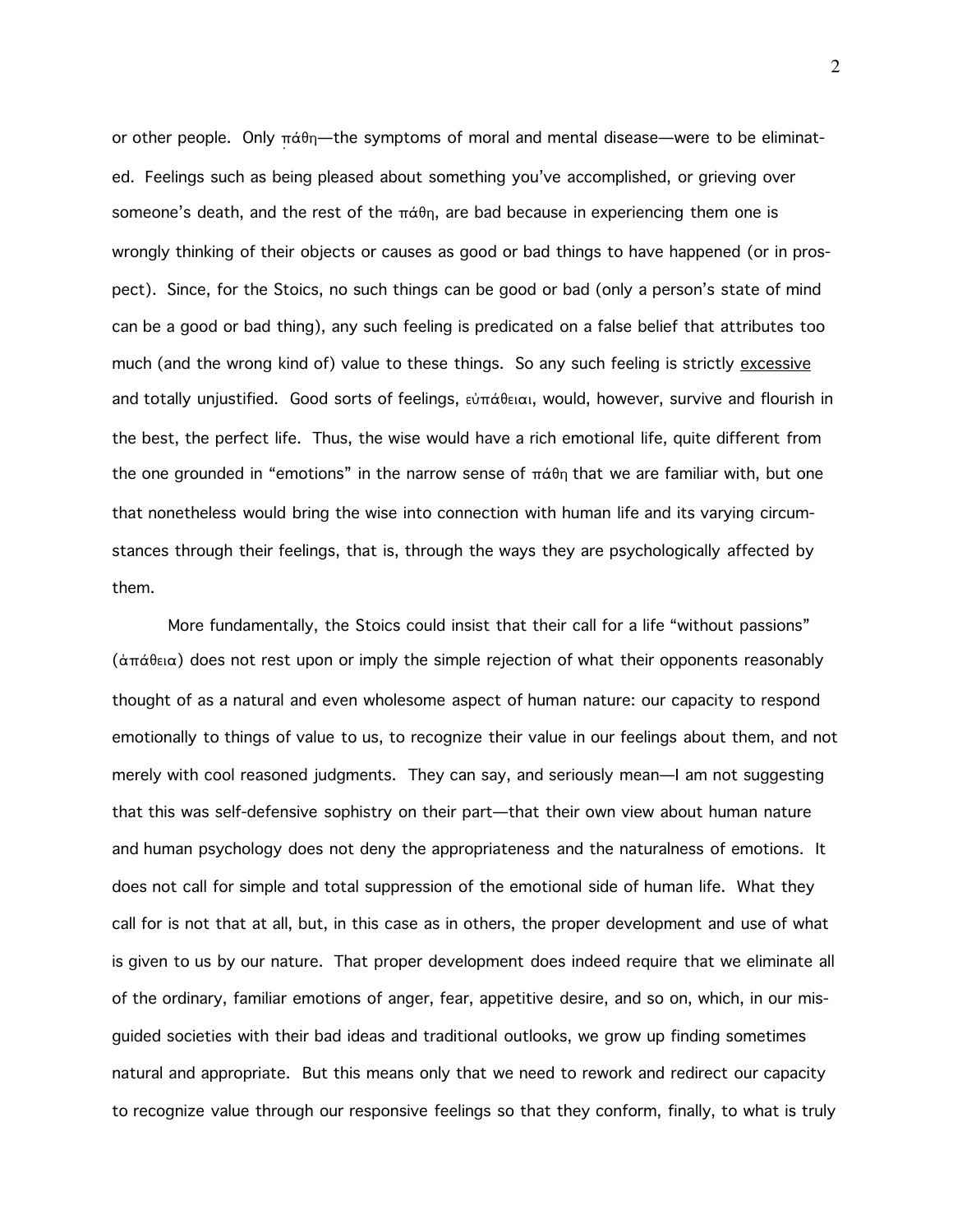appropriate and natural for a rational being. If we do that, we will experience instead the good feelings of joy, wish and caution, and only them (and their subvarieties).

Given the defensive context in which, as it appears, this element of Stoic theory was worked out, it is not surprising that we have little detail about, and no full illustrations of, precisely how these good feelings would function in a perfected human life. The Stoics apparently did not develop very far the theory as a positive account in its own right of what they should have regarded, and clearly did regard, as important phenomena of the moral life. This paper is devoted to pursuing some of the questions that arise when one begins to examine the theory in this light. One point I want to make is that if the Stoics had thought these matters through more thoroughly as part of a positive account of the emotional life of the wise, they could in fact have given satisfactory answers to many of these questions—on the basis of an independently interesting and not implausible overall theory of human psychology.

II

Cicero, in one of the three expositions that have come down to us, in Tusculan Disputations 4.12 and 13, says flatly about two of the "good feelings," wish and caution, that they are experienced solely by wise persons; he omits this when he comes to joy, but that is plainly what he must think about that one too.<sup>4</sup> And we have explicit testimony from Plutarch that Chrysippus limited caution to wise people.<sup>5</sup> Further, Cicero reports that, as I said just now, the "good feelings" took the place, in the life of the wise, of ordinary emotions that are experienced by the nonwise, and he offers a certain amount of comparative information about how the two sorts of feelings relate to each other. What Cicero says conforms completely with what we learn from our other sources. Thus it is safe to say that on the Stoic theory as it was understood by Cicero and later authors (1) the "good feelings" were limited to wise persons, and (2) they corresponded to and in some way replaced, in the wise person's psychology, the passionately emotional states of appetite, fear, and pleasure that typically motivate the actions of the nonwise, and that constitute one large part of their typical reactions to events and outcomes affecting them—the ones that they are not in some way pained by or totally indifferent to.

3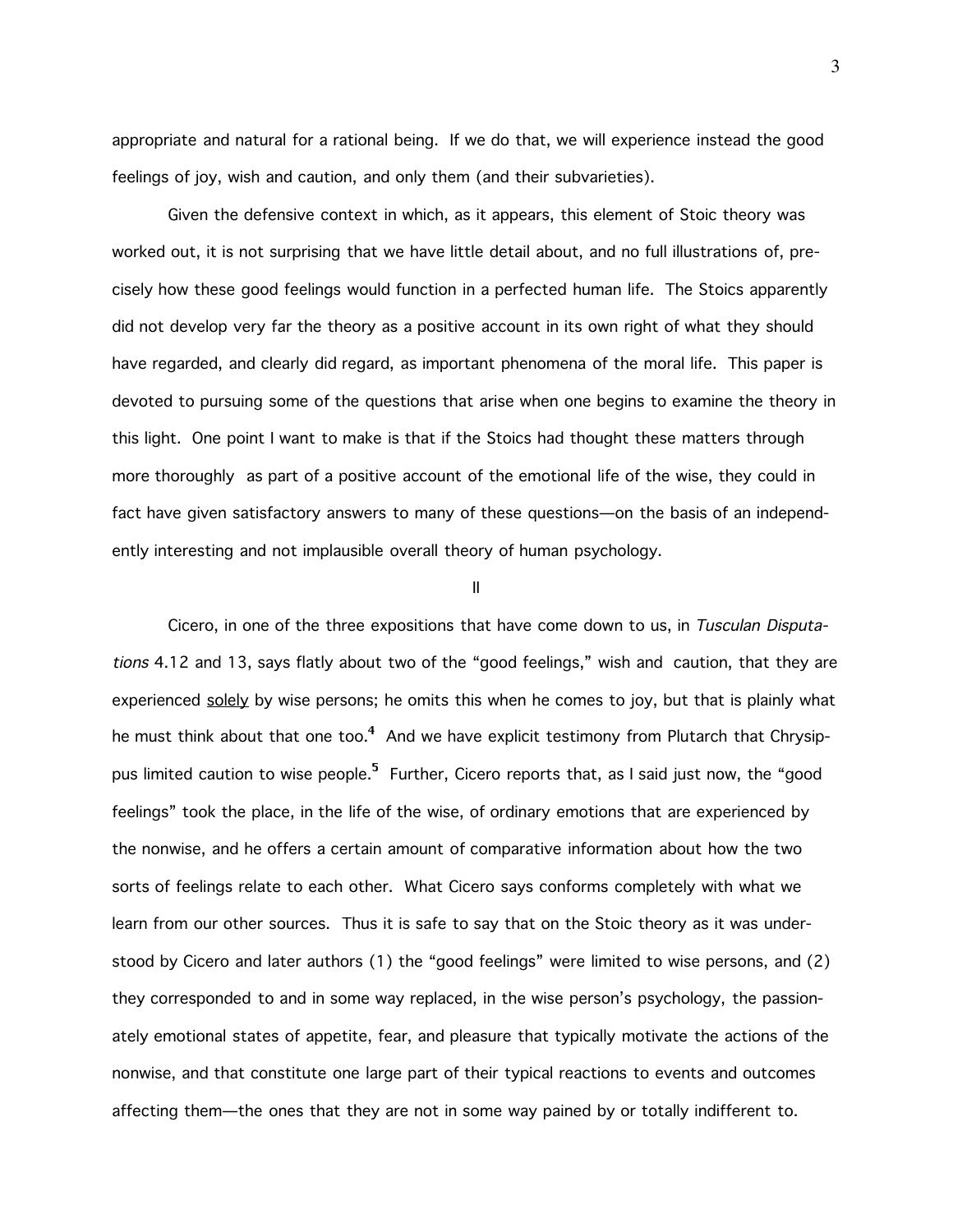I will postpone discussion of the Stoics' grounds for not only describing the "good feelings" as ones that are specially characteristic of the wise person's way of living, but going so far as to declare that  $only$  a fully perfected person ever could experience any of them. I want to focus instead, for most of the paper, on the underlying contrast between these feelings and the three ordinary emotions that they replace. In fact, it appears, there are two distinguishable aspects to this contrast, and what we learn from Cicero (and our other sources) about the second of these aspects is confused and confusing. My first order of business will be to straighten out this confusion.

As Cicero reports them, not only do the Stoics insist upon the different phenomenological character of the wise person's feelings from those of the nonwise, but they apparently also hold that their feelings are directed at what are in fact entirely different objects. This is where the confusion comes in: in fact, as I will explain, the Stoic view involves certain complications, with the result that it is true only with important qualification that the feelings of the wise are directed at entirely different objects. The phenomenological differences, however, are straightforward: whereas the emotions of the nonwise are agitated and effusive, the good feelings of the wise are calm, steady, equable, smooth, and so on. And Cicero clearly implies (T.D. 4. 13) that the good feelings are always governed by the wise person's correct conception of which things are, and which ones are not, good and bad respectively. Thus, the objects of the three "good feelings" would in each case be true goods or true bads, while the objects of the emotions of the nonwise would instead be things wrongly (according to Stoic theory) taken by them to be either good or bad. And, of course, the true "goods" that evoke the quiet and consistent movement of the wise person's mind are virtue (a certain state of mind) and virtuous acts (the immediate practical expression of that state of mind). The non-goods that the unwise wrongly take to be good, and that can arouse what Cicero calls their groundlessly exuberant exultation by their presence, or anxious and agitated desire for them when in the offing, are various bodily states and conditions, and various external events or things, of which they are made aware or that otherwise come to their minds.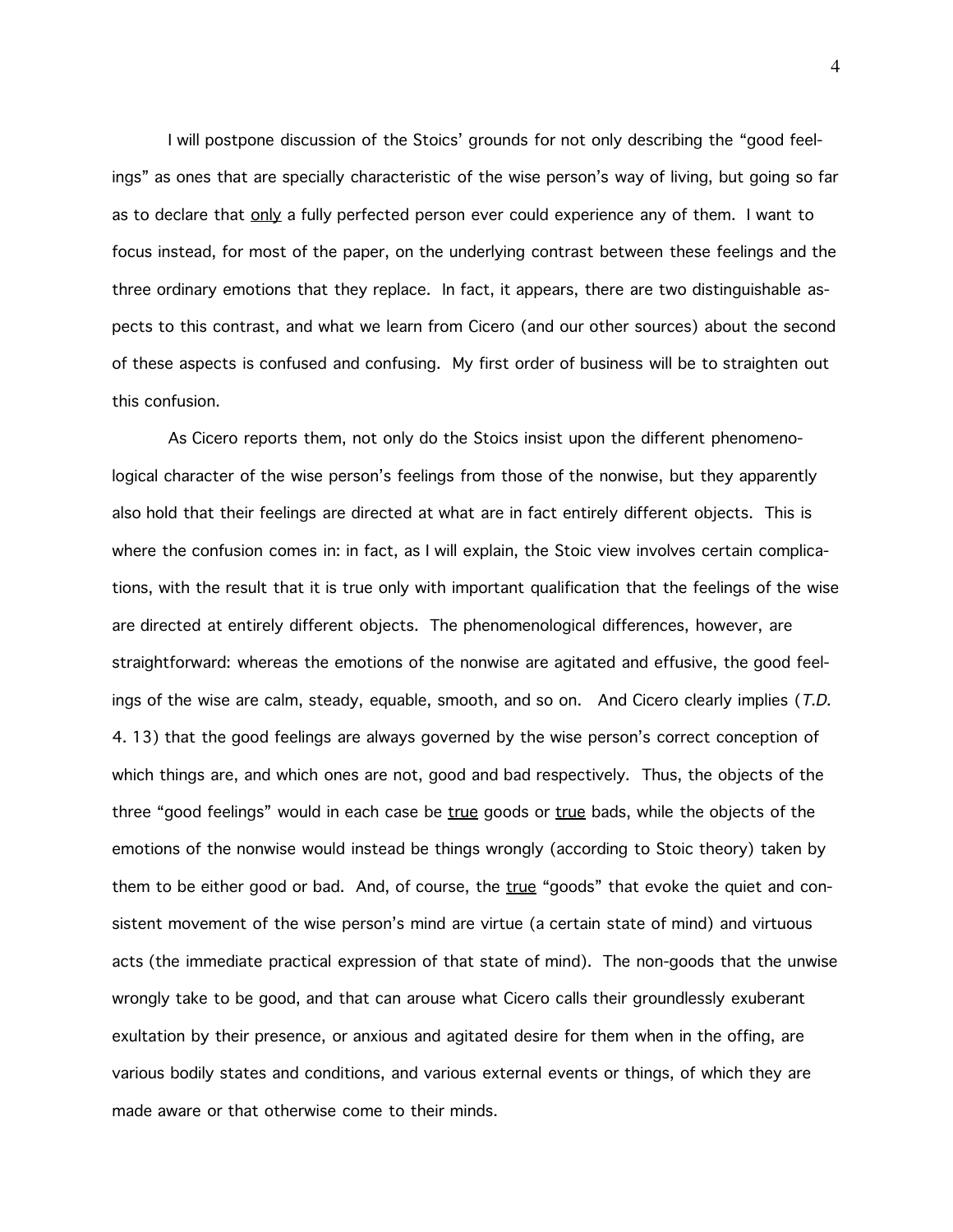Thus, a nonwise person will have a passionate, "appetitive," desire for some bodily pleasure or some supposed external good (some money, some elevated position, some power, maybe an agitated desire simply to maintain their health and good physical condition). But the wise, since they know that those things are in fact not good, nor bad either, will certainly not want them in that inflated, heated, excessive way. We will need to ask shortly in what way they do go for such things (whenever they do in fact go for them). But what corresponds in their psychology, anyhow in the first instance, is their desire for true goods: the continued maintenance of their own and others' virtue, future virtuous acts of their own or other people, all the essential accompaniments of virtue when possessed by someone—and those are desired calmly, equably, with firmness, and without agitation. They feel drawn to them, that is they are moved with a feeling of attachment and liking for them, but this is not an empassioned and agitated feeling, such as the nonwise person feels in experiencing appetite. Likewise, whereas the nonwise will fear all kinds of threats of physical harm or loss, to themselves or others they are close to, wise people will never experience fear of such things; what they will experience instead is a calm feeling of dislike and avoidance, "caution," but (again: in the first instance) in relation to the true bad—vice and vicious actions, and their essential accompaniments. And while nonwise people will be delighted and exult when they get something they previously had a passionate desire to have, or when, simply, they get something, or something happens to them, that they think a good thing, whether they wanted and pursued it in advance or not, wise people experience a positive and welcoming reaction, a calm, steady feeling of "joy," that is limited to their own or others' virtuous state, virtuous actions, and what is involved in those.<sup>6</sup> Accordingly, as Cicero points out (4.14), there is no good feeling at all, corresponding to the fourth of the four classes of  $\pi\dot{\alpha} \theta$ , the heated and fluctuating "pain" or "distress" ( $\lambda \dot{\alpha} \pi$ ) of the nonwise, felt when something happens to them that they regard as bad—the loss of something they regard as good, the failure to attain something they wanted, the onset of some illness, physical or emotional pain. Cicero says that the wise never are never affected emotionally by anything that they regard as, and that in truth is, bad. They may experience things that ordinary people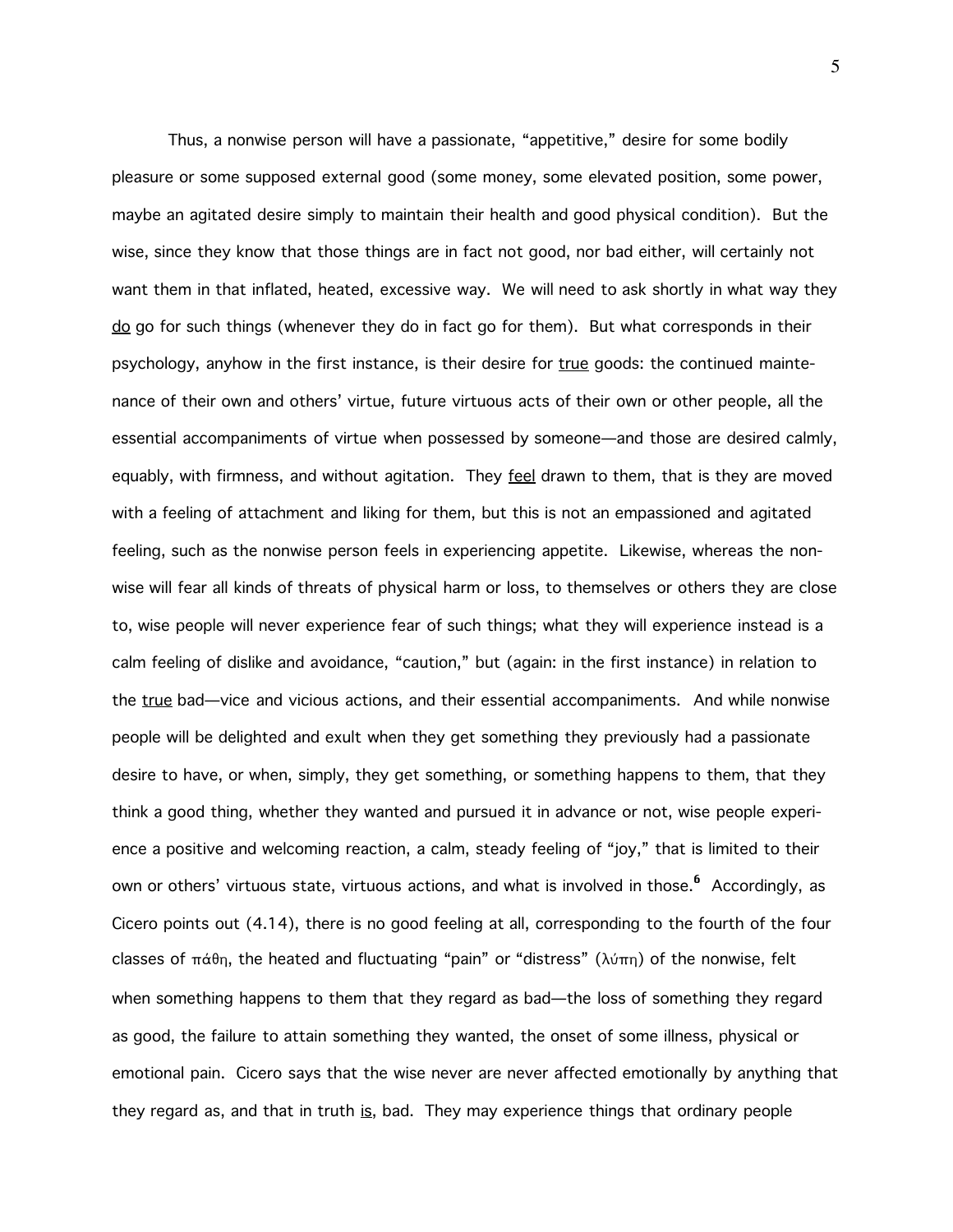count as bad, but they do not count them so, and feel no adverse reaction to them; nor do they ever do any bad actions, which you might expect would then merit an adverse feeling of regret or the like. It is true that they often witness thoroughly unreasonable and bad decisions and actions (of the nonwise), but, apparently, these are not things they suppose merit their having any negative feeling about—or so, anyhow, Stoic theory maintains.<sup>7</sup> (I return to this below, sects. IV-V.)

Plainly, under many circumstances where the nonwise experiences an "appetitive" desire, or an emotion of fearful avoidance, the wise person would be left simply unmoved. Many unwise people want pleasurable sensory experiences or various objects, or are moved to avoid pains, and so forth, of a type that, or under conditions when, the wise person would hold it contrary to reason to try to get or avoid them at all. However, there certainly will be occasions and circumstances when the wise person will resemble the nonwise to this extent, that what the nonwise pursues or avoids the wise will pursue or avoid also. That is because in the judgment of the wise it is natural and appropriate for human beings, in their own current condition and circumstances, to pursue and, if possible, obtain or enjoy something, or, in the other case, to avoid it. What, then, are we to say about that desire, the desire that the wise person has and endorses, for the pursued object, in such cases? It will surely be a  $\epsilon\tilde{\mu}$  oyos ("well-reasoned") feeling of motivation toward what is in fact the same object as that which the nonwise felt a badly reasoned, indeed irrational, motivation toward. However, and this is the crucial point, the object will be conceived of differently. It will be conceived of, and pursued, not as something good to have and enjoy, but rather as something in itself indifferent, so far as goodness or badness is concerned—but something naturally preferable (as the Stoics say), worth trying to achieve, something possessed of a certain positive value. But would that not then be a "well-reasoned desire"—in fact, a "wish," since "wish" is defined by the Stoics as "well-reasoned desire"—for the obiect in question?<sup>8</sup> Likewise, when wise people decide (correctly, of course) that something is to be avoided or warded off, if possible, because it would cause them bodily pain or harm, or pain or harm to someone they are close to—pain or harm being naturally dispreferable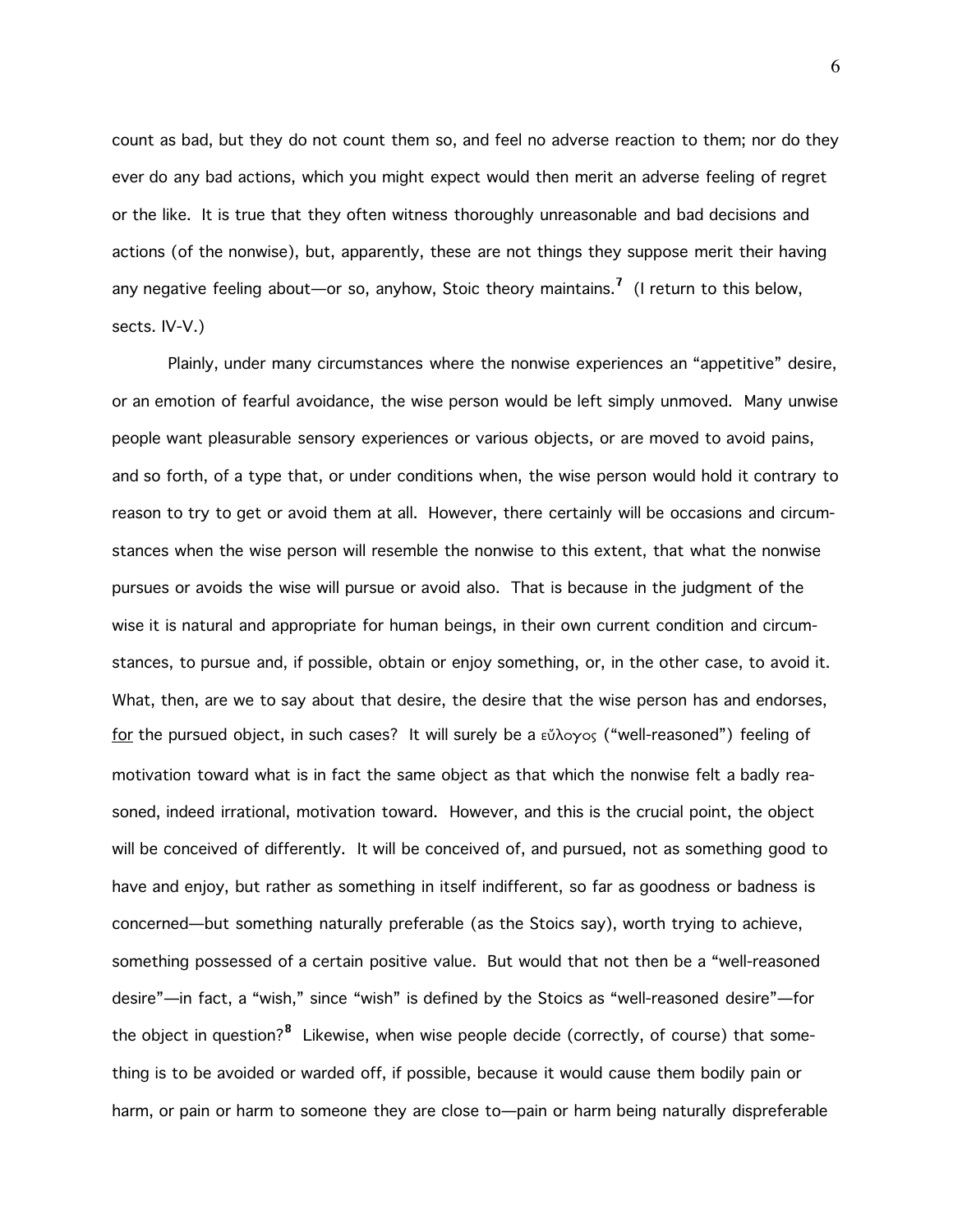things—they will not fear it. But they certainly are going to be motivated to avoid it or ward it off; they will have some sort of impulse of rejection, to use Stoic terminology, toward it. And, again, it will certainly be a "well-reasoned" such impulse. But if so, would not that amount to their experiencing, in relation to those avoided objects, a "well-reasoned avoidance" or "rejection" of them—precisely what the ancient sources tell us the Stoics offered as the definition of the "good feeling" that they called "caution"?

Thus, it appears, the Stoics should hold that the good feelings of caution and wish have as their objects not only vice and virtue respectively, but also somehow the external or bodily conditions or things that the wise person avoids or pursues on the ground that they are naturally dispreferable or preferable. Now in fact, Cicero begins his exposition of the Stoic theory of "good feelings" in a way that fairly strongly suggests just that view. He says the following (T.D. 4.12):

By nature, all people pursue those things which they take to be good and avoid their opposites. Therefore, as soon as a person receives an impression of some thing which he takes to be good, nature itself pushes him to get it. When this is done with consistency and wisely, it is the sort of impulse which the Stoics call a  $\beta o \omega \lambda_{\text{max}}$ , and we could call a "wish." This they define thus: a wish is that which desires some object in accordance with reason; and they say that it is found only in the wise person. But the sort of impulse that is aroused too vigorously and in a manner opposed to reason is an "appetite" or "unbridled longing," and this is to be found in all who are foolish.<sup>9</sup>

Since Cicero gives no warning here about different conceptions of what is good, this certainly seems to say that, when anyone gets an impression of something as worth going for (and assents to that impression), in such a way that they go for it wisely and consistently, what motivates them is a "wish"; whereas if they are aroused for pursuit of it too vigorously and in a way that goes against reason by attributing too much and the wrong sort of value to it, then such a motivating desire is an "appetite." So similarly for motivations leading a person to prevent or keep away from something harmful: this would be fear in the nonwise, but caution in the wise.

7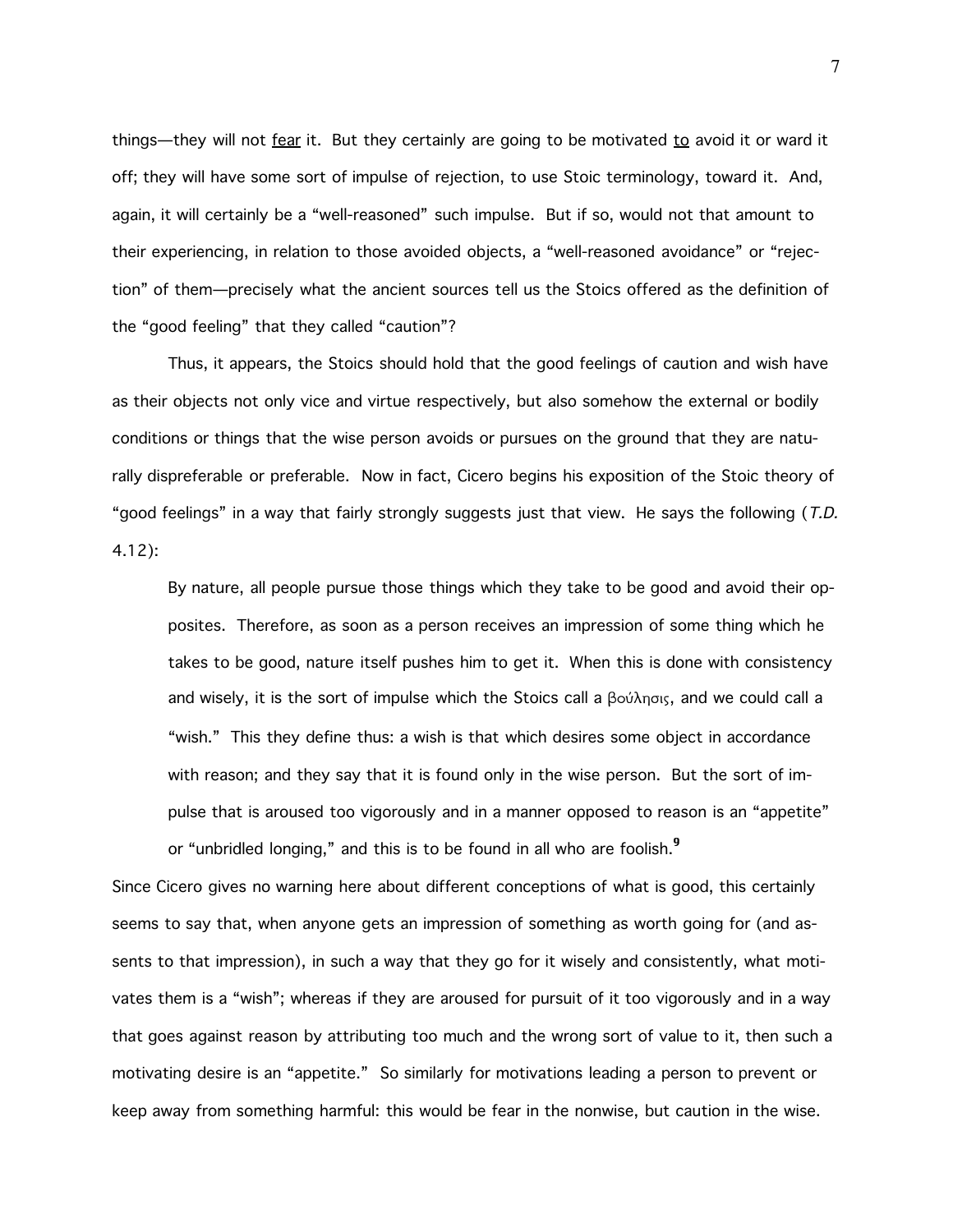In fact, in the passage where Plutarch reports Chrysippus's definition of  $\epsilon \dot{\nu} \lambda \dot{\alpha} \beta \epsilon \alpha$  as  $\epsilon \ddot{\nu} \lambda \alpha \gamma \alpha \varsigma$ ¶kklisiw (n. 5 above) he clearly conceives, as one possible set of objects avoided or rejected through "caution," all the things ordinarily prohibited by law: drunkenness, taking other people's property, killing another person, leaving the army camp without permission, etc. These may not be things that, by contrast, ordinary people fear, but they certainly are not themselves acts of vice: as Plutarch emphasizes, for his polemical purposes, they are, in Stoic terms, only acts that it is inappropriate to do; they fall into the realm of  $\kappa \alpha \theta \eta \kappa \omega \tau \alpha$  (appropriate acts, things there is good reason to do) and their opposites, not κατορθώματα (such acts done from a fully virtuous condition) and the opposites of those.<sup>10</sup>

What we find in Cicero, then, and our other sources, is confusing. On the one hand, we appear to be told that joy, wish and caution are directly solely at goods and bads, true ones: virtuous and vicious states of mind and actions. On the other hand, we get suggestions that they are also, or even instead, directed at external events and objects. In fact, I believe, these unclarities, and the confusions they cause interpreters, can be convincingly cleared up.<sup>11</sup> When correctly elaborated the Stoic theory holds that the two good feelings that I have just mentioned, "wish" and "caution," turn out, in a certain way, to aim at, and have for their objects, often at the same time, both the true goods and bads, respectively, of virtue and vice, and the various neither good nor bad objects that a nonwise person in the wise person's conditions and circumstances would have an "appetite" for or a "fear" about. (Severe difficulties remain for the third good feeling, "joy," as I will explain.) But before turning to this elaboration, we should notice the consequences for the Stoics if on their view the sole objects of "wish" and "caution" were the continuance of the virtuous state, and the future virtuous actions, or else, respectively, the avoidance of some imagined or possible vicious state and actions, of the agent himself, or of others he came into contact with. In such a case, the Stoics would not be able to claim that the wise person's life would not be some cold, inhuman life, exempt from what do surely seem natural, and justified, human felt attachments and concerns. It would in fact be completely without all feelings of involvement in the sweep and flow of daily life. It would be a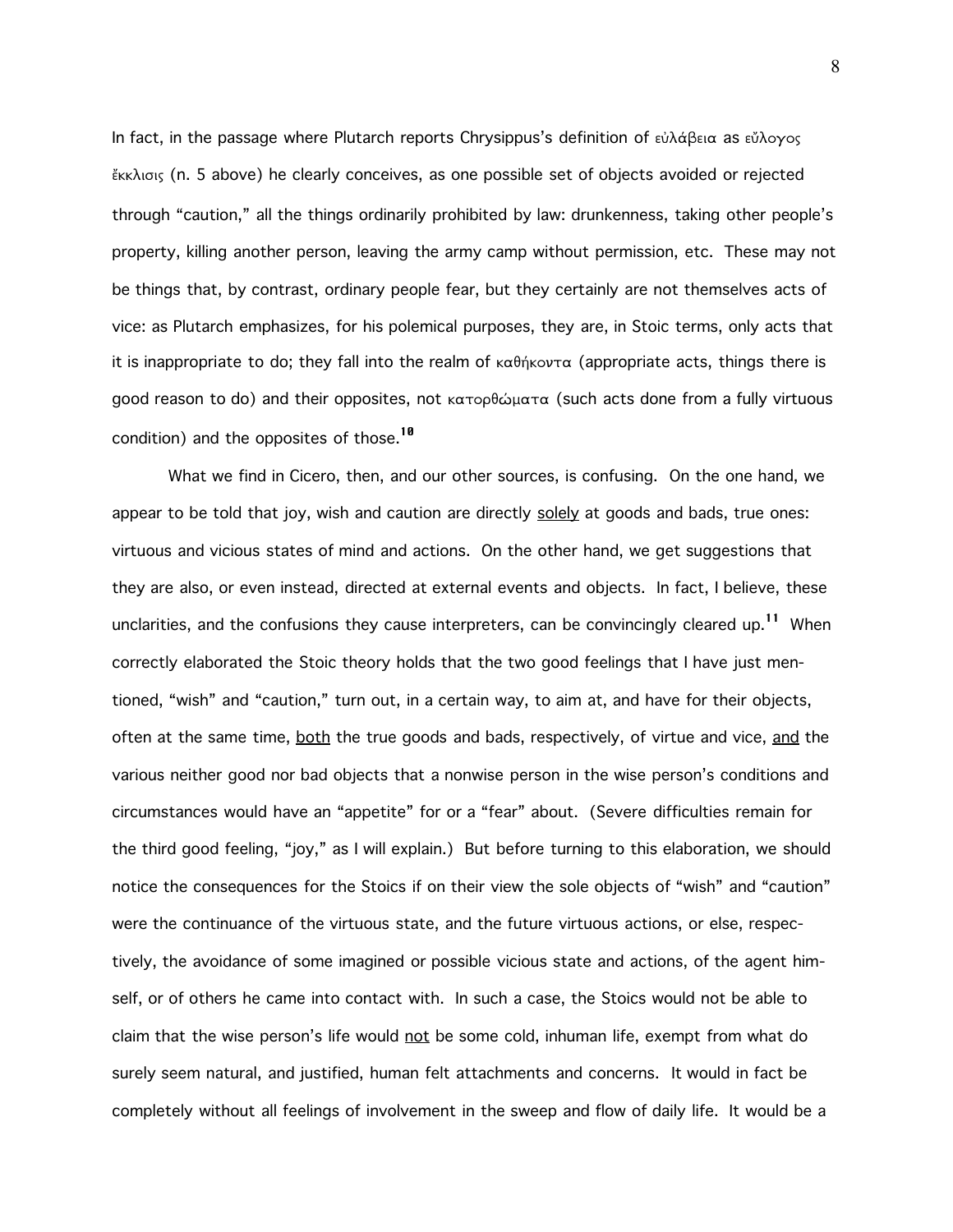life of complete emotional detachment from other people and from ordinary human concerns—from all the ordinary, harmless pleasures of life, all the ordinary things that people legitimately hope for (decent incomes, comfortable places to live, good-tasting and ample food and drink, companionship) and, equally, from feelings of dislike and opposition to physical pain, illness, poverty, hunger, social isolation, being treated unjustly, and so forth. If "wish" and "caution" do not in any way have for their objects anything except virtue and virtuous actions, then no perfected person has any feeling at all, pro or con, when it comes to any of these objects of ordinary human concern—despite the fact that, of course, such people will indeed actively pursue the one set and actively avoid the other. All such pursuits and avoidances will be the simple result of decisions, on the basis of reason, that it is appropriate and correct for human beings under normal conditions to go for the one and keep away, if possible, from the other. No feeling of attachment and dislike will be experienced at all toward any of these objectives of their action. Any attempt on the part of the Stoics to protest that in fact the wise will have feelings (feelings for their own virtue and virtuous actions, for example) would be perfectly hollow and indeed, in this context, quite laughable. It would be, quite simply, beside the point. Can it be that Chrysippus contented himself with such an obviously inadequate, purely formal, response to his opponents' objections?

III

Fortunately, as I have indicated, this result is avoidable. In fact, on basic Stoic principles, it turns out that the "wishes" and "cautions" of the wise are, ordinarily, simultaneously directed both to the prospect of a virtuous action (or avoidance of a vicious one) and to the achievement or avoidance of whatever particular objective the action is itself aimed at attaining or preventing. To see this, we should note, to begin with, that on Stoic theory, all human action requires a mental "impulse," which constitutes the psychic movement that in turn moves the limbs in the intended way. These impulses are constituted or caused by an "assent" to a special sort of mental impression, an "impulsive" one—one that (in the case of an impulse for action, a "practical" impulse) represents something to the agent as worth going for or avoiding, if possi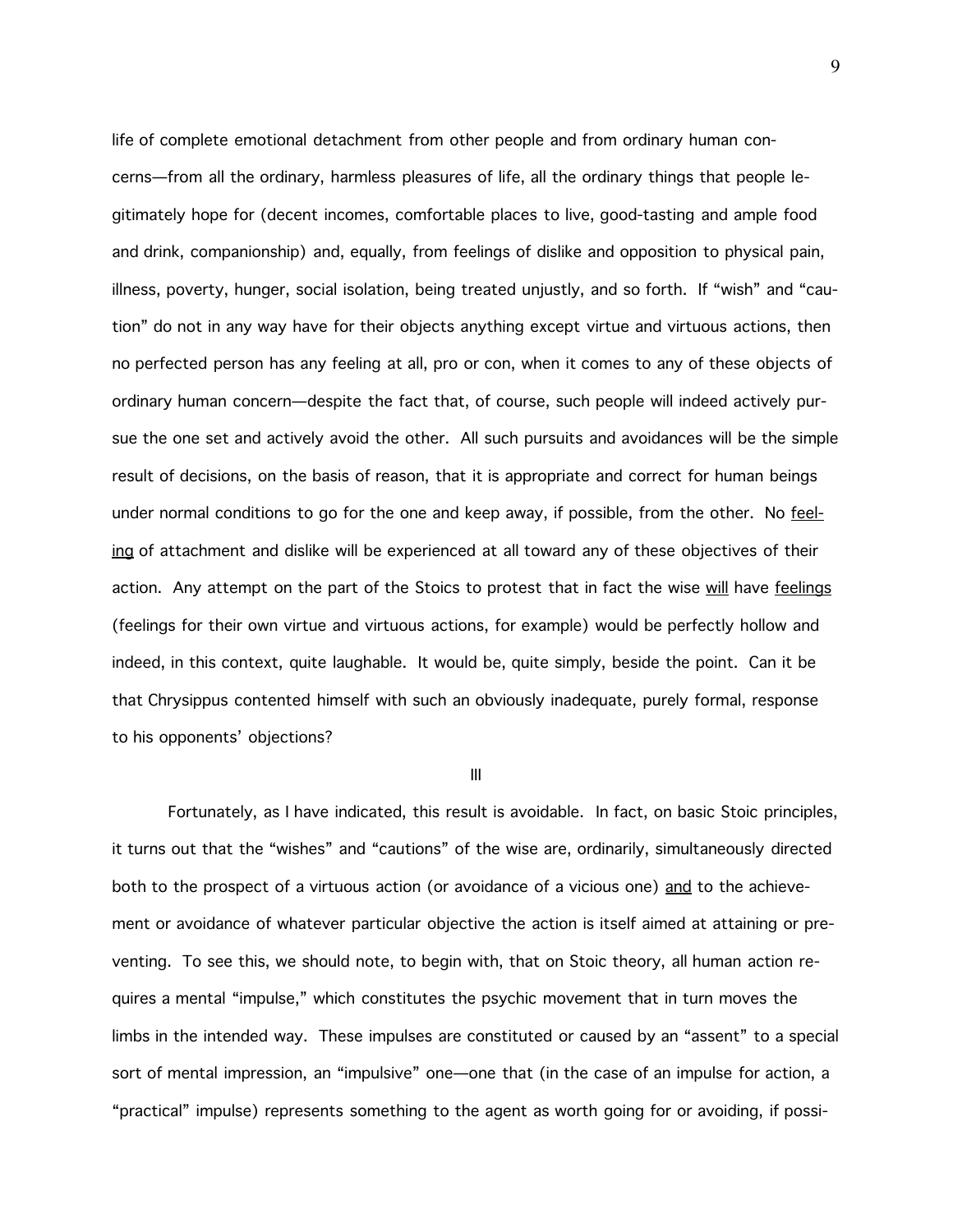ble. One crucial difference between a wise person and any nonwise one concerns the character of the impulsive impressions that they receive and assent to, when they generate the impulses that in turn move their bodily parts when they engage in action. The nonwise have the inveterate habit of thinking of all the ordinary things of concern in daily life as being good for them to get and enjoy (or bad to suffer), and so they get impulsive impressions of various of these things, when they are in the offing or might be made to be, which represent them to them as good or bad for them. They think of them, and see them in their imaginations and deliberations, as affecting their well-being, their happiness; that thought, on Stoic theory, is what causes their desires, and feelings of aversion, to be so damagingly passionate in character. It justifies, in their subconscious minds, the strong feelings of need for the things they pursue in action, or of need to avoid the ones moved away from, with which they pursue or avoid them.<sup>12</sup>

Perfected, fully wise human beings have quite different ideas about things, and so they also get quite different impulsive impressions.<sup>13</sup> They have learned, or trained themselves, so that they get instead impressions of things that represent them as neither bad nor good, but only, depending on the circumstances, things to be preferred or dispreferred, and so, things that are worth going for or avoiding, if possible, other things being equal. But that is not all. Since they are fully wise, their impulsive impressions also represent things as only worth going for or avoiding in a certain way and spirit. This spirit includes having the full understanding that whether or not one succeeds in achieving any of them, when one does act with the purpose of achieving them, is not within one's own control but is rather in the hands of nature's general processes, including within those, in this context, the actions of other human agents.<sup>14</sup> In fact, in their impulsive impressions things present themselves to the wise as worth going for or trying to avoid only insofar as it is virtuous to go for or avoid them, and only in ways that fully reflect that fact. Thus, every impulsive impression that wise people assent to, and so every impulse they generate for action, represents something in particular as worth going for or trying to avoid. At the same time, it represents it as worth going for or avoiding in a very special way, namely a virtuous one. In fact, any "wish"—impulse to act—that a wise person might have in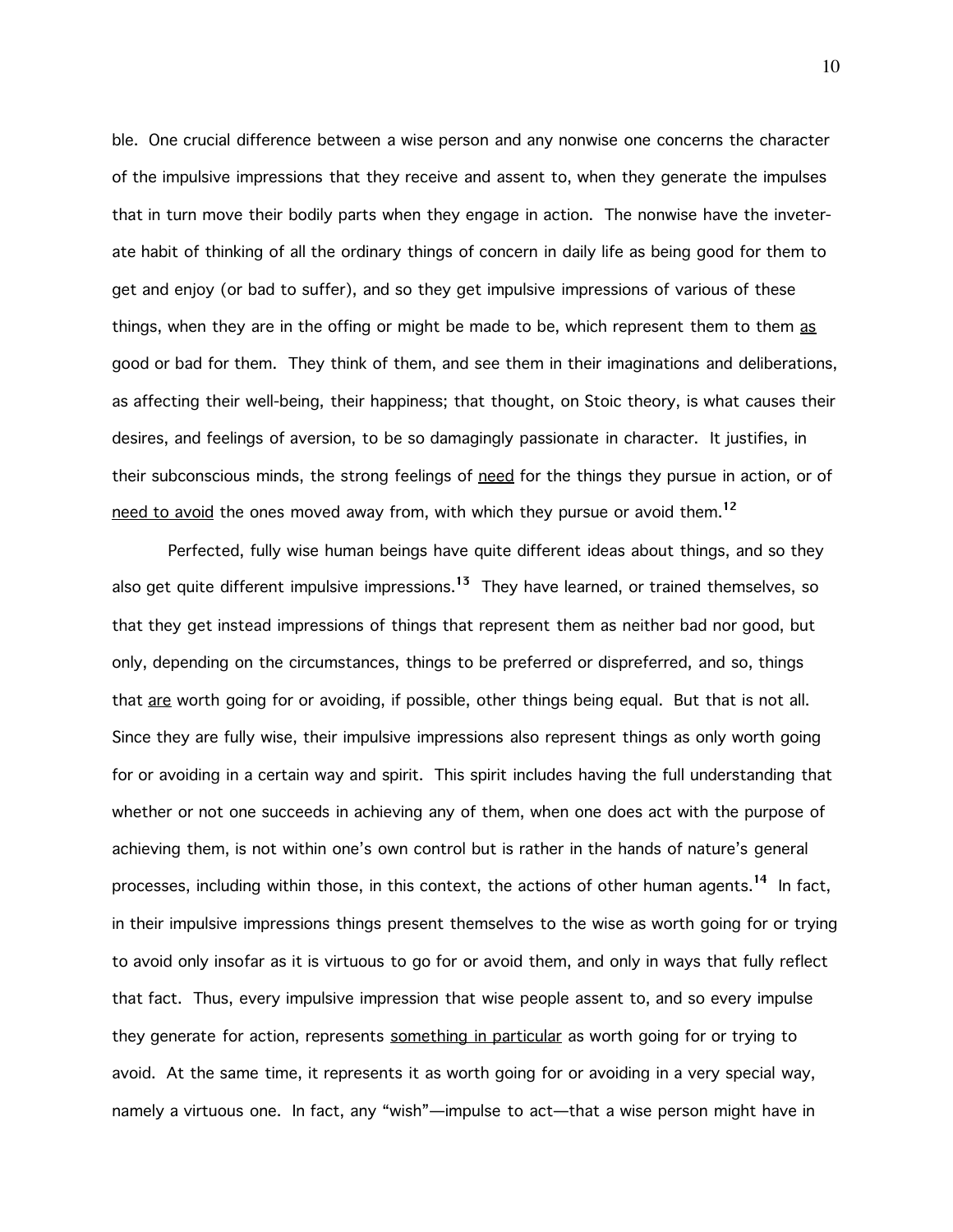relation to any specific circumstance must, precisely insofar as it is a wish to do a virtuous action, be a wish to do some particular virtuous action; it is an impulse generated in just the way I have explained. Admittedly, one can think of the wise as being possessed by a very generalized state of feeling, a "wish" for future virtuous action, just in general, and without any detailed specifications, whether of their own or (equally) of any other person. But such a "wish" could not be (by itself) what constitutes the impulse that leads them to do any of their virtuous actions. Any impulse that issues in action must be one that directs some particular bodily movements, with some particular conception of what is to be done, and some particular objectives. And without an impulse of that sort no one, not even a wise person, could ever do anything at all.

This analysis makes it clear that a fully fleshed-out Stoic theory of "wish" as what motivates wise people's actions must treat the feeling of wishing as directed simultaneously, in the same conception and act, at virtuous behavior and at whatever particular objective was taken up in the act of assent itself that constituted that particular impulse. Suppose, for example, the action decided on is to repay a loan that is justly due. (It could instead be something morally quite trivial—as we moderns would think—for example simply to eat a tasty lunch: on Stoic theory every action of the perfected person will be a virtuous one, deriving from and expressing, in the particular circumstances, their virtuous state of mind.)<sup>15</sup> In acting to repay the loan, the wish is both to do what it takes to repay it but also to actually get it repaid. Thus, viewed from the perspective of the agent as he or she forms the intention to perform an action, and does perform it, that which is "wished for" (the virtuous action, as such, as the good that it is) includes the particular objective—the one judged, correctly, to be worth attending to and making efforts to achieve—as an objective internal to itself. Hence, in aiming at the action as good, they are also aiming at the particular objective (even if, of course, that is not being aimed at as good, but only as appropriate, as a preferred indifferent, in the given circumstances). In that way, the "wish" for the action is inevitably also a "wish" for the particular objective that gives direction, and some of its shape, to the particular action that is undertaken.<sup>16</sup>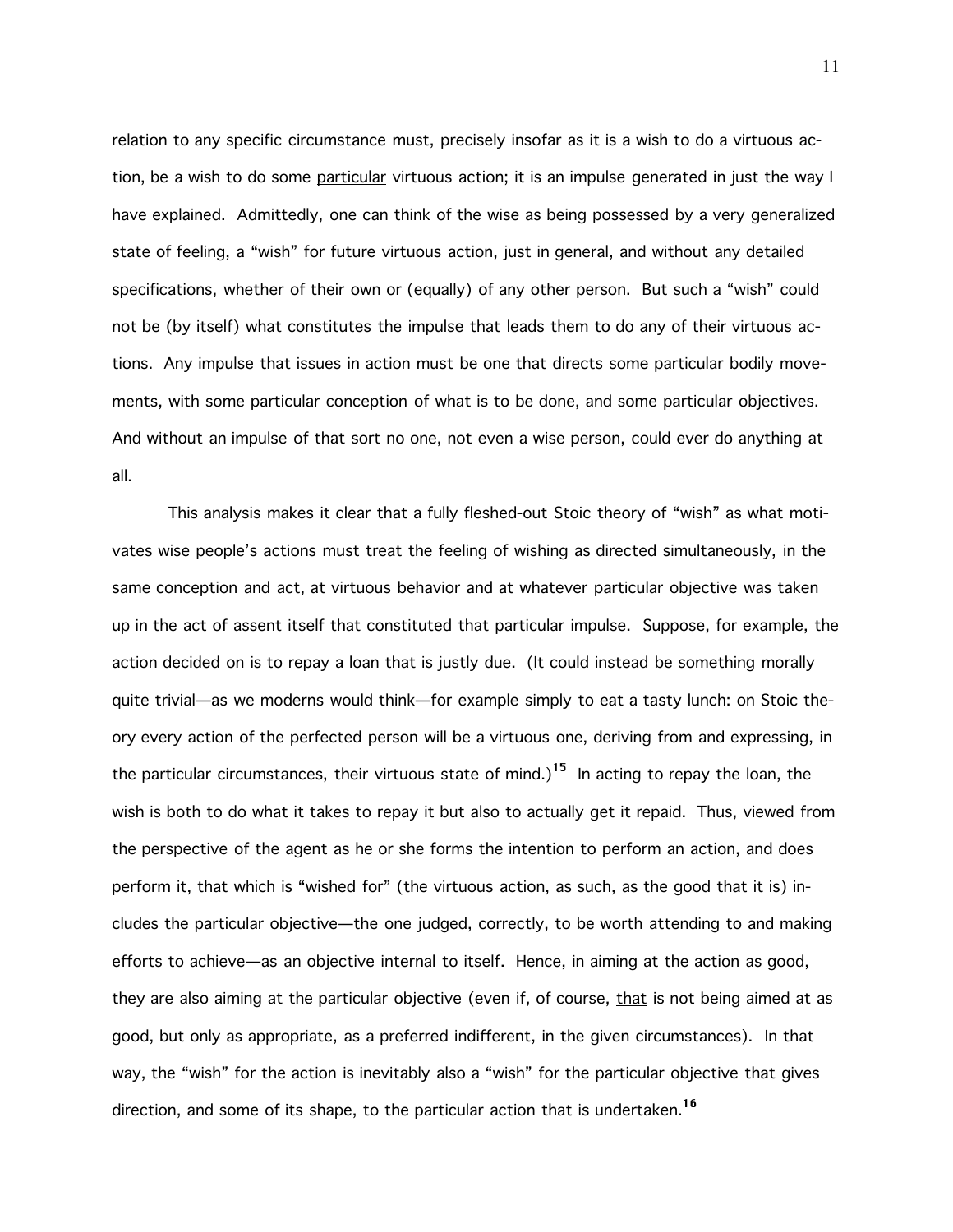It would, then, be quite appropriate to speak both of the virtuous action itself, qua virtuous and good, and of its defining objective as objects of wish when the agent plans, decides on, and executes the action. Hence, it is quite natural, and should not cause surprise, if, as we have seen, Cicero implies that virtuous agents, in activating a "wish," are aiming, in the mode of wishing, at the particular objective of the action—the pleasure of the meal, the achievement of a fair distribution among disputed material resources, the defense of one's country, or whatever the particular virtuous action might be. In "wishing for" those outcomes, they do not think those are good, but nonetheless they do wish for them, precisely in wishing for what they do regard as good, in the circumstances—namely, aiming at those objectives (in the right way). You cannot "wish" for any action unless, in doing so, you also "wish" for the particular objective of the action in question.<sup>17</sup>

Something closely similar can be said also about "caution," but certain differences need to be taken note of. To begin with, as previously noted, it does seem that wise persons will often feel motivated to avoid many of the objects that ordinary people also avoid, because they regard them as greatly dispreferred—a bodily injury, severe pain, their own death or that of someone close to them, say. The objects to be avoided by the wise person will thus in fact prominently include things that a nonwise person would typically feel afraid of. And when nonwise people threatened with injury, pain, harm, or death feel fear, which motivates them to avoid or prevent these feared outcomes, wise ones, not being afraid at all, will nonetheless recognize that this is a situation where fear frequently or regularly arises in human beings. Their being wise partly consists in that recognition. And, since they, after all, are human too, they will see this as posing a threat for themselves—a different threat from the one the nonwise person will feel. They will see a threat that one might not act well and rightly, but instead, by adopting a false view of the goods and bads in the situation (i.e. by accepting a false impression about them that arises for human beings only too easily), get carried away into fear of the impending event. That, of course, would be a vicious thing to permit or to do, and so wise persons in this situation will feel "caution" against it. They steel themselves against being tempted, or worse,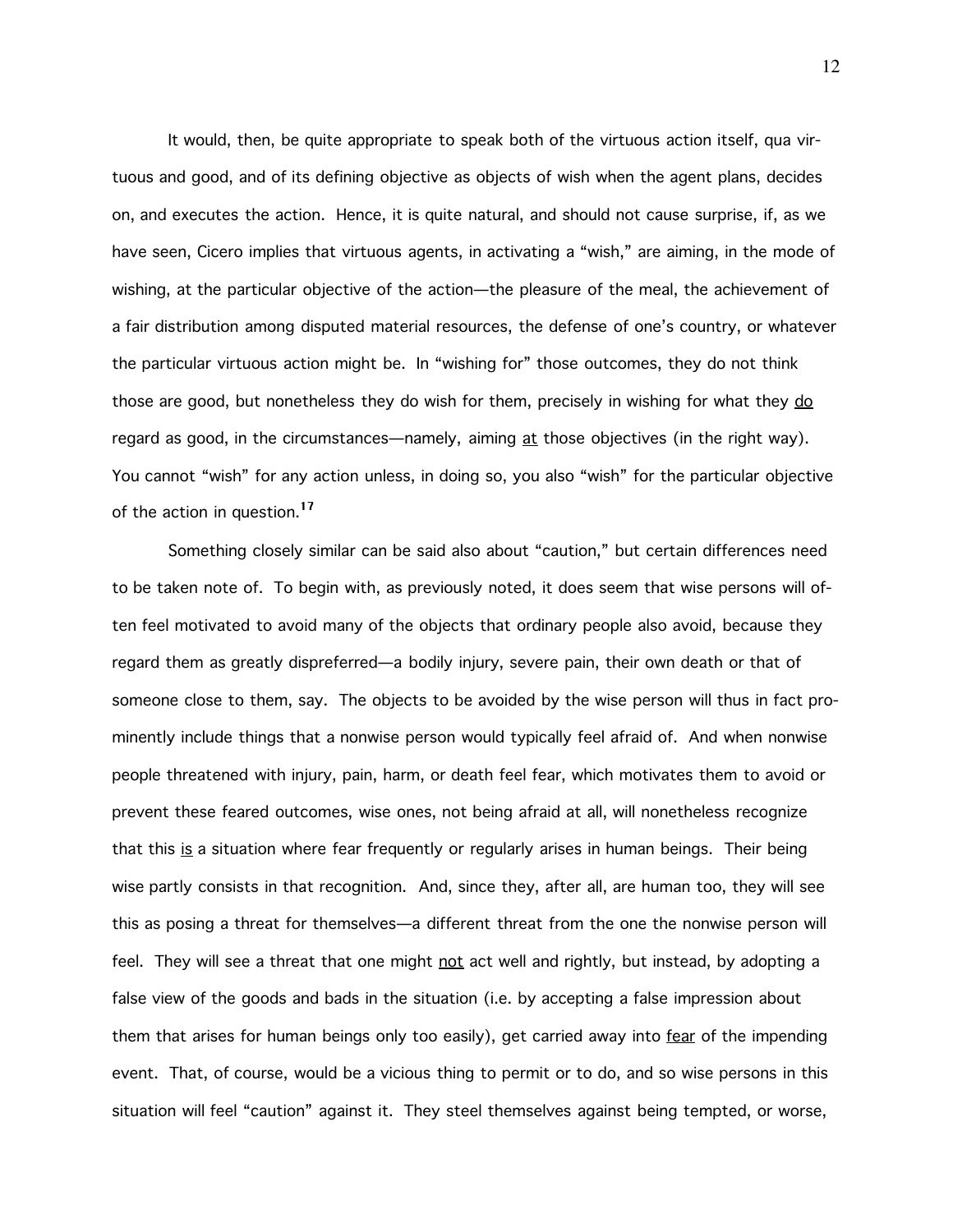to regard the thing legitimately avoided as itself bad. They caution themselves not to go down that path in their own feelings. Here, then, wise people have a feeling of caution that, in being about the wrong way of regarding the avoided pending events or conditions that the nonwise person would or might typically feel fear in relation to, is also about, directed at, those same things. They are cautious about the injury, pain, harm, or death that they are legitimately trying to avert, lest in legitimately making those things objects of avoidance they fall victim to the natural human tendency to  $fear$  them.<sup>18</sup> The wise regard these with caution just because they are so naturally found by human beings to be worth fearing.<sup>19</sup> This caution about those harms, or whatever, will of course rest on different grounds from the fear felt by ordinary people. It is nonetheless a feeling of "rejection" or "avoidance" directed at precisely the same things as the ordinary person fears. It is, thus, a genuine counterpart to ordinary fear.

We can conclude, then, that, when properly understood, Stoic moral psychology includes the thought that wise persons, in experiencing both the "wishes" and the "feelings of caution" that motivate their actions of pursuit and avoidance of ordinary objects, will direct these (always, in the case of wish; often, in that of caution) not merely at their own future virtuous states and actions, and avoidance of vicious ones, but also at the relevant ordinary objects themselves. Thus we can now see that the somewhat obscure tendency in Cicero's account, confirmed by other sources, to relate wishes and feelings of caution to both true goods and bads—virtue and vice—and to some of the objects and events that ordinary people have heated, excessive appetitive feelings of desire, or fear, for, does in fact correctly represent the Stoic view. Furthermore, that view is philosophically and psychologically both coherent and well grounded (in these respects). Thus, so far as concerns these two of the three "good feelings," the Stoics are on fairly solid ground in claiming that the perfected, fully wise person will indeed not be completely without all feelings of involvement in the sweep and flow of life. Despite being free of all normal emotions, the wise will lead a life of felt attachment to other people and to normal human concerns, through their wishes and cautions in relation to them. They will have lots of felt likings and dislikings in relation to other people, things, and events.<sup>20</sup>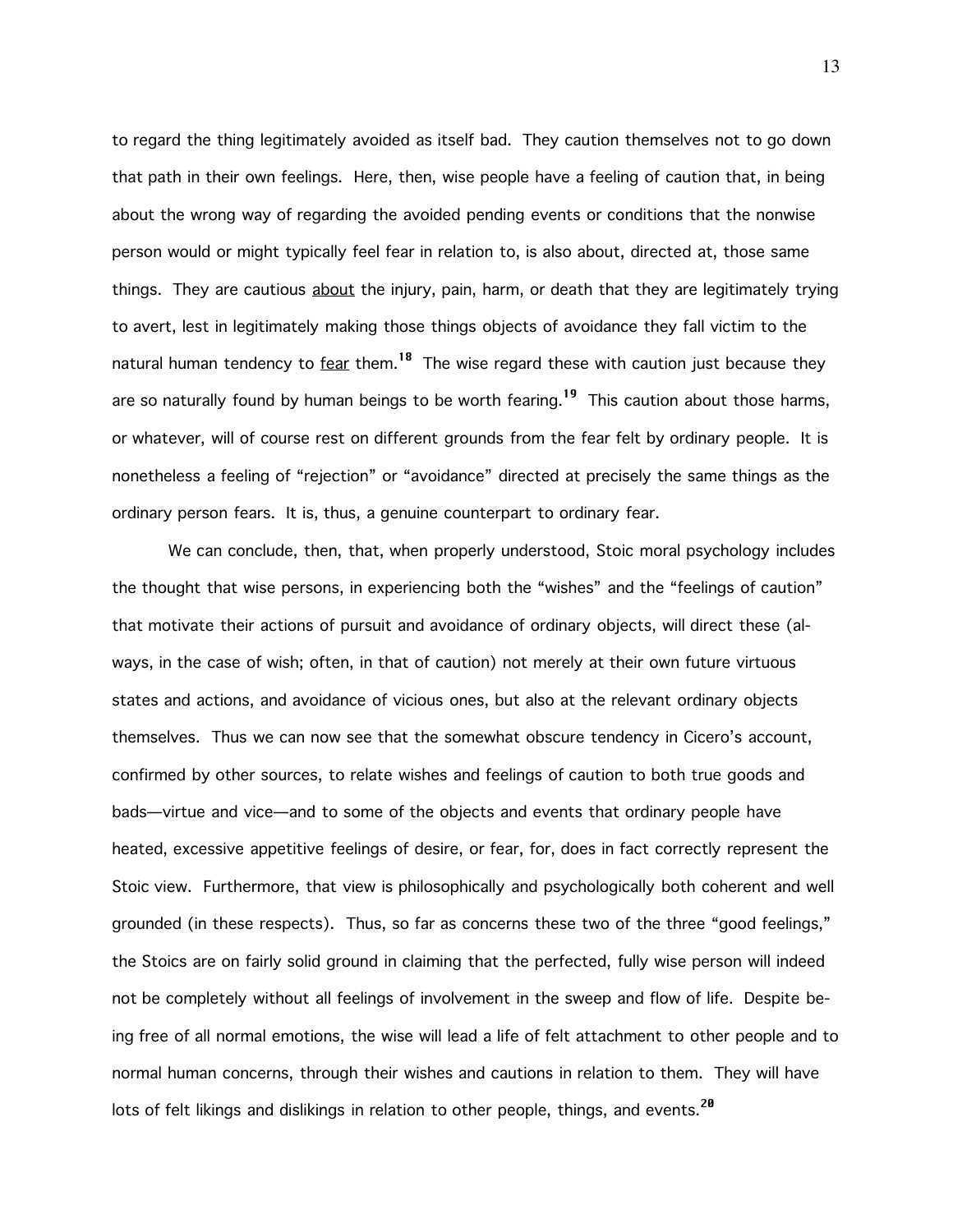However, there remains the third "good feeling," "joy." Unlike wishes and cautious feelings, "joy" does not motivate actions of pursuit or avoidance. It is, rather, a reactive feeling. As our sources explain it, it is a feeling of "uplift" at being in the presence of (true) goods—i.e., virtue itself, virtuous actions, and their essential accompaniments.<sup>21</sup> Since wise people, on Stoic principles, are constantly aware of their own virtuous condition, and this never wavers, or fails to express itself in virtuous action, the wise will feel a constant and steady joy at their condition and its expression in their actions. On the other hand, inasmuch as the actions themselves vary from moment to moment, the joy felt will vary from occasion to occasion to this extent, that its objects (the specific actions that give one joy) will differ. Hence, as with wish and caution, you might think that, on Stoic principles, when feeling joy at some action of their own or someone else that succeeds in achieving its particular objective (say, an act of courageous resistance to some threat, which in fact averts it), wise people will feel joy not merely at the virtue exhibited in carrying the action out, but also at the success in averting whatever it was that was thought, and felt, to be worth avoiding.

However, on Stoic principles, wise persons will feel joy at their own accomplishment in having pursued correctly whatever the immediate objective of any action of theirs might have been, and at having successfully brought off the relevant action, whether or not the object pursued was actually achieved. Hence, there can be no, as it were, special joy in having succeeded in one's objectives on any occasion (or in something's befalling one that, if one had known to expect it, one might have tried to help bring about). Indeed, whatever does eventuate is due to a thought of Zeus's in deciding that it shall happen, and each and every such thought of Zeus's is correctly welcomed with joy by all Zeus's cosmic fellow-citizens and collaborators, viz., the wise and virtuous among human beings. Here we should bear in mind, also, that, as I mentioned, Cicero explains (T.D. 4. 14) that for the Stoics there is no fourth type of good feeling, corresponding to the banned emotion of distress (and all its many variations), because the wise and good never do find themselves confronted in their own lives with anything bad, or at least are

IV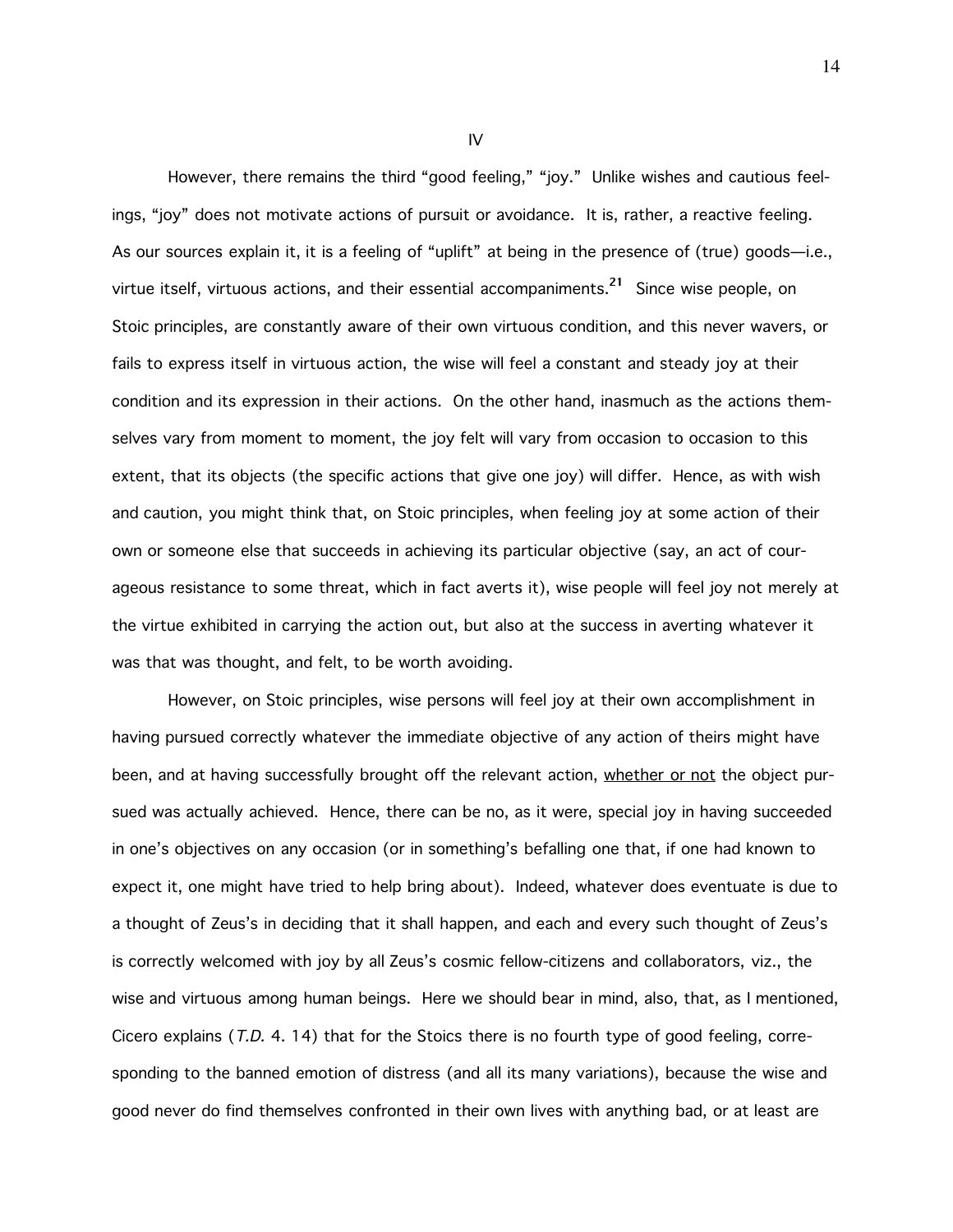not affected by it in their feelings. (One could certainly raise questions about this. The wise surely would encounter all kinds of bad things, and one might think they would react to them with some measured and smooth negative feeling, a counterpart to the excessive and impassioned distress of ordinary disappointed people: all the bad people and all their bad actions that the wise become aware of in their daily lives. But for the moment I let that pass.) The consequence is that, on the Stoic theory, as it is reported to us, there can be nothing in the virtuous life that at all resembles regret or disappointment—a negative reaction, for example, to something's not happening that one correctly tried to bring about, or when something befalls one that, if one had considered the matter in advance, one would have wished would not happen, and would have tried to prevent, if possible.

Thus, even if one could say, in defense of their theory, that the perfected human life will contain lots of episodes of joy at successful outcomes of one's own efforts, or at preferred things that happen to one, this defense misfires. Any joy experienced in such cases is incidental to the event's constituting a success, or being preferred: it is not a differential reaction to the success or to the desirability (when viewed in advance), as one sees things, of what has eventuated. The wise will be just as joyful about whatever happens, since that always evidences Zeus's marvellously well-ordered rationality. But, of course, in normal human life it is a crucial fact that people do welcome, in a special way, their successes in achieving hoped for goals, and even desirable lucky outcomes. Hence, although, as I have argued, the Stoics can legitimately claim that wise people do experience feelings of attachment to and aversion from many of the same sorts of things in life that the nonwise have passionately emotional attachments to, this is limited to the prospective feelings of motivation for or against objects to come (or not) in the future, for which one then exerts oneself. So far as the present or past goes, there is in the wise person no feeling that corresponds to the way the nonwise feel, of pleasure at accomplishments (or in general, of preferred indifferents arising in one's life)—just as there is no regret or disappointment at dispreferred ones.

To that extent, on Stoic theory as the Stoics seem actually to have developed it, one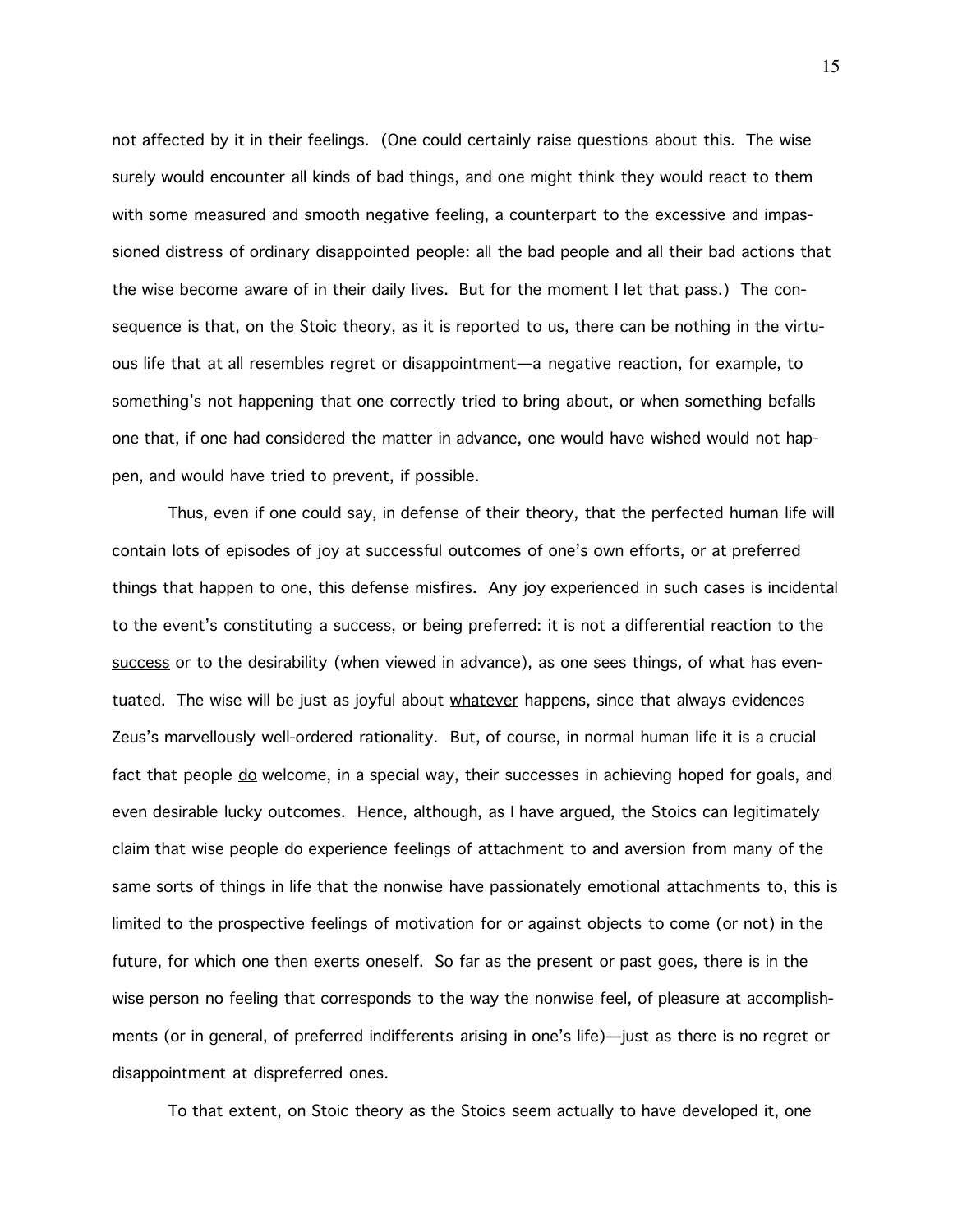cannot claim for the wise person as extensive a felt engagement as the nonwise have with the objects of normal human concern. The wise have no felt attachment, corresponding to that of the nonwise, for or against how things currently stand in these respects in their lives, or those of the people they feel affection for, or how things have gone in the past. Even, of course, with this limited set of feelings—wish and caution directed at both virtue and virtuous actions and their preferred or dispreferred objectives, plus joy at all virtuous actions without regard for or special attention to their success or failure in achieving those objectives—the Stoics can defend their fundamental claim. In promoting a life free from passions ( $\dot{\alpha}\pi\dot{\alpha}\theta\epsilon_i\alpha$ ) they are by no means denying or neglecting the importance in human psychology, and for a good human life, of our human capacity to register and appreciate value correctly not only in our cool rational judgments but also in our affective responses. However, they cannot say, as one might have expected when one sees how wish and caution work on their theory, that the wise are just as much bound through their good feelings, as the nonwise are through their bad and empassioned ones, to all the same classes of things (all the preferred and dispreferred indifferents) whose presence or absence, prospect or unlikelihood constitute the ebb and flow of daily life. The wise are in fact significantly more disconnected emotionally from the events of daily life. Whether or not, ultimately, that can reasonably be made the basis for an objection to Stoic psychological and ethical theory is a further question. But one must at least grant that, to the extent that the Stoic theory of  $\epsilon\dot{v}\pi\acute{\alpha}$ θειαι was intended as a preemptive response to critics who objected to it on this score, it is only a severely limited success.

## V

However, it seems to me that Chrysippus and the others who established Stoic moral and psychological theory missed a valuable opportunity here—one that, as I will suggest, they surely might have taken if they had developed their theory of the good feelings more thoroughly in a positive spirit and not merely defensively. So far as I can see, they might, consistently with their most basic principles, have recognized a fourth class of good feeling corresponding, broadly speaking, to the passionate emotion of "distress"—and, thereby, they might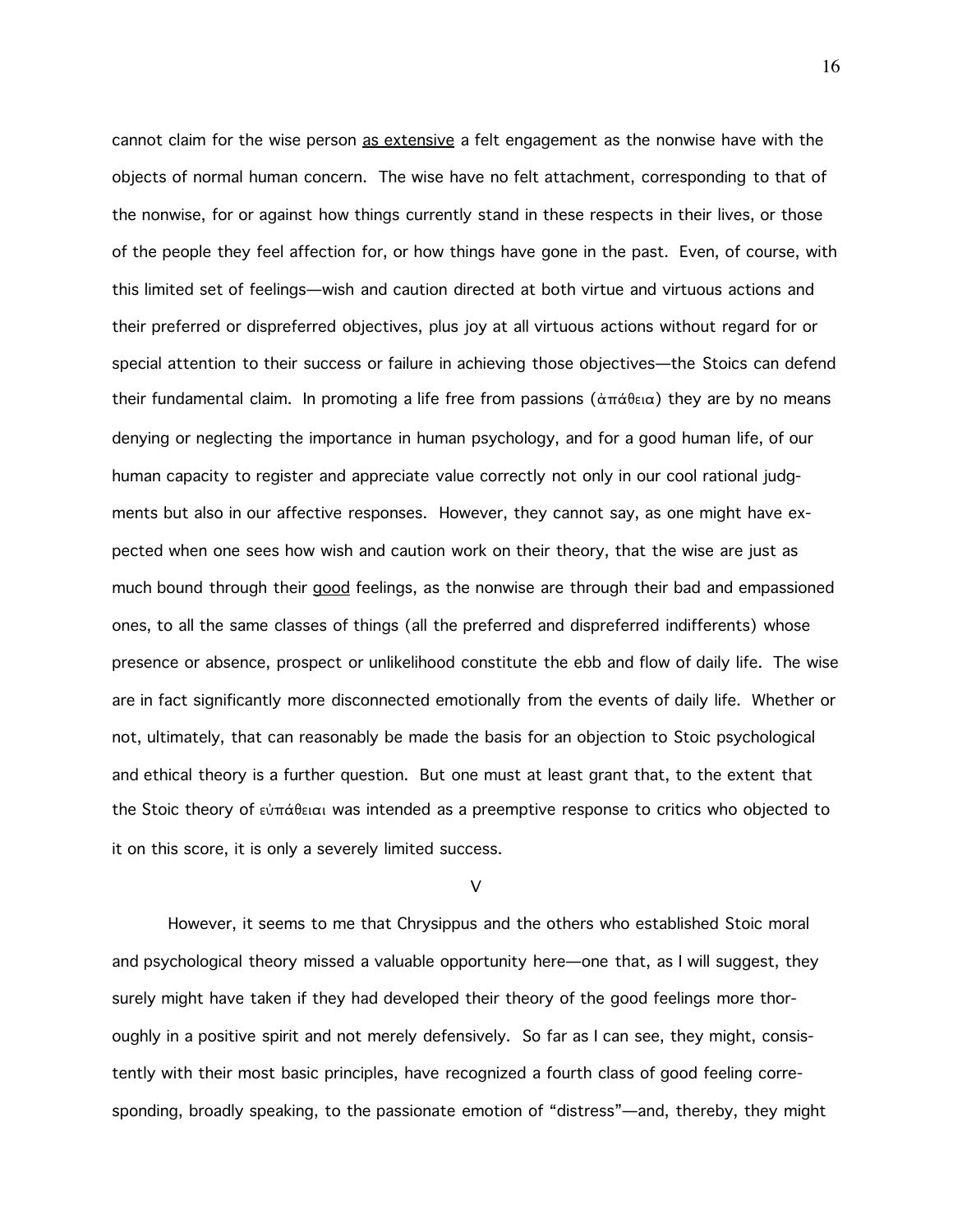have made room in their theory also for precisely the sort of differential "joy" that, in fact, they closed off from the wise. If they had exploited this opportunity, they would have won for the perfect human being the additional sorts of feelings of involvement in the sweep and flow of life that their theory, as actually developed by them, barred. In this section I want to explore these possibilities for enriching the actual Stoic theory of  $\epsilon \dot{\theta}$   $\pi \dot{\alpha} \theta \epsilon \alpha$ .

One can indeed insist, with the Stoics, that when Zeus has brought something about, a person who fully appreciates their partnership with Zeus as a rational agent capable of bringing things about in the material world, and thinks (and feels) correctly about things, will also realize that there were perfectly adequate reasons why this thought of Zeus's was required, as one of his thoughts in relation to that time and place. It was fully justified, as part of the next stage in the development of the total history of thought in the world, and as such it was a good thing, indeed the best thing that could conceivably have been thought just then and there.<sup>22</sup> However, only Zeus himself knows, to anything approaching a full degree, just how this is so, i.e. just how it is, in the unfolding of the total thought-history lying behind the material world and its development, that this was the best thought—with the result that just this event took place in the material world. Human rationality does not come anywhere near to permitting any human person, no matter how wise they might be, to understand, even in retrospect, the complete actual justifications for anything that happens. This applies with special effect to things that happen contrary to our before-the-event wishes. We may have some glimmerings, after the event, of reasons why it was best for that to have happened, notwithstanding our legitimate beforehand wishes that it not happen. And, of course, we can know—but only on adequate general grounds of philosophical theory—that a full justification, by reference to the overall good, is known to Zeus.<sup>23</sup>

Under these conditions, it seems to me, even wise people would take a different attitude to those natural events caused by Zeus's own, as it were private, thoughts, or else by those in combination with some other human agent's, which bring about conditions and circumstances that (in advance) they strongly dispreferred, as against events bringing about preferred ones.<sup>24</sup>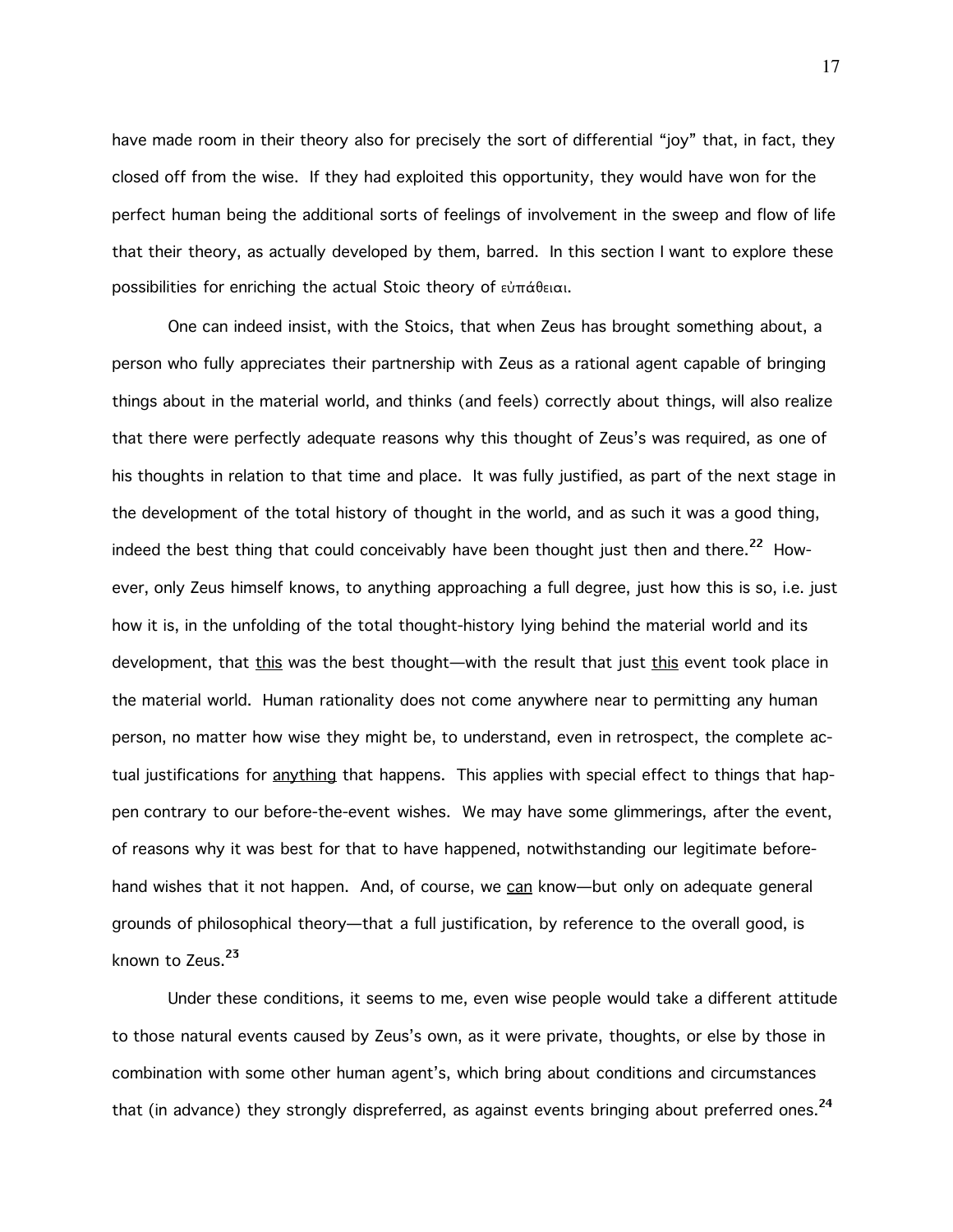This would require, of course, quite a complex train of thought, and it would result in a rather complicated set of contrasting feelings in the wise, but surely their very wisdom might enable them to sustain such complexities. If, for example, they wanted, for clear and strong good reasons, to save some children from death when their house catches fire, but after they go back in and bring them out of the blaze the children die in their arms, they can and should be of two minds about this event and have a complicated set of feelings about it. On the one hand, they accept it as for the best and have feelings of appropriate joy at Zeus's marvelously excellent thought-process that caused it, and necessitated it. They certainly will not fall into recriminations, or make objections; nor will they feel disturbed about it, by for example feeling sore regret or gnawing disappointment, or grief, or any sort of wrenching sorrow. All such impassioned emotional reactions they will reject as inappropriate, indeed irrational, and vicious. Still, they surely did hopefully expect that the overall history of the world's thought might include the thinking necessary to permit the safe rescue and continued life of the children, whom they loved as good parents do or (if they were someone else's children) felt appropriate feelings of protection and tenderness for. After all, that hopeful expectation was part of the motivation they had when they saw the need to go back in and try to save the children, since (in the case I am envisaging) it was so very clear that this was the action the situation demanded. If reason does clearly and strongly and unambiguously indicate that the salvation of the children is the objective to aim, with all one's strength, to achieve, then one has good reason to hope that this is what, in a rational universe such as the Stoic one is, will result. Of course, wise people will be constantly aware of the limitations inherent in human rationality on grasping the full range of reasons there may actually be in favor of it, or con; but that does not remove this reasonable expectation, in these clear cases, though it does introduce an element of tentativeness.<sup>25</sup> Accordingly, I suggest, it would be entirely suitable for this wise agent to feel at least a sort of (what for want of a better term I will call) wistful regret (after the event) that it did not prove possible for them to save the children (as they, legitimately, hopefully expected to do). As with the other good feelings I have discussed, this would be equable, smooth, measured, easy, and in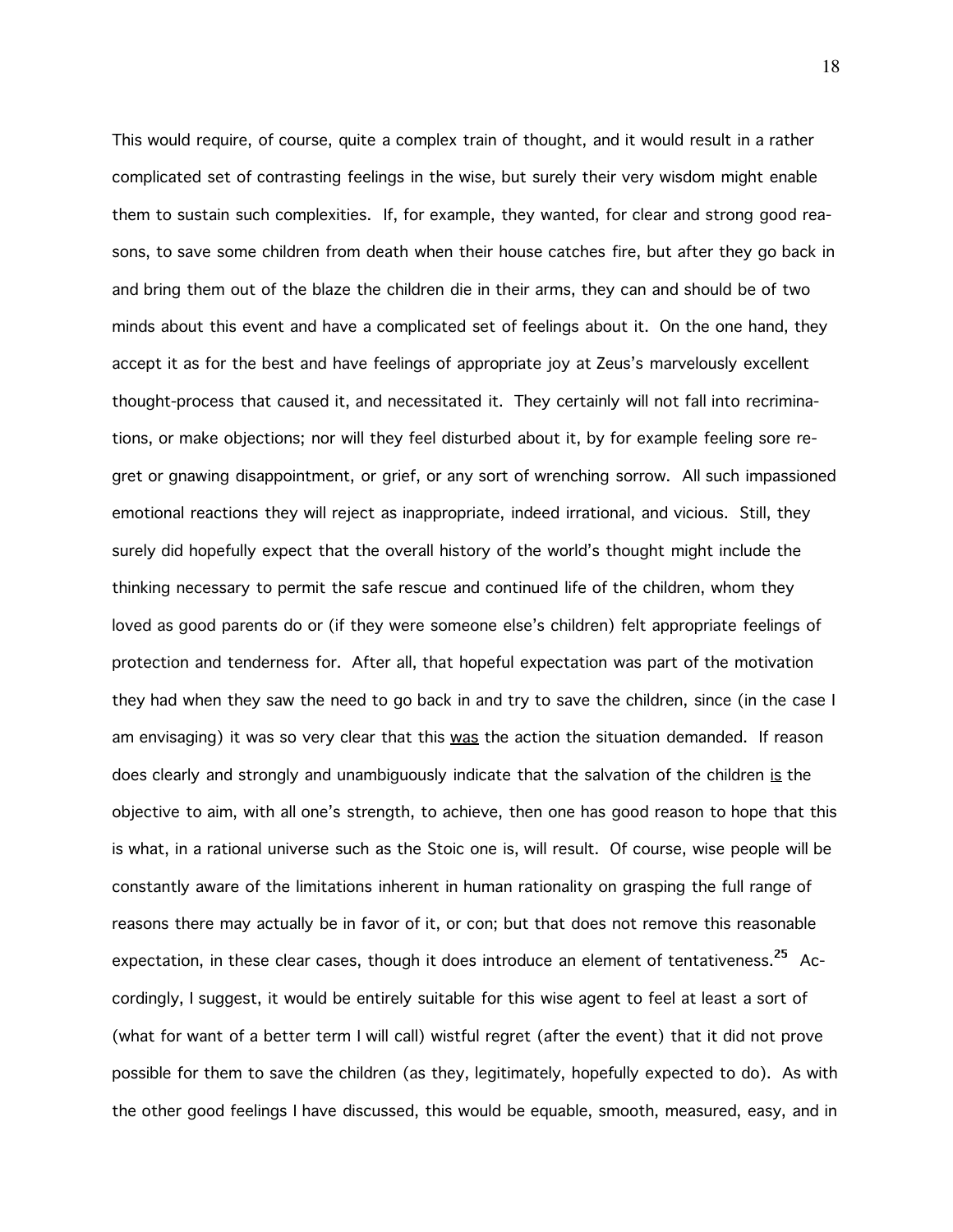no way impassioned; it would be an affection of the mind, and so what one could call in a general sense an emotion, as with caution, wish and joy; but it would not be a  $\pi$ á $\theta$ os. $^{26}$ 

To this, one could add the following. If the Stoics do, as we have seen, hold that wise people will have feelings of caution partly directed at such outcomes, which they then act upon in working to prevent them, some negative feeling when things go contrary to their efforts seems not only natural but even necessary. Such a feeling is simply the continuation of that caution into the new circumstance, and its counterpart there. If there were no negative feeling of any kind, that would cast strong doubt upon the genuineness of any before-the-event wish that things not turn out the way they in fact have. (Remember, I am here speaking only of cases where the agent is in no doubt at all about what is the outcome to work hard to achieve, or avoid.)

It seems to me entirely suitable, then, that this wise agent should have contrary feelings about the children's being burnt to death. On the one hand, when he or she considers it from the point of view that it resulted from Zeus's marvelously well-ordered overall thought-process, they rejoice in it. On the other hand, they should also regard it from the point of view that they themselves had every reason not only to want that not to happen, but also to expect that it would not if they exerted themselves, as in fact they did, to prevent it. From that point of view, this is by no means something to be rejoiced about; on the contrary, it brings to light the limitations on all human knowledge that I referred to above and merits a negative feeling of (wistful) regret. Having rationally preferred the successful rescue in advance of acting, they can and will now think that they would have preferred that the needs of the world had included the successful rescue. A human being, even the wisest, as I have said, has no significant, even so much as a, clue as to how it happens that the needs of the world did not include the rescue. Nothing has changed in that respect, merely because we now see what Zeus had in mind to bring about. However wise we are, we still do not come anywhere close to understanding his reasons. After all, to feel that way does no more than to carry forward, in all honesty, into their after-the-event feelings, the agent's before-the-event wishes. Why should those now be for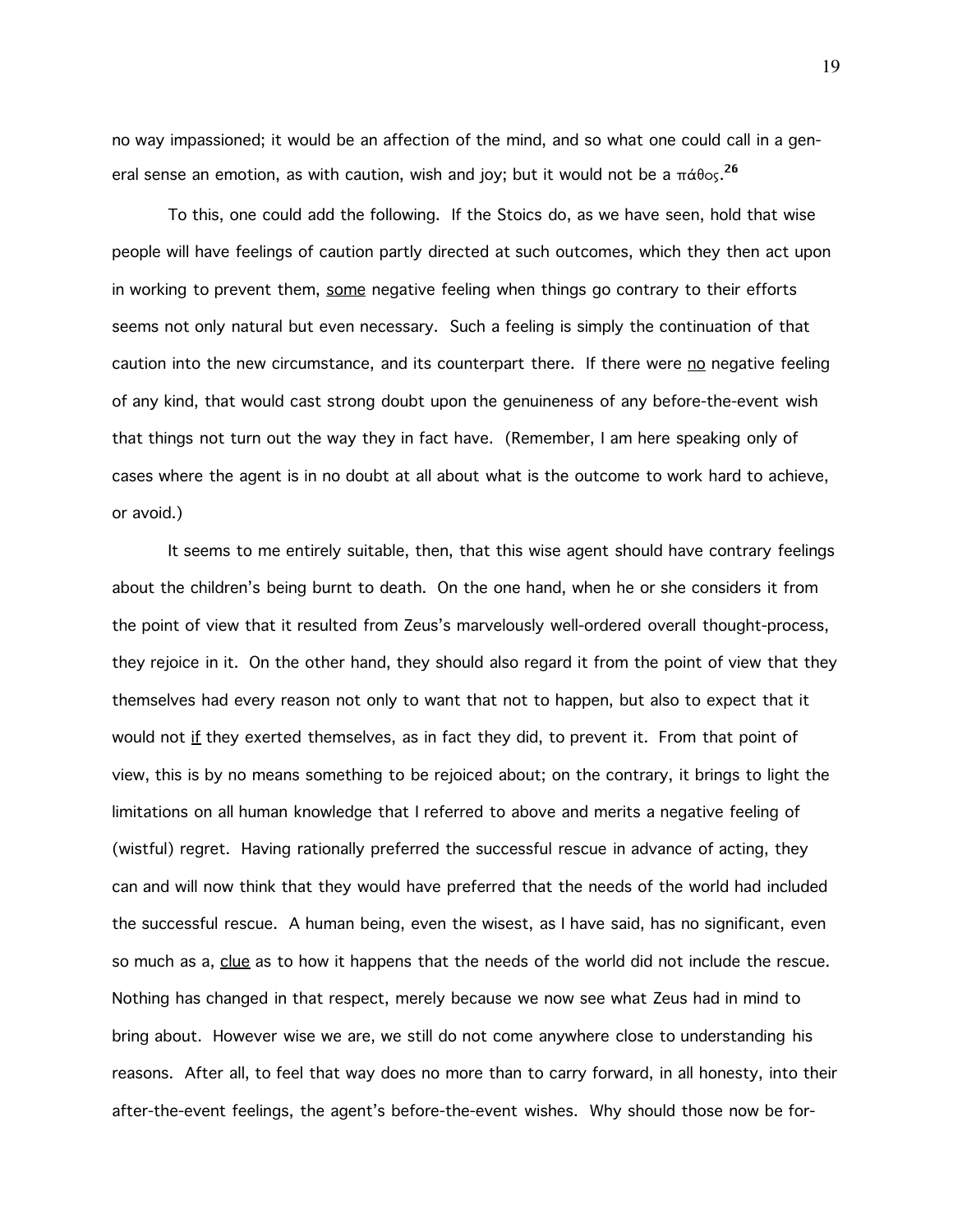gotten or denied? Having these feelings of wistful regret seems to me to reflect a perfectly suitable recognition of our own human limitations: even the wisest of us never do understand, even after the event, why things do not turn out as we had very good reason, in advance, to try to make them do, and to expect that they would. $^{27}$ 

Likewise, in the other case—where the rescue does succeed—it seems to me entirely appropriate, and psychologically possible, for a wise person to feel a special sort of joy, over and above the general one that all of Zeus's actions merit. Here, something has resulted that, before the event, the agent knew he or she had very strong reason to try to bring about, and to expect would come about if they did make every effort. They hopefully expected that, in this rational world, events would confirm their judgment and efforts. When this happens, they naturally respond with a special feeling of elation. The rescue of the children, seen from the point of view that it evidenced the marvelously well-ordered cosmic thought-process, is the object, as always, of one feeling of joy; but there is another feeling of joy, too, directed at the same event, seen now from the point of view that it was what one wanted and worked to achieve, with clear and strong reasons for doing so and for expecting success—a wish and effort that are now confirmed by events.

These additional, differential feelings, depending upon whether a wished for objective of one's action has come about, or one that was the object of caution and avoidance (or might have been, if anticipated), would not in any way undermine the full, wholehearted, even-handed acceptance, and indeed endorsement, after the event, of what has actually happened, whatever it may be. The negative feeling involves no thought that the thing ought not to have happened, that it was any sort of harm or loss to oneself, or to anyone else, that it did. In the rescue case, it is not a feeling that the rescue ought to have succeeded, despite the need from the point of view of the overall history of the world's thought that it not succeed. Nor (in the positive case) is it a feeling that it was in fact a better thing that it did happen than not. The thought-content of the feeling, in the negative case, is simply the sense that one wishes the desired outcome had been possible. Given that it wasn't, as one now sees, one passes on with one's life, without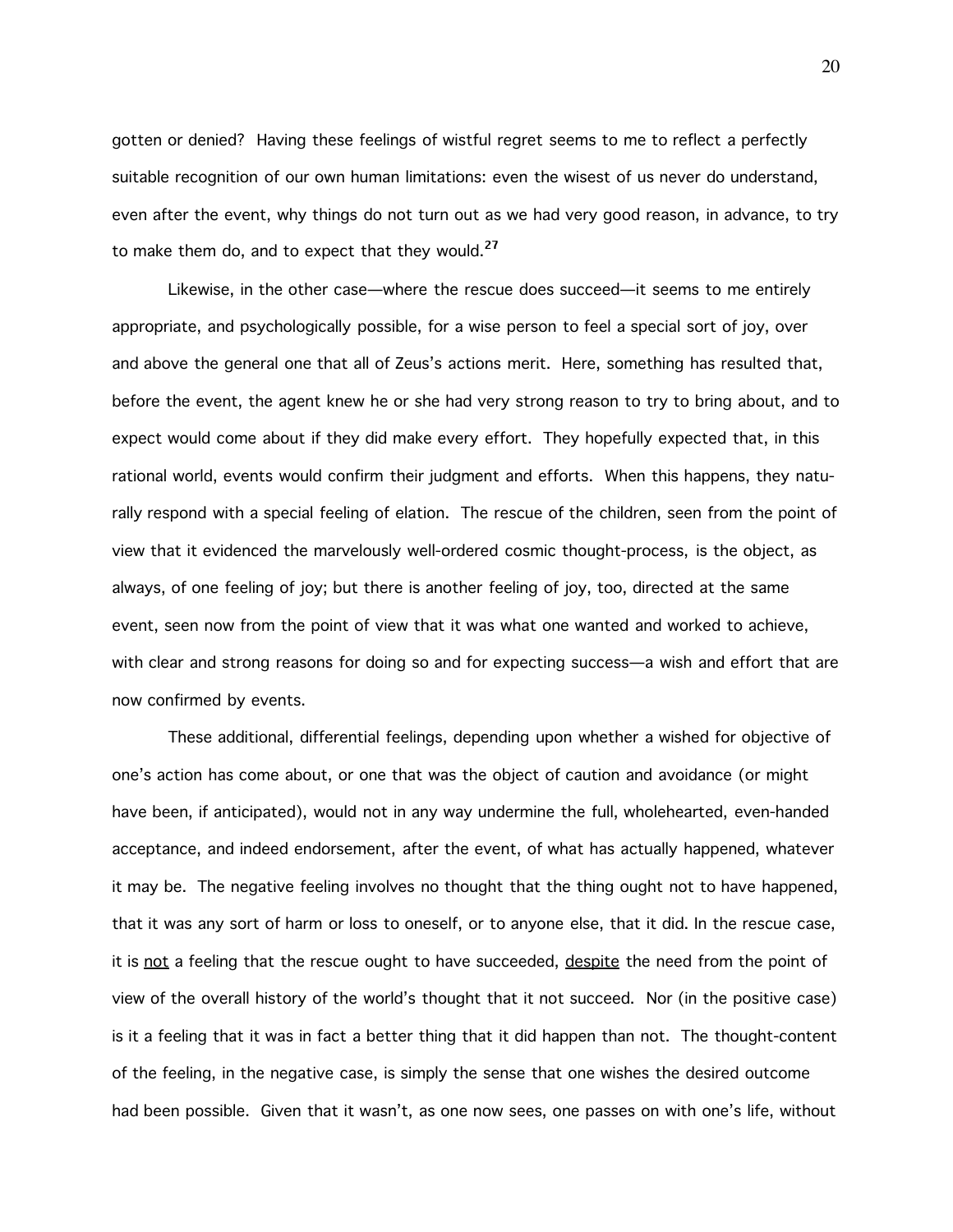any sort of recrimination or lamentation, but with nonetheless this moderate feeling of wistful regret. Or, in the other case, there is a moderate feeling of special uplift, that what one had good reason to try hard to bring about (and so, what one's own thought-process led one to think was best to try for) has been confirmed as also what the overall thought-process of the world itself thought best.

Special joy and wistful regret do not, of course, involve any feeling that anything good or bad has happened: they are respectively a "reasonable" (and so, quite moderate) psychic uplift or psychic "contraction," to use Stoic terminology I have not much used so far, but ones directed at something conceived whole-heartedly, and with complete understanding of the reasons why it is such, as something merely preferred or dispreferred. They could nonetheless be classified as "good feelings," on Stoic principles, simply because they do deserve, on the analysis provided just now, to be counted as "reasonable" or "well-reasoned" uplift or contraction—which, after all, is how in our ancient sources the three recognized "good feelings" are formally defined. The modification, and extension, of Stoic theory I am envisaging consists simply in recognizing that, in these two cases, something that satisfies the condition of being wellreasoned does not also require as its object, or among its objects, something conceived as being good or bad, respectively.

VI

Something similar can be said for the issue I postponed discussing above (beginning of sect. II)—the fact that the Stoics did not present the good ways of feeling merely as specially characteristic of the wise person's way of life but reserved them exclusively to the wise. We need to take into account, in this connection, the question whether the Stoic theory, as Chrysippus and others actually developed it, also maintained that every pro or con desire motivating a nonwise person's actions, and every pro or con reaction that a nonwise person has to events that affect them in one way or another, are "emotional" ones, in the narrow sense of  $\pi \dot{\alpha} \theta$ n. One might have thought that, while often enough the nonwise fall into emotional states, say of heated, impassioned pursuit of things thought good when in fact they are not, they might none-

21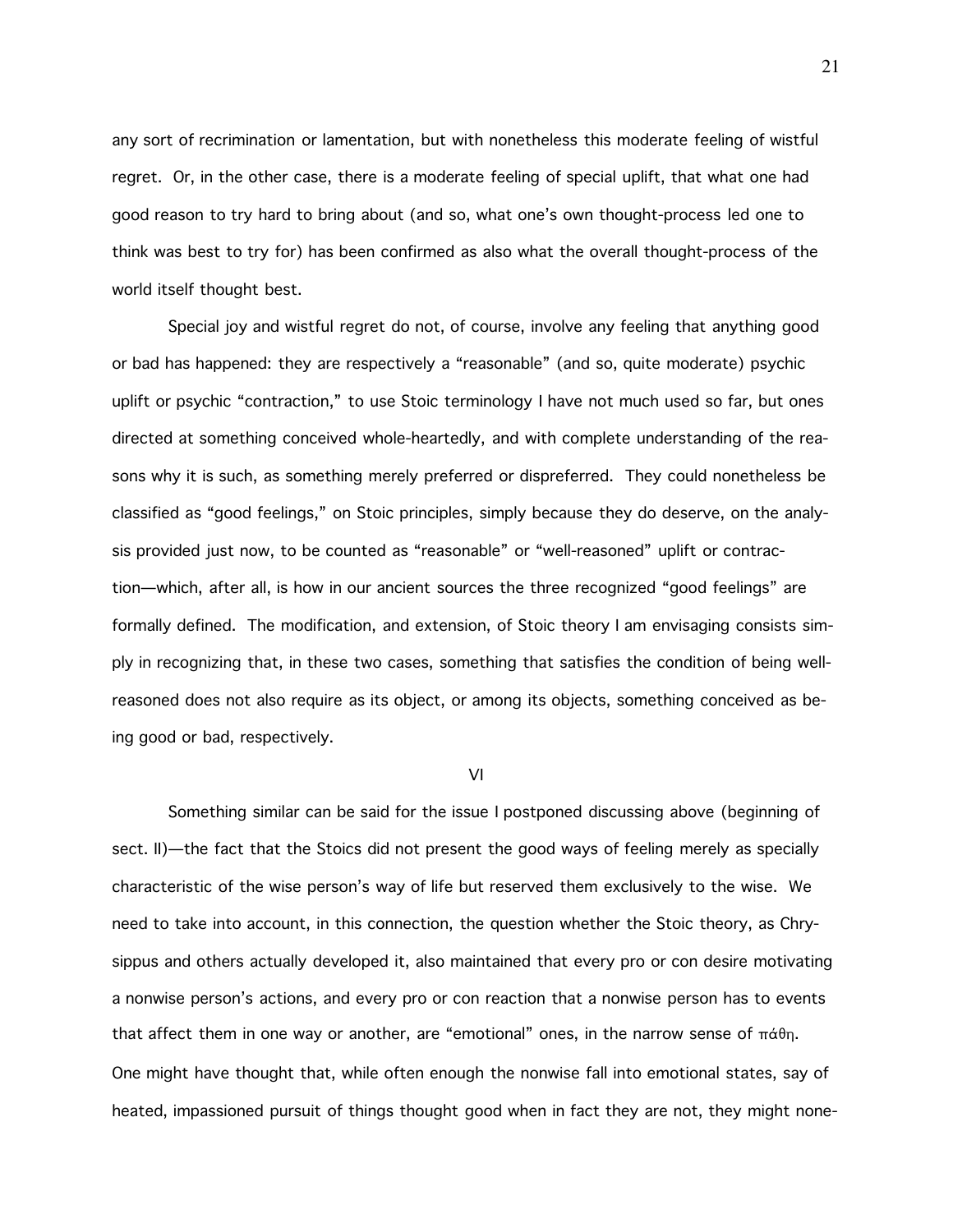theless at other times pursue objects of interest to them in a relaxed and unagitated way, even though they think them good to have. But though our sources are not straightforward enough to allow us to say firmly that that is what they thought, the evidence does seem to suggest that they thought all nonwise desires and felt reactions are passionate in character.<sup>28</sup> If so, we would find a certain symmetry in their analysis: every motivation for action, and pro reaction to events felt by a wise person (there would be no con ones, as we have seen, on Stoic theory as they actually developed it), would be a good way of feeling, and every motivation and pro or con reaction of a nonwise person would be an ordinary (bad) emotion. If that is their view, not only do nonwise people never experience any good feeling, but they never experience any motivations or reactions that are not impassioned, and so thoroughly vicious, ways of feeling about things.

It is true that Cicero once explains the Stoic theory of ordinary emotions in a way that suggests that they did not count all nonwise wantings either for things of for their avoidance, and all nonwise pro or con reactions to things, as  $\pi \dot{\alpha} \theta$ , but only the strongest, most intense, and most committed among them. In T.D. 3. 24-25 (in the course of a discussion specifically of "distress") Cicero sets out the basic Stoic theory of all four of the genera of  $\pi \dot{\alpha} \theta$ os in terms which specify in each case that the opinion that gives rise to the emotion is that of a great or serious (magnum) good or bad, either in prospect or actually present. And he seems to connect the seriousness or magnitude of the good or bad believed to be present, or in the offing, with the further opinion that the good or bad in question is of such a sort that a passionately emotional attitude is appropriate under the circumstances: he seems to think that the imagined magnitude is what justifies in the person's eyes (at least implicitly) the emotional response.<sup>29</sup> Thus about "distress" (aegritudo,  $\lambda\acute{v}\pi$ n) he says: "distress is an opinion that a serious evil is present, specifically a fresh opinion of an evil of such a sort that it seems right to be pained by it."<sup>30</sup> The implication would be that not all the things that nonwise people might think were present or forthcoming goods or bads would be such that they would respond to them with impassioned feelings, of pursuit or avoidance, or liking or dislike: among such things only the ones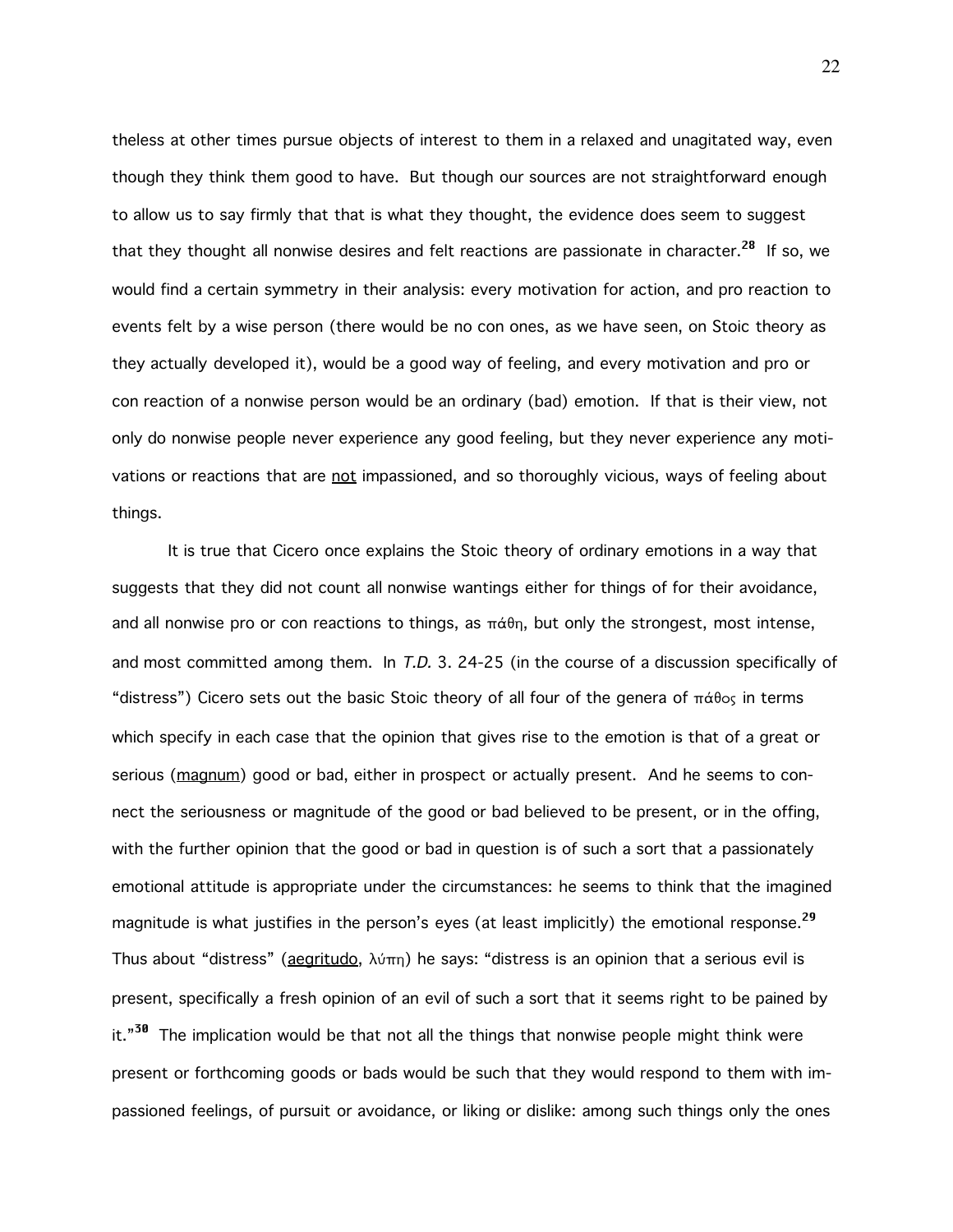believed to be big, i.e. worth getting agitated about, would be responded to in an impassioned way, the rest not.

Now, in fact, if one were concerned with mere plausibility or responsiveness to ordinary conceptions and ways of speaking, one might welcome such a nuanced understanding of the states of mind of nonwise people, i.e. of all of us as we actually are. For, if that were one's concern, it would seem reasonable to want to reserve the notion of an (ordinary) emotion for application not to all ways of feeling motivated for things, or reacting in one's feelings to them, but only the ones where one felt especially strongly about them (and those would correspond to the ones that Cicero seems to have in mind here as "great" or "serious"). A mild, not overly committed, not absolutely insistent, feeling of desire or of liking or dislike would not, in light of ordinary usage and thought, seem to deserve description in terms of "emotions." "Emotions" are, it would seem from the point of view of ordinary conceptions, only notably strong such feelings. With one quite telling exception, however, it is only here, in T.D. 3. 24-25 (with echoes also in the sequel, 3. 28, 3. 61), that Cicero adds the qualifier of "greatness" or "seriousness" to the opined good or bad. Everywhere else where he expounds and discusses the Stoic theory, he speaks simply of an opinion of something good or bad present or in prospect, with the implication that any such opinion will lead to an impassioned response, of pursuit, avoidance, or liking or disliking, depending on the particular circumstances. And all our other sources do the same. The exception for Cicero occurs in a side-remark in his discussion of Epicurean ethics in De Finibus 2. 13, where he says in passing that the Stoics actually define "pleasure" (in the sense not of a bodily feeling, but of a mental response to something that occurs) as "an elation of a mind that without reason holds the opinion that it is enjoying a great good." We have tens of citations in our Greek (and Latin) sources of Stoic "definitions" of the emotions, and in absolutely none of them do we ever find the adjective "great" added as qualifier for the good or bad of which the agent has an opinion.<sup>31</sup>

It seems fairly clear that Cicero, here and also in  $T.D.$  3, has simply invented this limitation—apparently in a wish to help the Stoics out, by suggesting that their view was more in line

23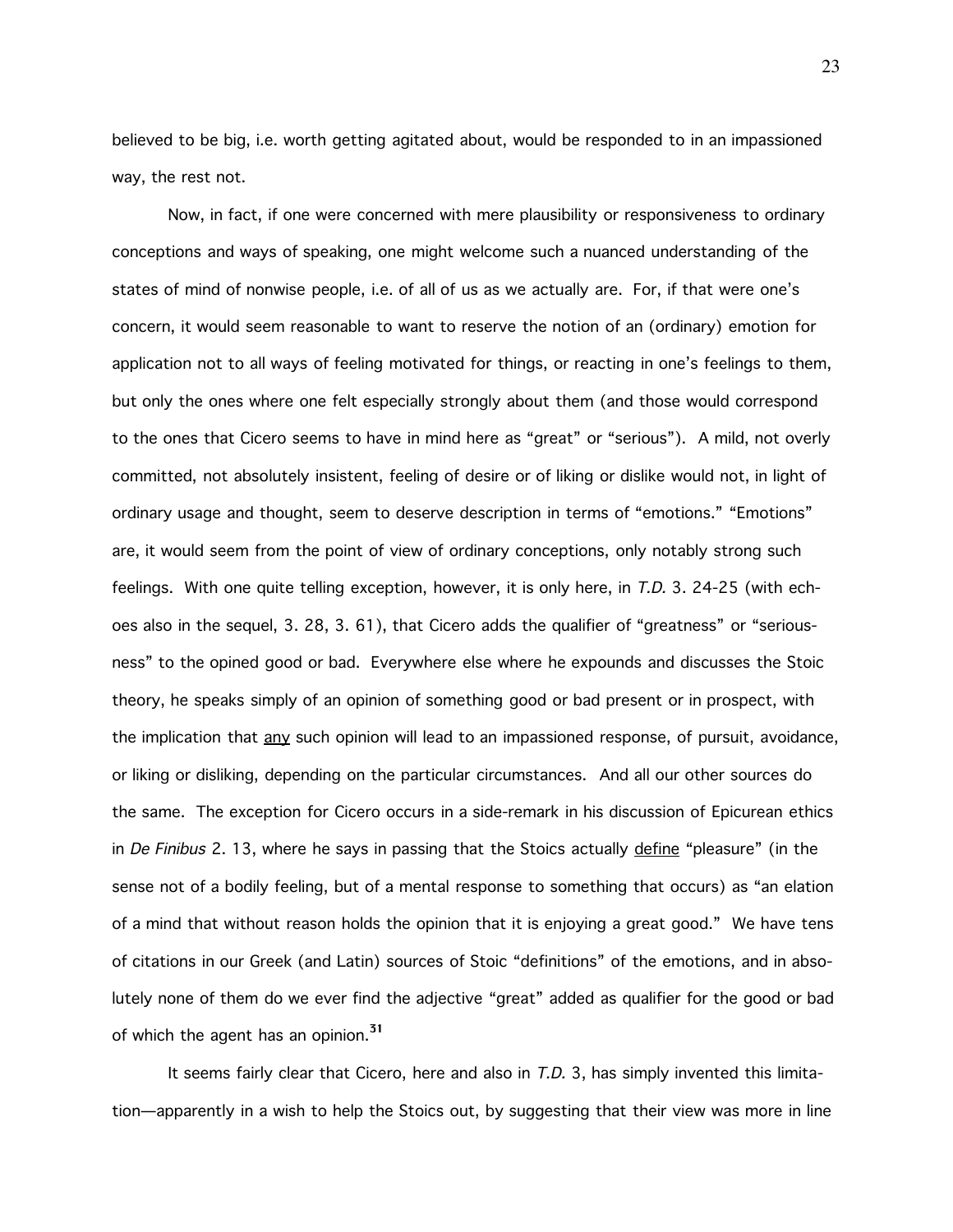with ordinary ways of thinking and speaking, where talk of emotions comes up, than in fact it was. In fact, according to the Stoics, reason tells us, if we think clearly and correctly, that all the things wanted or avoided in ordinary life, or welcomed or disliked when they occur, are in fact neither good nor bad. Therefore, any response to their being present or in the offing that does take them to be either good or bad overestimates their value (indeed, does so quite grossly). Any such response in the ways one feels departs decisively from, and exceeds, reason's own measures for how one should feel. Pretty much everyone in ordinary life, pretty much all the time, acts and reacts on the basis of impulses that do precisely this. Hence any such impulse will go beyond the measures of reason.<sup>32</sup> All of them are too strong. Hence, there is no reason at all to follow ordinary language and thought, and to count as "emotions" (i.e. strong feelings of attachment or disaffection) only the more or most strong among them, felt in response to great or serious (perceived) goods or bads. If, by ordinary standards, an "emotion" is a strong impulse of some sort, then all the ordinary impulses of ordinary people should be so counted, even the phenomenologically very mildest among them, and even the ones directed toward minor (perceived) goods and bads. Any differences among them as to degree (and felt character) of that strength are, from the point of view of correct philosophical analysis, entirely insignificant. Any impulses that do not feel very elevated or agitated are, in basic principle, to be counted precisely as such: there is elevation and agitation, whether one feels their presence or not, essentially contained in their very constitution. They are all strong—much too strong—whether or not we ordinarily would report them as feeling strong.

It does seem, then, that for the Stoics, not only do nonwise people never experience any good feeling, but they never experience any feelings that are not (anyhow in principle) impassioned, and so thoroughly vicious. But why might some nonwise person not, sometimes, manage to get beyond the habitual sorts of impassioned attachments and reactions to things of concern to us all in ordinary life? One might have thought that sometimes, some of us nonwise people might come to grasp that, really, the things we are concerned over (our health, our money, our ordinary pleasures, our achievements of one sort or another, our children, our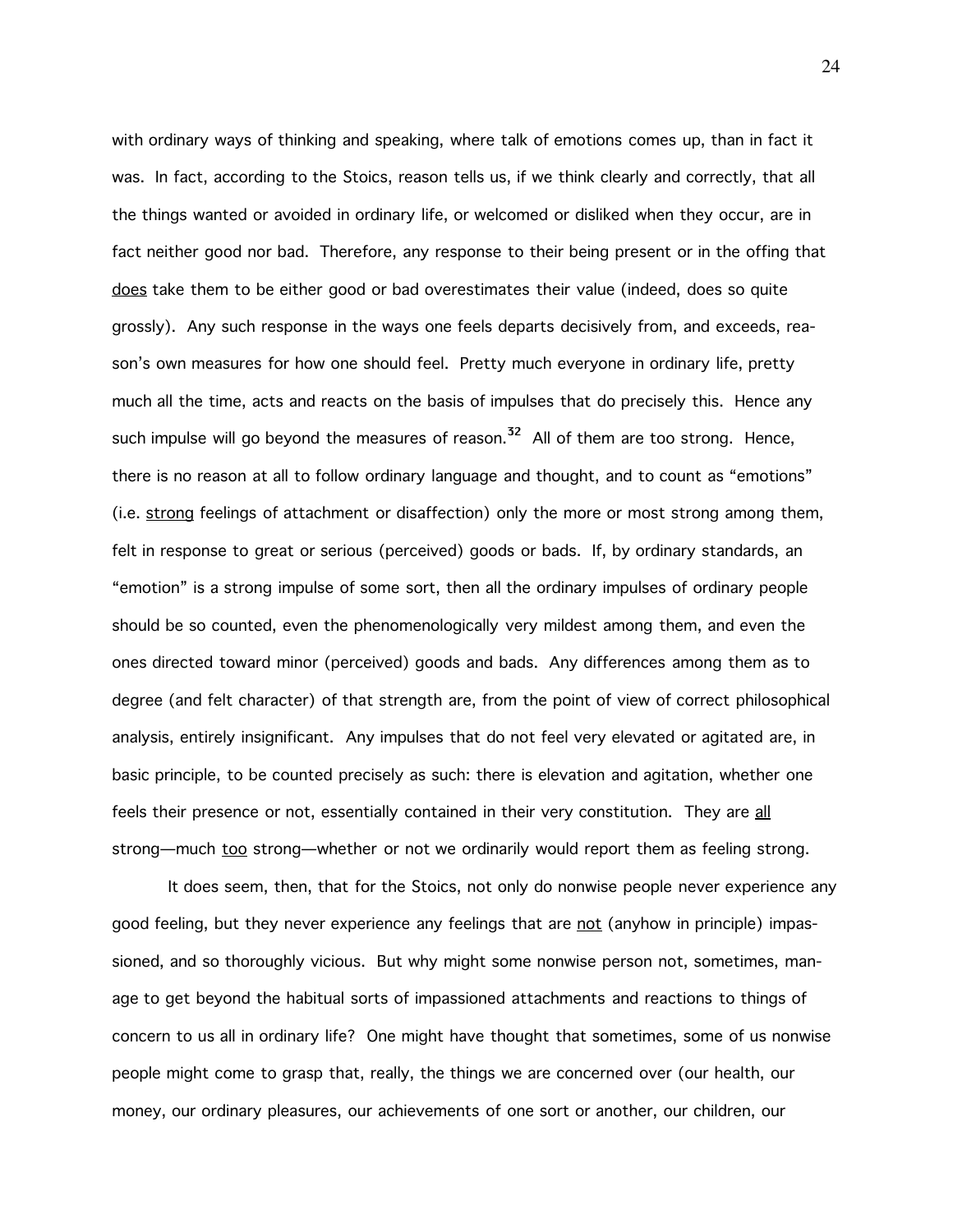spouses, our friends and relatives) are correctly to be taken as objects of appropriate and legitimate concern, to be sure, but are nonetheless neither good nor bad—because only our own human states of mind and our thoughts, and Zeus's own, of course, deserve to be so counted. In such a case, would it not be correct to count any impulse or felt reaction we experienced, which reflected or was caused by such a thought, and was directed at particular objects on particular occasions, not as an impulse or reaction of the ordinary emotional sort classified by the Stoics as a  $\pi \acute{\alpha} \theta$ os, but rather as very much the sort of thing that a perfect, fully wise, person would experience in our conditions and circumstances—i.e., one or another of the "good feelings"? Yet, through their denial that any nonwise person can experience a "good feeling," the Stoics deny that this can ever happen. Why?

In fact, it is really not hard to understand this denial.<sup>33</sup> The denial does fit well together with, though it is not a direct consequence of, their (notorious, but deeply principled) exhaustive division of adult human beings into those who are wise, and all the rest, who therefore count as fools.<sup>34</sup> Not to be wise means that one lacks all firm grasp even on the true things one has come to believe, and even (for the moment) to grasp and understand. This applies, of course, to any true belief or even understanding one may have achieved of the principles that establish the correct—Stoic—account of goods and bads, and in general things of value, for a human being or from a human's point of view. Hence any impulse of either action or reaction, reflecting such a correct understanding of the values of various things, that could be achieved by even the best and most nearly perfected of the nonwise among us, would necessarily have to fall short of the specific way of feeling that the Stoics had in mind when they contrasted the impassioned feelings of the (typical) nonwise person with the feelings of the wise themselves. There is certainly no doubt that the flawed understanding, because not yet firmly and unalterably implanted in one's mind, that even the best nonwise person can present, must be reflected in each and every feeling of theirs. After all, suppose one does feel an impulse that reflects one's nonwise understanding that virtue and vice are respectively the sole things either good or bad for any one, and that objects of ordinary human concern are exclusively characterizable as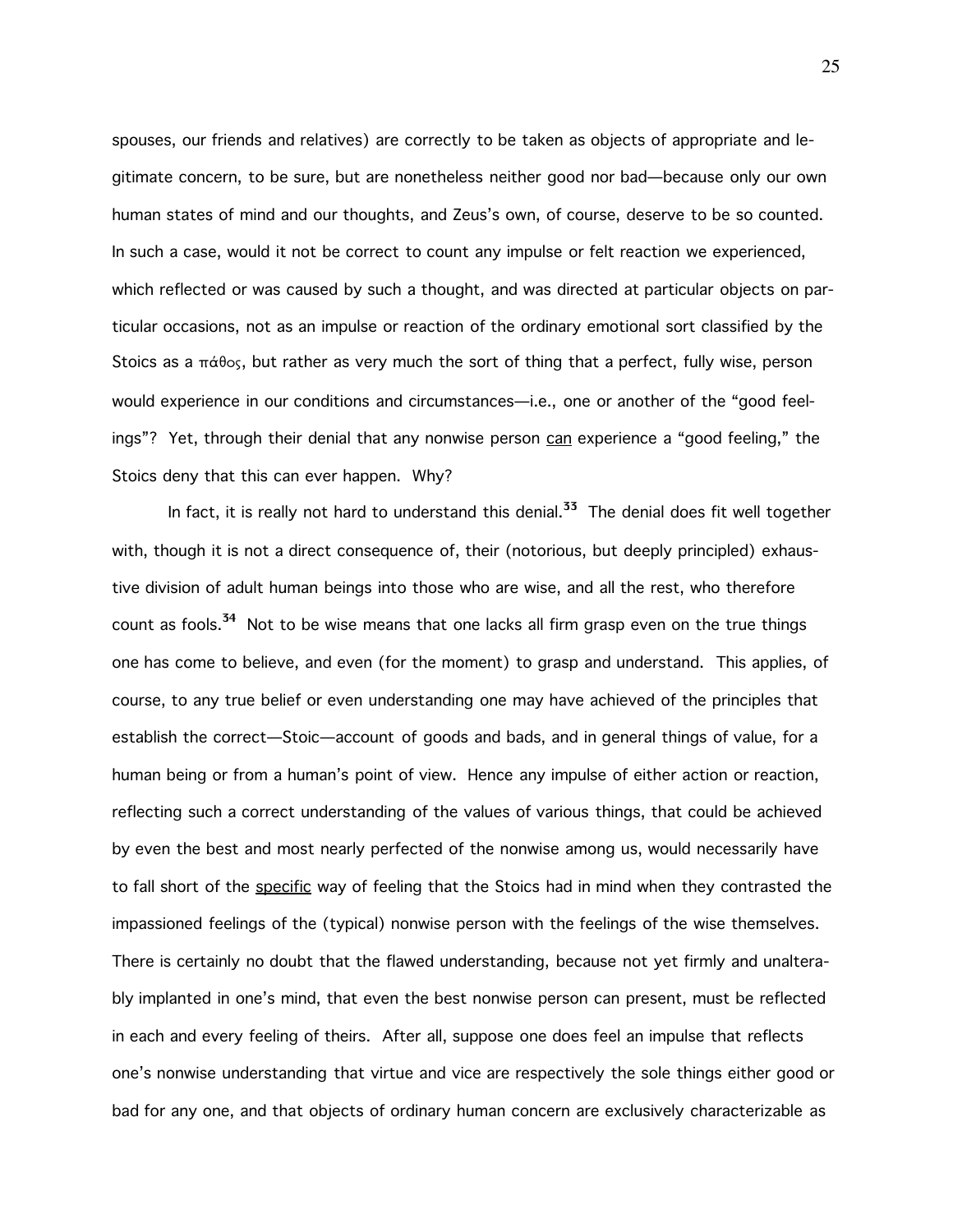at best preferred indifferents—worth working to obtain and make proper use of, but ones one should be ready to renounce at any time when it becomes clear that the overall history of the world's thoughts goes against one's getting or enjoying them. That understanding is not yet firmly implanted in one's mind. Hence, one must at the same moment be harboring, if not quite the actual thought, then at least the tendency to fall back into thinking, that things of ordinary concern are, after all, good or bad, that they do matter to one's happiness, to how one's life in fact is going, for better or worse.<sup>35</sup> This tendency is not yet eradicated in the only way it can be, by completing the process of fully implanting the correct view in one's mind, with all the reasons that support it. You remain, in fact, of two minds about what you are moved impulsively about: you say, and even (predominantly) think, that it is not good or bad, only preferable or dispreferable, but at the same time you don't fully believe that, you half- or partly believe it is good or bad, as the case may be. And that means that your feelings, too, which on Stoic theory have their sole basis in your thoughts, must be ambivalent, at any rate at the deepest level.

Since no nonwise person could ever experience an impulse that was in all respects the equivalent of the ones that characterize the whole emotional life of the wise, it is important not to speak as if they could. Given basic Stoic principles, one must insist, at least when speaking strictly, that the same terms not be used for the feelings of the nonwise—even the best and purest feelings that any nonwise person is capable of experiencing—as for the feelings of the wise. Hence, it seems to me easily understandable, and defensible, that the Stoics insisted on reserving a special terminology, distinct from any to be employed for the nonwise, to refer to the special set of feelings felt by the wise. And one can appreciate why they say that really, even such commendable feelings of the nonwise are fundamentally impassioned in character and therefore bad: these feelings still harbor the thought that externals are good or bad. They may not be cases of what we think ordinarily of as emotions (appetite, pleasure, fear) but they are not, morally speaking, worth distinguishing from them.

However, as my analysis so far suffices to bring out, the differences among the practical attitudes and impulses among the nonwise are far too complex to be well accommodated within

26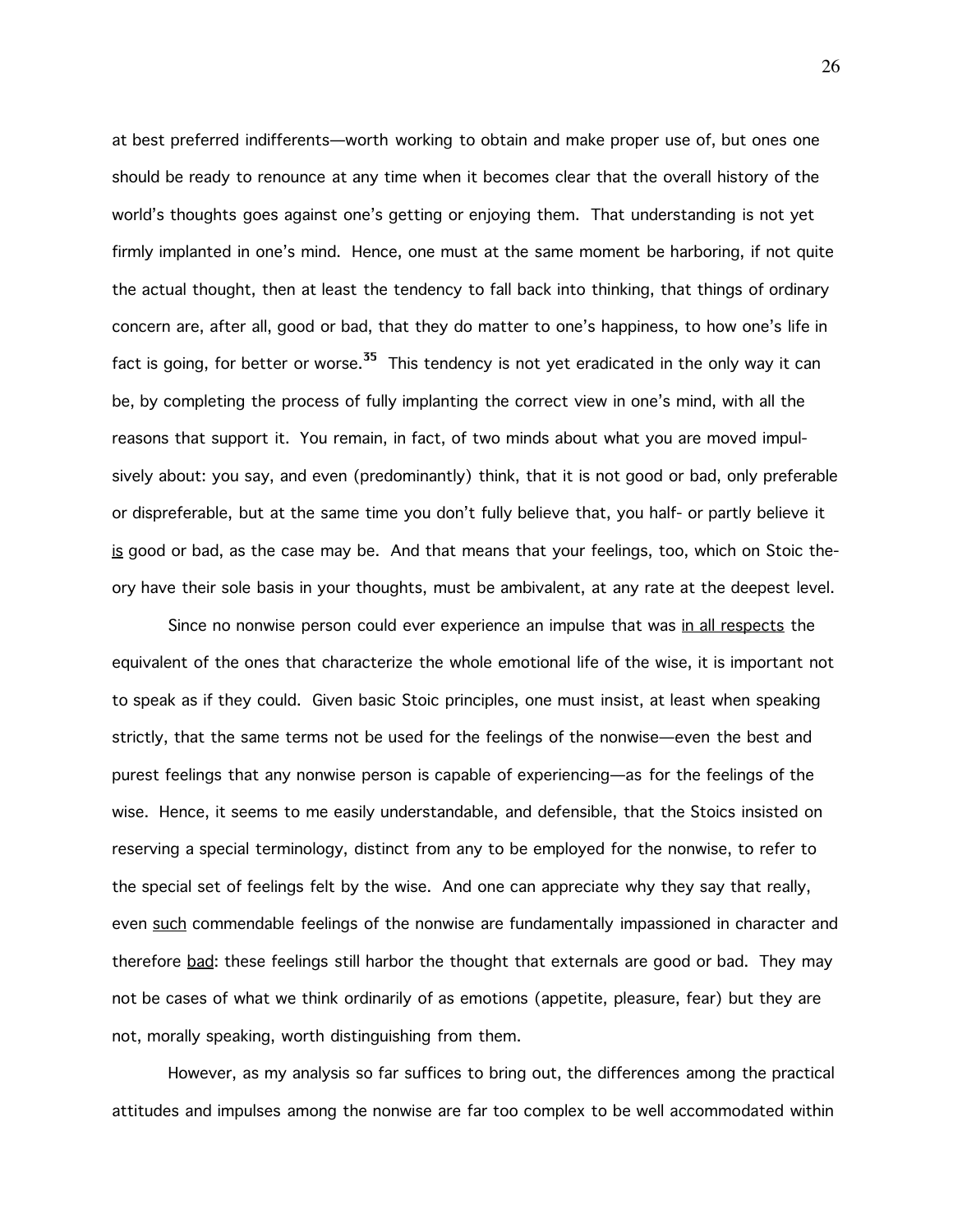this simple bifurcation between ordinary emotions and "good feelings." With that bifurcation, the Stoics left themselves no room in which to place satisfactorily the improved impulses of persons who have struggled successfully, precisely under the guidance and influence of Stoic philosophical theory, and who, at least often, are motivated by types of impulse that are more or less correctly conceived (even if not firmly based) ones, rather than by the ordinary, overtly and grossly mistaken impulses that derive from full endorsement of the false theory of values standardly adhered to in human populations. In fact, I think there was no reason at all, deriving from their fundamental principles, why they should not have done better; a second revision or extension of their actual theory is fully justified on the basis of the fundamental principles of their ethics and moral psychology.

In order to reflect better these important differences, the Stoics could have explicitly allowed the use of their words for the good ways of feeling ("wish," "caution," and "joy"—as well as the special joy and wistful regret that I have argued they could and should have extended their theory of the good feelings to encompass) also for describing these pretty good, very special emotions of these morally well-meaning, morally pretty well informed, and morally hard-working people, under the conditions I have indicated.<sup>36</sup> This would be comparable to the misuse of terms for emotions such as "rage" or "fear" or "erôs" or "hunger" (or again, virtueand vice-names such as "courage" or "cunning") in reference to non-rational animals. Thus, we could speak of certain in-principle "impassioned" impulses under the names "wish," "caution," and "joy," with further terms to characterize the other well-reasoned impulses of these nonwise people, drawn from the list of the sub-varieties ranged under the three generic "good feelings." They could have explained that this is a special and stretched use of these terms, but one that the complexity of the phenomena themselves amply justifies. In this way, one could speak of even certain nonwise persons, on some occasions, as being moved not by an appetitive desire for food, for example, by rather a "wish" for it, when they are motivated more by a concern to act correctly in relation to the need for food (and so also, of course, but secondarily, out of a properly qualified desire for the food) than by any attachment to food and the enjoyment of it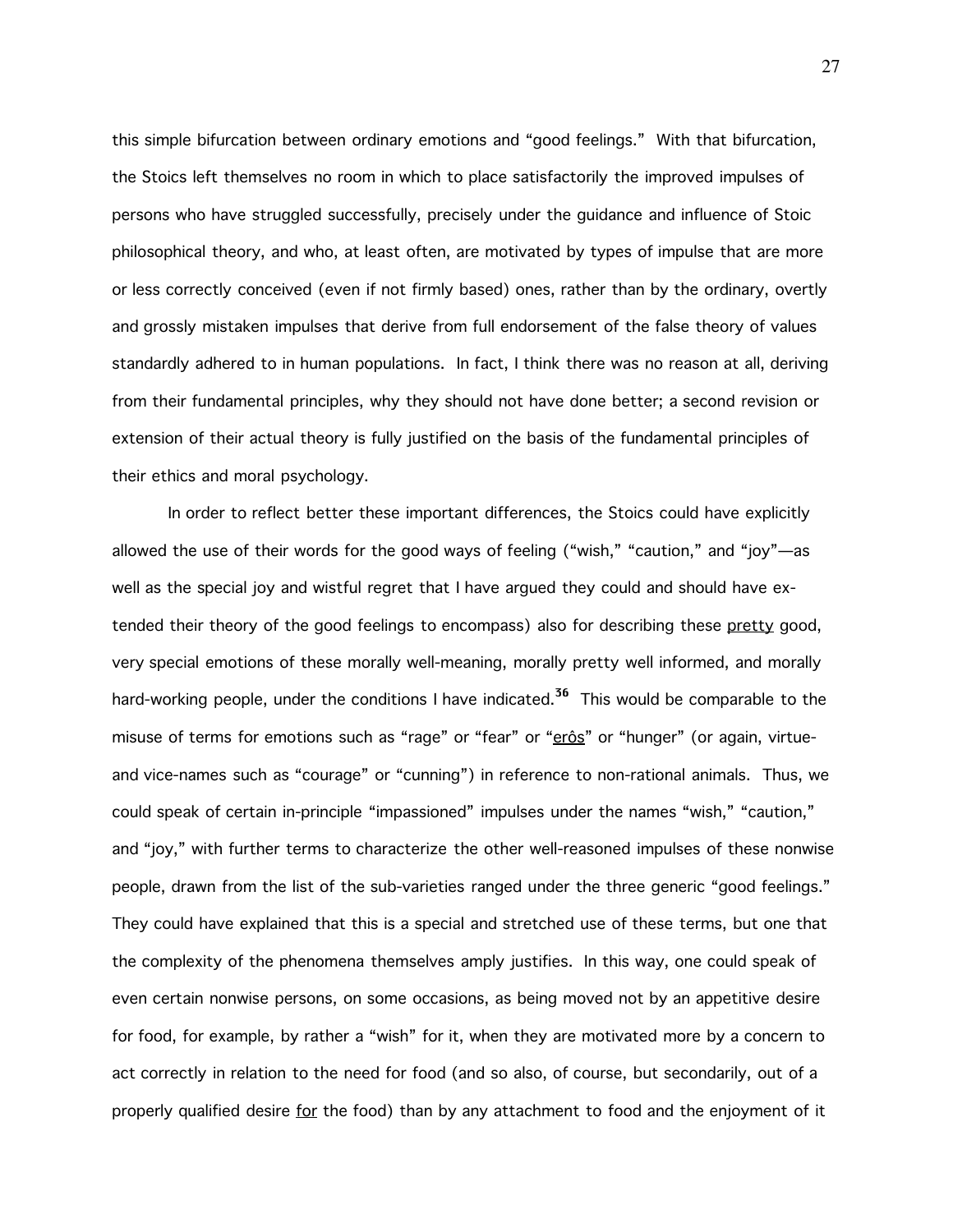as an object of pursuit on its own. In such a case, one could not, of course, speak of the agent as desiring their own action thinking of it as a good (and desiring the food only insofar as it is the objective of this particular good action). Ex hypothesi, as one who knows he or she is not fully virtuous, they do not regard their action as in fact good. So this would not be a true wish, an  $\varepsilon\dot{\sigma}$   $\alpha$ . Yet, their motivation would—correctly, from the point of view of Stoic theory—put a higher value, and a value of what it regards as a higher rank, on the action's correctness, as an action of pursuit of the food and of the nourishment it provides, than on its objective, the enjoyment of the food and the replenishment of the body. Such well-reasoned feelings of pursuit would justifiably be conceived, in that way, as being in some way intermediate between the gross appetitive desires ordinary, unreconstructed persons experience and the full wishes of the wise. Similarly, there would be "intermediate" cautions—and also, if my earlier proposed expansion of the Stoic theory of impulses is accepted, intermediate special feelings of joy when something wanted as a preferred indifferent actually comes about, or wistful regret in the opposite case. The resulting moral psychology seems to me much better. More to the present point, it would have shown that the Stoic outlook is not trapped in the position either of championing a way of life that is cold and unfeeling, or of condemning all ordinary people (in fact, virtually everyone who has ever lived) to a life of nothing but grossly overblown and completely misinformed ways of feeling about things. Sometimes, some of us do feel quite well-informed, praiseworthy feelings of attachment and aversion, and feel reactions positive and negative to what happens. We need not always be subject to the thoroughly bad, completely misinformed emotional feelings that are admittedly characteristic of life in human communities.

VII

One quite important advantage of recognizing such "intermediate" types of impulses—neither ordinary impassioned ones, nor yet full  $\epsilon\omega$  $\pi\alpha\theta\epsilon\alpha$  would be to enable a much more complete and apposite account of the process by which people manage, through hard practice, to "chop their way forward" (which is the literal meaning of the verb  $\pi$ pokÓ $\pi$ TEIV, standardly used to refer to those who are "making progress") toward living a moral, Stoic life. To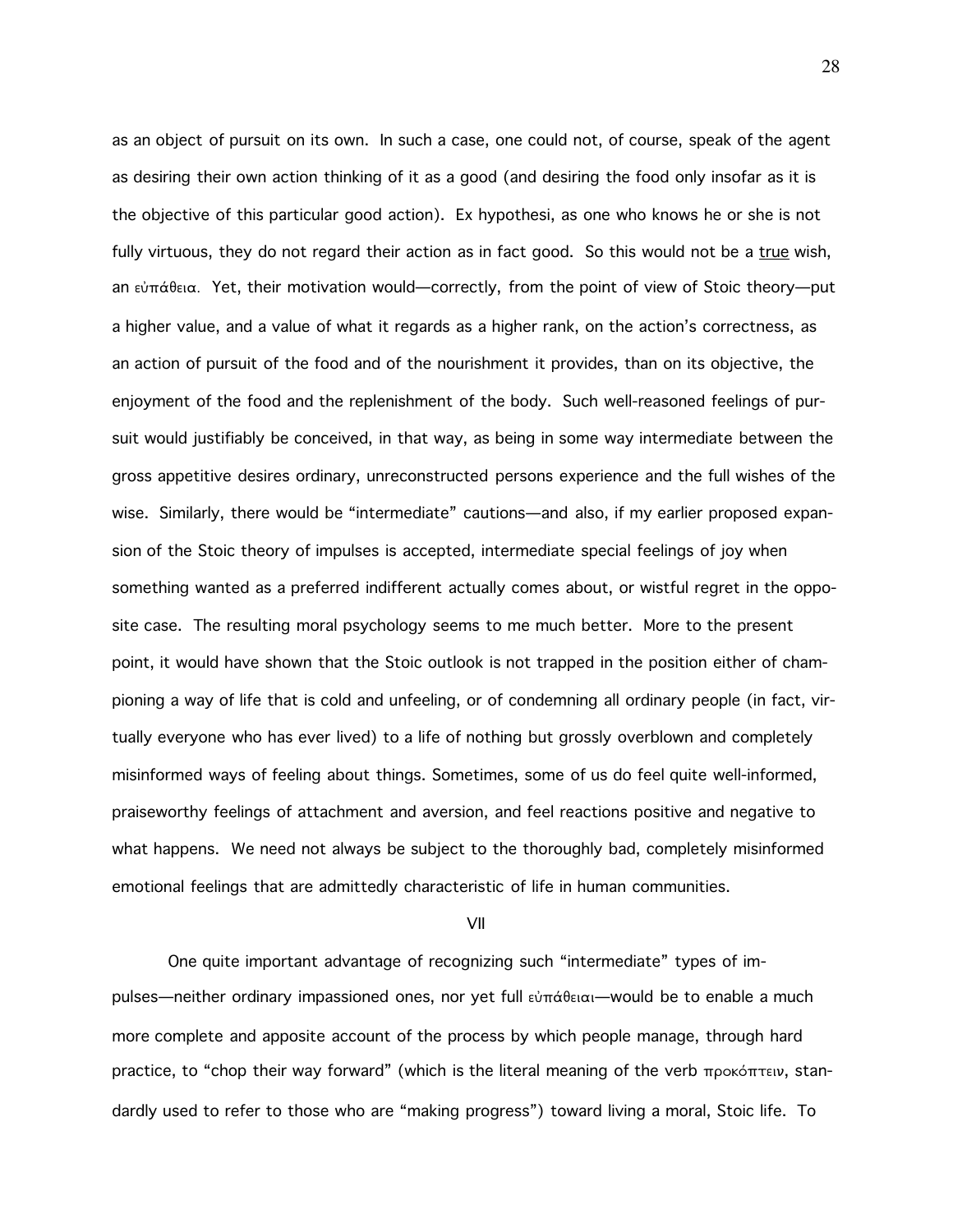speak as if ordinary humans, all of us, inevitably and constantly feel only impulses of appetite, fear, distress and pleasure, based on false views about what is good and bad in life, leaves it seeming quite mysterious how it can happen, even in principle, that someone might shift decisively out of a state of mind or soul in which those were the only sorts of impulses one felt, and into one where one felt only the "good feelings" of the wise—because one had in fact become wise. It is certainly true that opponents of the Stoics in antiquity, and many modern readers as well, have failed to grasp that on Stoic principles there is no obstacle at all to holding, as they did in fact, that the transition from fool to wise person can be ever so gradual and cumulative.<sup>37</sup> The Stoics said, notoriously, that "just as in the sea the person an arm's length from the surface is drowning no less than the one who has sunk 500 fathoms, so neither are those who are approaching virtue any the less in vice than those far away from it."<sup>38</sup> But that allows, indeed explicitly asserts, that there are stages in the approach, and degrees of progress, toward virtue. The Stoic doctrine that there are no degrees, so to speak, within either virtue or vice (each virtuous person being equally virtuous as any other, and so for each vicious one) only means that no good person is a better good person than another, not that no one can be better than another in the sense of being more nearly good.

Still, one might wonder about the psychological process by which such progress is driven and sustained. Even if one accepts the Stoic view that progress consists essentially only in increases in one's rational understanding, and indeed accepts their general view that emotions and other practical feelings and attitudes derive ultimately, and solely, from one's thoughts (one's beliefs, one's judgments about things), one might think that, somehow, certain emotions or other sorts of felt attachments, that may develop in earlier stages of moral improvement, play a crucial, even necessary, role in spurring one on toward increased understanding—and, ultimately, toward the goal of a fully and firmly implanted, complete understanding of the true, Stoic, system of values. It is here that more careful attention to the variety of impulses that a nonwise person might attain becomes important—and the failure of Chrysippus and the other early Stoics to pay such attention the more regrettable. As I have noted, questions about the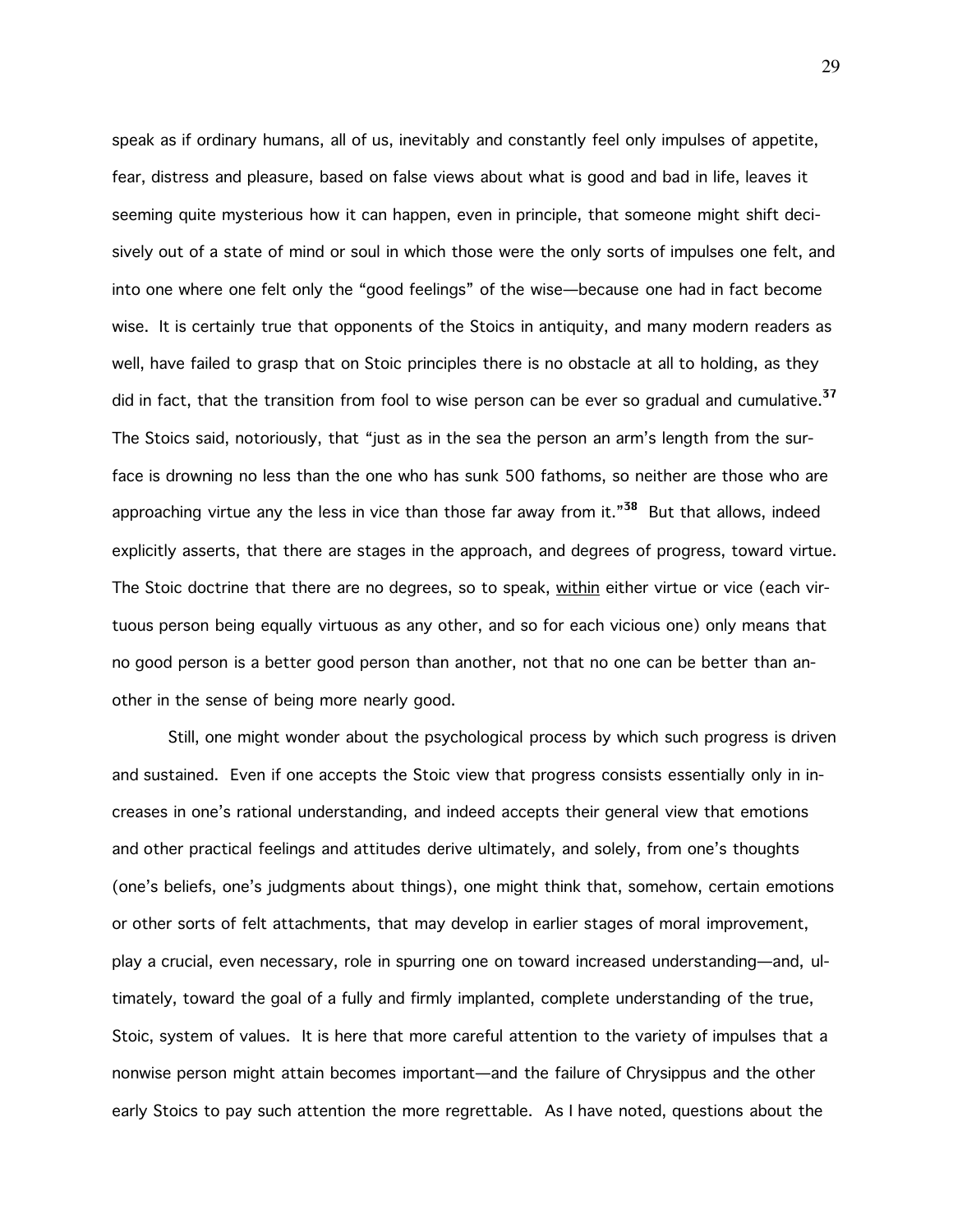variety of motivations among the nonwise arise especially in connection with people who are making progress toward a virtuous and wise way of life. Hence one might have hoped to find some attention paid to these issues in the work of later Stoics such as Panaetius and Posidonius, who do figure in the history of Stoicism as ones who (in what used to be called the "Middle Stoa") addressed especially the situation of more ordinary, decent people, who can at best aspire to virtue, and laid less emphasis in their writings on the status of the wise themselves.<sup>39</sup> In fact, however, we seem not to find, in what has come down to us of their work, any trace of theoretical developments in the direction I have sketched.<sup>40</sup>

We do, however, find something of the sort in many of the protreptic addresses of Epictetus to his pupils. Since Epictetus's Discourses are not works of Stoic moral theory, but consist instead (in the passages concerned) of informal moralizing, aimed at spurring students of Stoic theory to improve themselves by putting that theory into actual practice in their lives, we must not claim that this reflects advances in Stoic philosophical theories of moral psychology. We cannot even claim that Epictetus's own instruction, when conducting his formal classes, included any rethinking, at the level of moral-psychological theory, of these matters.<sup>41</sup> Epictetus's psychological insights, displayed in his practical moralizing, would only find their way into his presentation of Stoic moral theory if he made them a subject for independent philosophical reflection. Given our nearly total ignorance about any special views or theories of Epictetus's as a teacher of moral theory, we have no reason at all to think that he did that. (Or that he did not.) Still, it will be of interest, in considering the philosophical strengths and weaknesses, and possible coherent refinements, of Stoic theory, to conclude with a brief discussion of this aspect of Epictetus's work.

Both Arrian's *Discourses of Epictetus* and the *Manual* begin by setting out what for Epictetus was the core of Stoicism as a moral theory and philosophy of life: the distinction between what (the Stoics say) is up to us, what we have authority and control over, and what is not, but is controlled with authority by other powers. What is up to us is what we do with our minds: what we think about anything, all our impulses toward or away from anything, what we

30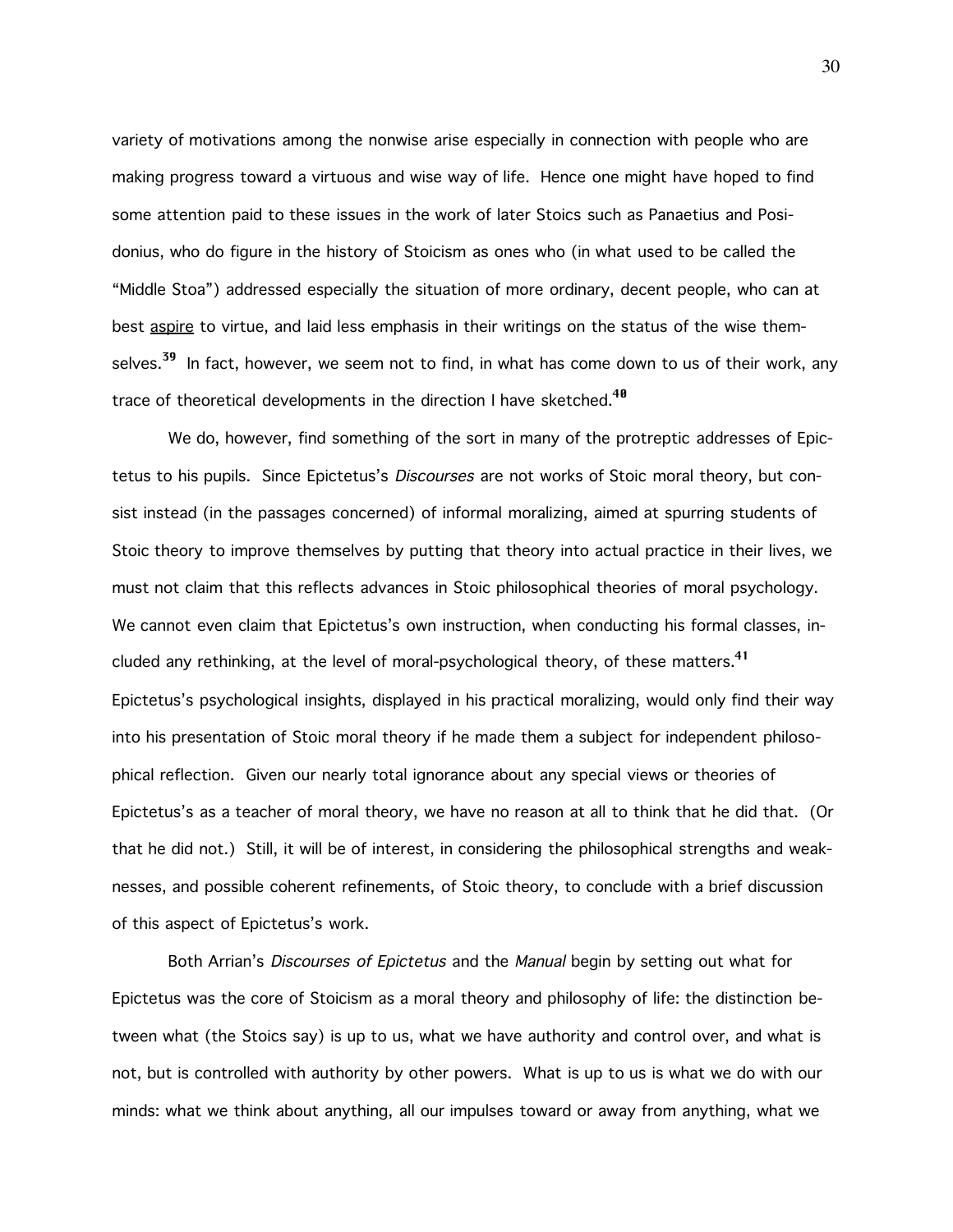desire and what we avoid. These are our doings (*Manual* 1.1), exercises of our power of choice (our  $\pi$ po $\alpha$  (peros): not even Zeus can overrule that (*Discourses* 1.1.23; similarly 1.6.40, 1.17. 27, 3.3.10). Not under our control are our body, property, reputation, public offices: these are not our doings (*Manual* 1.1). However, precisely because we do have absolute control over our minds and their doings, we can bind ourselves fast, through our attachments to and concern for them, to things we do not control—body, property, friends—and as a result get weighed down and dragged altogether under by them  $(Disc. 1.14-15)$ . This we all too commonly do. Thus, instead of maintaining the naturally free, unhindered, and unimpeded condition of the only thing we do control, we find ourselves actually unfree, frequently hindered and impeded ("dragged down"), since, having once formed those attachments, we now must await events, and then react according to how they turn out, either positively or negatively. Now our mind and its doings are not completely free, but enslaved.

Neither here nor anywhere in his works does Epictetus argue for or explain these doctrines in detail; his young men have learned about them in their regular classes. What he does do is try to bring his addressees actually to make concern for this one thing, which we do all, by our nature, have absolutely under our control, their dominant motive: a concern for its preservation in its free condition. Other concerns one may have, in relation to things not in our own control, not our own doings, we must fit into our life only on terms that do not violate this natural freedom. Epictetus's chief strategy appears to be to emphasize, from several points of view, our privileged situation in the world of nature as possessing this essential freedom, this control over our own lives. And he evokes, repeatedly, a variety of moral sentiments that he plainly believes anyone who accepts this basic Stoic view should feel in relation to our privileged status. On the positive side, we find appeals to our pride, our sense of our own dignity, our natural elation in knowing we have been thus favored by Zeus or nature in our constitution, as forces to draw on in encouraging the young men to honor their free status by taking care to preserve and sustain it in the only way possible—by constantly regarding only their own inner state as either good or bad for them, and so by not yielding to any temptation to regard any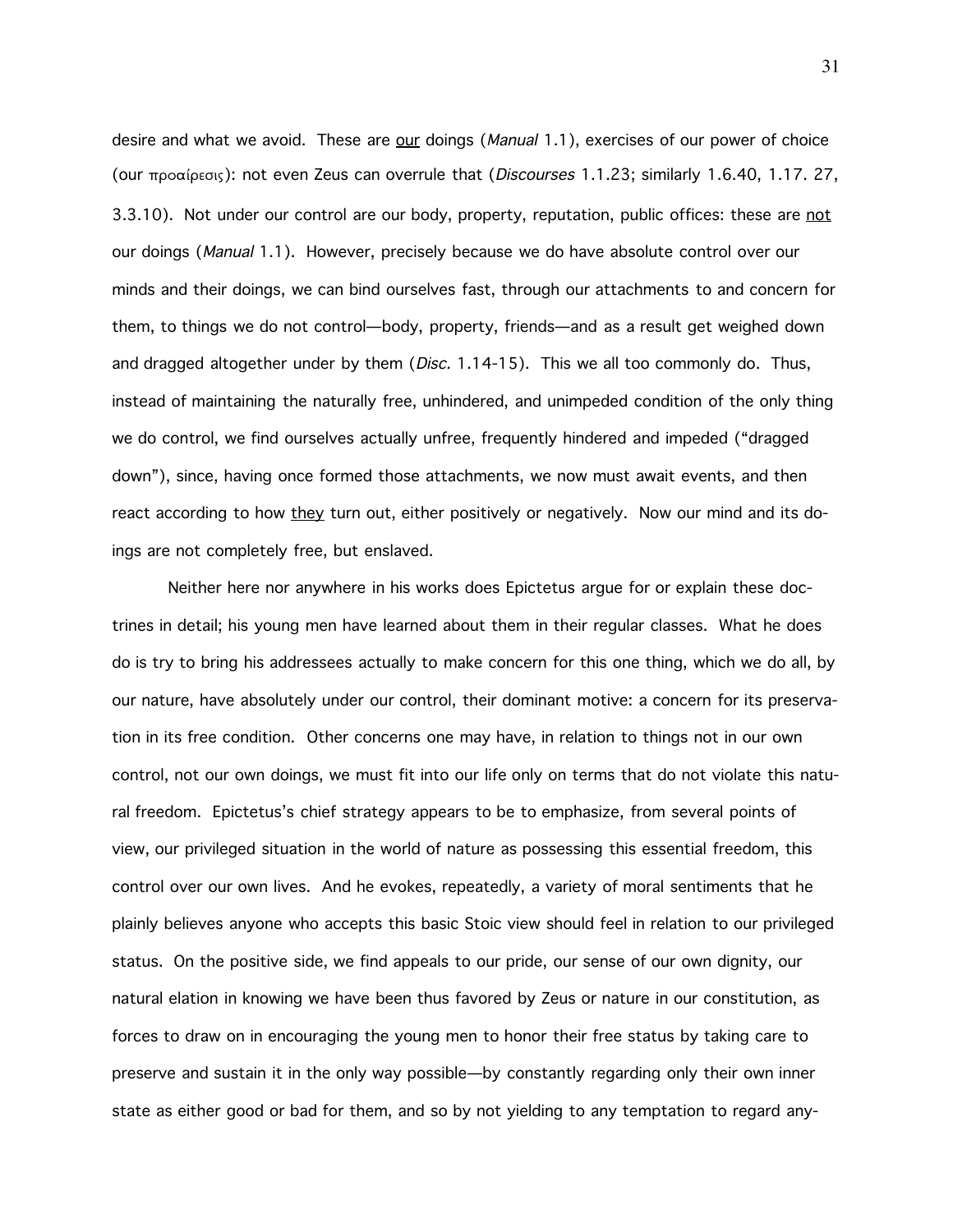thing at all that they do not control as either good or bad. And, on the negative side, we find repeated appeals to our sense of shame at any thought of selling our freedom out by binding ourselves fast to any mundane objectives, and to our trust in ourselves, as free minds, to govern our lives without such perversion. Thus, on both the positive and the negative sides, we find appeals to his students' feelings about themselves, evoked, he hopes and expects, by thinking of themselves—their essential natures—as Stoic theory invites them to do. In both cases, these feelings defy classification as ordinary passionate emotions ( $\pi \dot{\alpha} \theta$ n); they are properly informed moral feelings, and as such need to be categorized somehow (if made the subject of philosophically theoretical reflection at all) as preliminary adumbrations of the full  $\epsilon\dot{\theta}$ πάθειαι by which wise people themselves are moved. This is most clearly true, however, in connection with the sense of shame, αίδώς, which Epictetus evokes again and again in his Discourses in this connection, since, as it happens, that is a term used within the standard Stoic theory of  $\epsilon \dot{v} \pi \dot{\alpha}$ - $\theta$ <sub>El $\alpha$ i to denote one subvariety of "caution": caution about correct censure.<sup>42</sup></sub>

Before turning to consider in some detail Epictetus's appeals to our sense of shame, let me flesh out somewhat the general account I have just provided, and offer some textual references to back it up. Already in Discourses 1.1.12, Epictetus strikingly has Zeus speak directly to him, saying that he has given Epictetus a portion of himself (μέρος τι ήμέτερον), the capacity to generate (as he himself does) one's own impulses, to decide for oneself what to make of any impressions one receives—in short, a free mind or power of reason. A little later, Epictetus says,

If one could only subscribe heart and soul, as one ought, to this doctrine, that we are all offspring of god of the first rank, and that god is father both of humans and of gods, I think that one will have no ignoble or mean idea about oneself. If Caesar adopts you, no one will be able to endure your conceit; if you know you are a son of Zeus, won't you be elated? $43$  (1.3.1-2)

Later still (in 2.8), saying that other animals are works of god, too, he adds: but not ones of the first rank, nor portions of the gods. But you are of the first rank,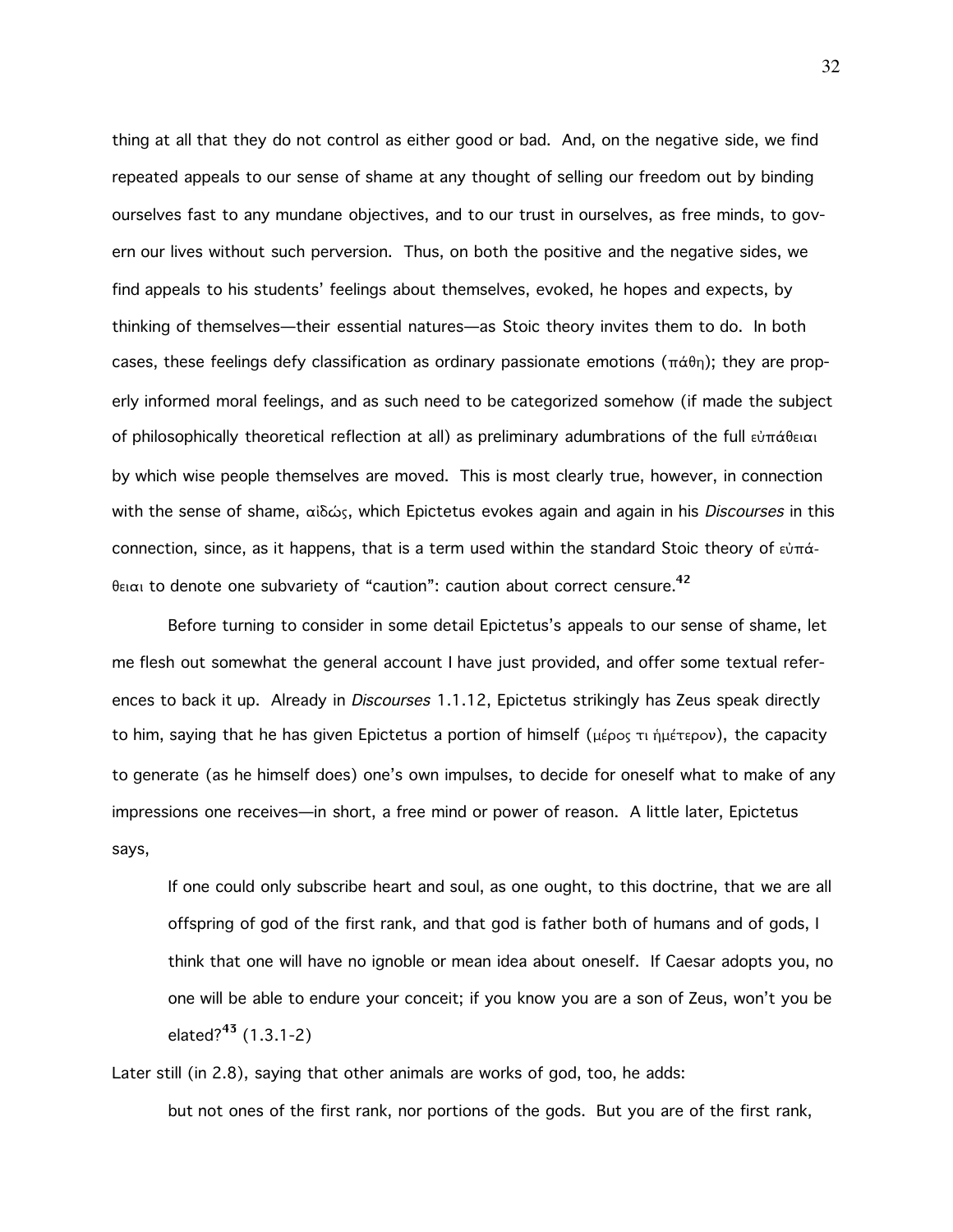you are a disjoint part (άπόσπασμα) of god, you have within you a portion of him. Why, then, are you ignorant of your kinship? Why do you not know what you have come from? Will you not bear in mind, when you are eating, who you are that eat and whom you are feeding? ... You are bearing god about with you, wretch, and you don't know it! You think I am talking about some silver or gold god, outside? You are bearing him within yourself, and aren't aware that you are defiling him with impure thoughts and sordid actions. ... When god himself is present within you, seeing and hearing everything, are you not ashamed ( $\ddot{\text{o}}$ <sub>k</sub>  $\text{a}$ i $\ddot{\text{o}}$ <sub>k</sub>  $\text{o}$  to be thinking and doing those things, unaware of your own nature, object of god's wrath? ... Do you dishonor the workmanship of that craftsman when you are that workmanship yourself? Well? Do you even forget this, that he not only fashioned you but also entrusted and committed you to yourself alone—do you dishonor that trust too? ... He has delivered your own self into your keeping, saying, "I had no one more trustworthy than you; keep this person for me unchanged from what he is like by nature—with a sense of shame ( $\alpha i\delta\eta\mu o\nu\alpha$ ), trustworthy  $(\pi \circ \sigma)$ , of lofty sentiments, undismayed, unimpassioned, unperturbed." After that, do you fail to keep him like that?<sup>44</sup>  $(2.8.11-14, 21-23)$ 

We find very many such appeals in the *Discourses* to the pride, elation, sense of personal dignity, self-esteem, and self-confidence, which we should legitimately feel in recognizing ourselves, through our nature as possessors of reason, as creations of the first rank, true offspring, of Zeus the creator—and to the shame we ought to feel when we dishonor this heritage, and ourselves. At the end of the passage just cited, we find a very interesting claim (repeated, again, with variations, at many places in the work): $45$  that it belongs to our nature to feel these feelings, and others like them. Zeus made us of such a nature as to feel in these ways in relation to ourselves. This implies that it belongs to the nature of rational beings, at any rate ones like us that have bodies that our minds don't in fact control, to feel in these ways, if we are not perverted somehow. In fact, Epictetus does maintain (this is how he introduces the whole topic of what is up to us and what is not, in *Disc.* 1.1) that of all our capacities or skills, native or ac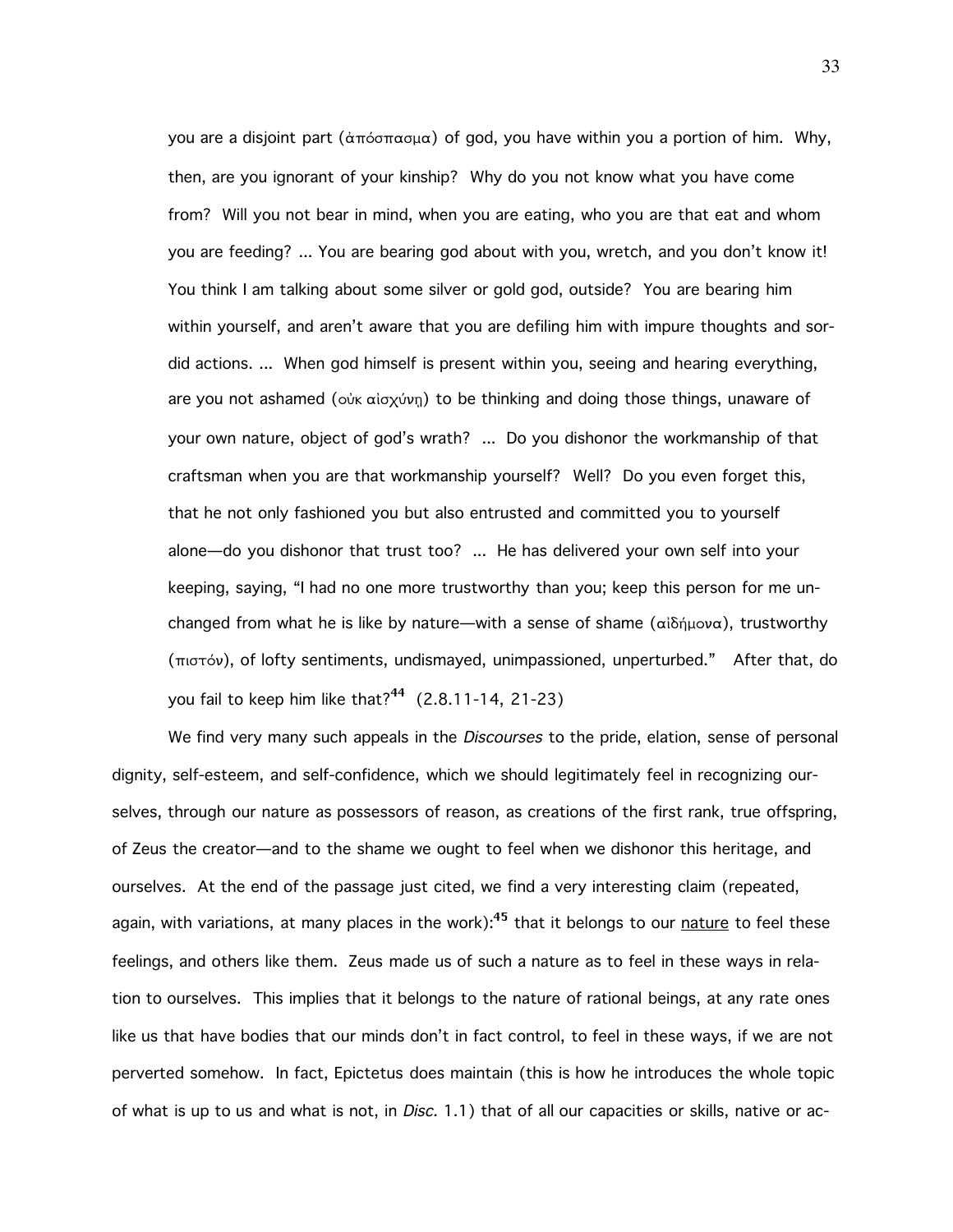quired, it is the power of reason (ή δύναμις ή λογική) alone that "we have received to get knowledge both of itself—what it is and of what it is capable, and what a valuable thing it is to come to us—and likewise all the other capacities." Given this naturally self-reflexive character of reason, grown-up humans (those beyond "the age of reason"—only they, for the Stoics, are rational beings, properly speaking) should be expected to know about themselves as rational. This would include knowing that their reason is by its nature free, but is absolutely free only in relation to its own acts, and does not have absolute control over anything else, not even over what occurs in one's own body. Epictetus's claim, then—a reasonable one, in this light—is that those who have that self-reflexive knowledge will also have these feelings about themselves, in recognition of that freedom.

Let us turn now to Epictetus's efforts to encourage and sustain his own students' moral improvement by appealing, specifically, to their feeling of shame (αiδώς) and to their sense of shame ( $\tau$ )  $\alpha$   $\delta$ <sub>n</sub> in them).<sup>46</sup> In 1.3, the initial lines of which I translated just above, Epictetus continues as follows:

As it is, however, we are not [elated], but since these two were commingled in our generation, on the one hand the body, which we have in common with the animals, and, on the other, reason and intelligence, which we have in common with the gods, some people incline toward the former kinship, which is unfortunate and dead, and only a few toward the divine and blessed one. ... [T]hese few, who think that they are born for trustworthiness (πίστιν), for feeling shame (αἰδώς), and for a secure and steady use of impressions (πρὸς ἀσφάλειαν τῆς χρήσεως τῶν φαντασιῶν), have no mean or ignoble ideas about themselves, whereas the multitude do the opposite. "What really am I? Nothing but a downtrodden, miserable human," say they, and, "Wretched little bag of flesh that I am!" Wretched indeed, but you have also something superior to your bag of flesh. Why then abandon that and cleave to this? (1.3.3-6)

Epictetus optimistically includes his students among these few, or hopes to draw on their feelings of shame and self-confidence (trustworthiness), here spoken of, so that they will enlist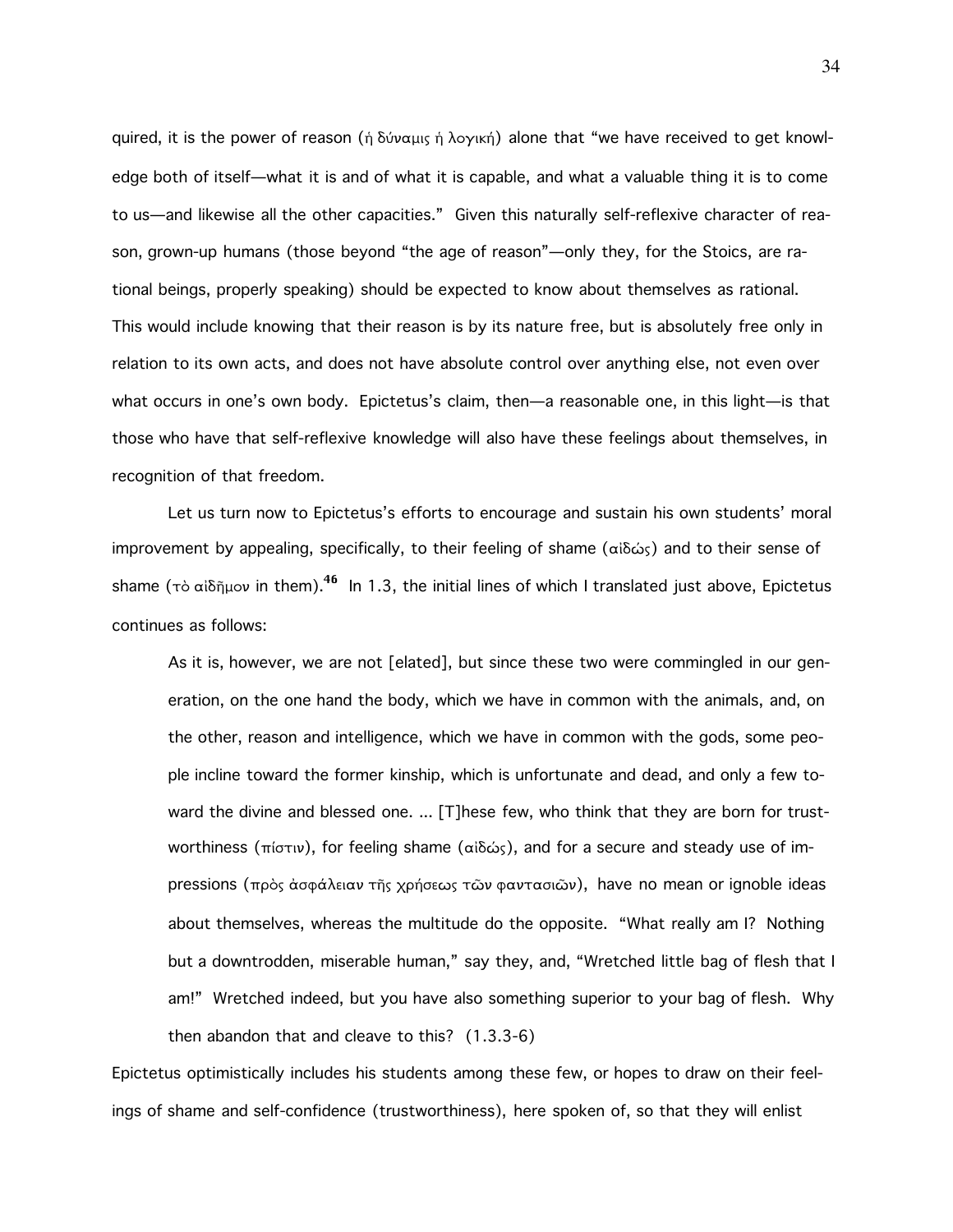themselves in that minority: through their instruction in Stoicism they have an advantage over others, in having learned a clearly articulated account precisely of the nature of their own generation as offspring of Zeus.

It is important, I think, not to lose sight, in one's attention to Epictetus's appeals to shame and his inclusion of the sense of shame among the attributes natural to human reason, of the other attribute he mentions here, that of "trustworthiness." $47$  These two are constantly linked in the *Discourses*, and, as the passage cited above from 2.8 suggests, where Epictetus has Zeus tell us what we are like by our nature, they are thought of as working together.<sup>48</sup> When Zeus declares that he had no one more trustworthy than oneself, into whose charge to leave one's own mind, Epictetus is thinking of the capacity to stick consistently and unwaveringly to free self-direction, and not to shift off into taking things indifferent to be of fundamental concern, and so to enslave ourselves to them. This capacity, he says, belongs to us by our nature to exercise, and it can never be taken from us. It is sufficient of itself to achieve the result that we do live freely. It enables us not only to be trusted to do what we agree to, and not to infringe on the rights of other people, but, in general, to be trusted (by ourselves, as well as anyone else concerned) to hold fast to our own natural, moral, primary concern for our own free minds and their inner state.<sup>49</sup> This involves, as I put it above, a sense of self-confidence on the part of each person when they are in their natural condition—a sense of themselves as trustworthy in this way. Thus when Epictetus has Zeus begin his list of the natural attributes of the human being by mentioning the sense of shame and trustworthiness, he stresses a negative, cautionary stance against falling away from the correct use of one's own reason, alongside a complementary—positive—sense of commitment to sustain that correct use. The combination of this negative with this positive feeling about oneself, both present and working together right across the board in the emotional life of the perfected wise person, is Epictetus's constantly repeated claim about our natural condition. It is to this double aspect of his students' (hoped for) sense of themselves that he appeals as a means of encouraging and helping them to start upon and sustain their moral self-improvement.

35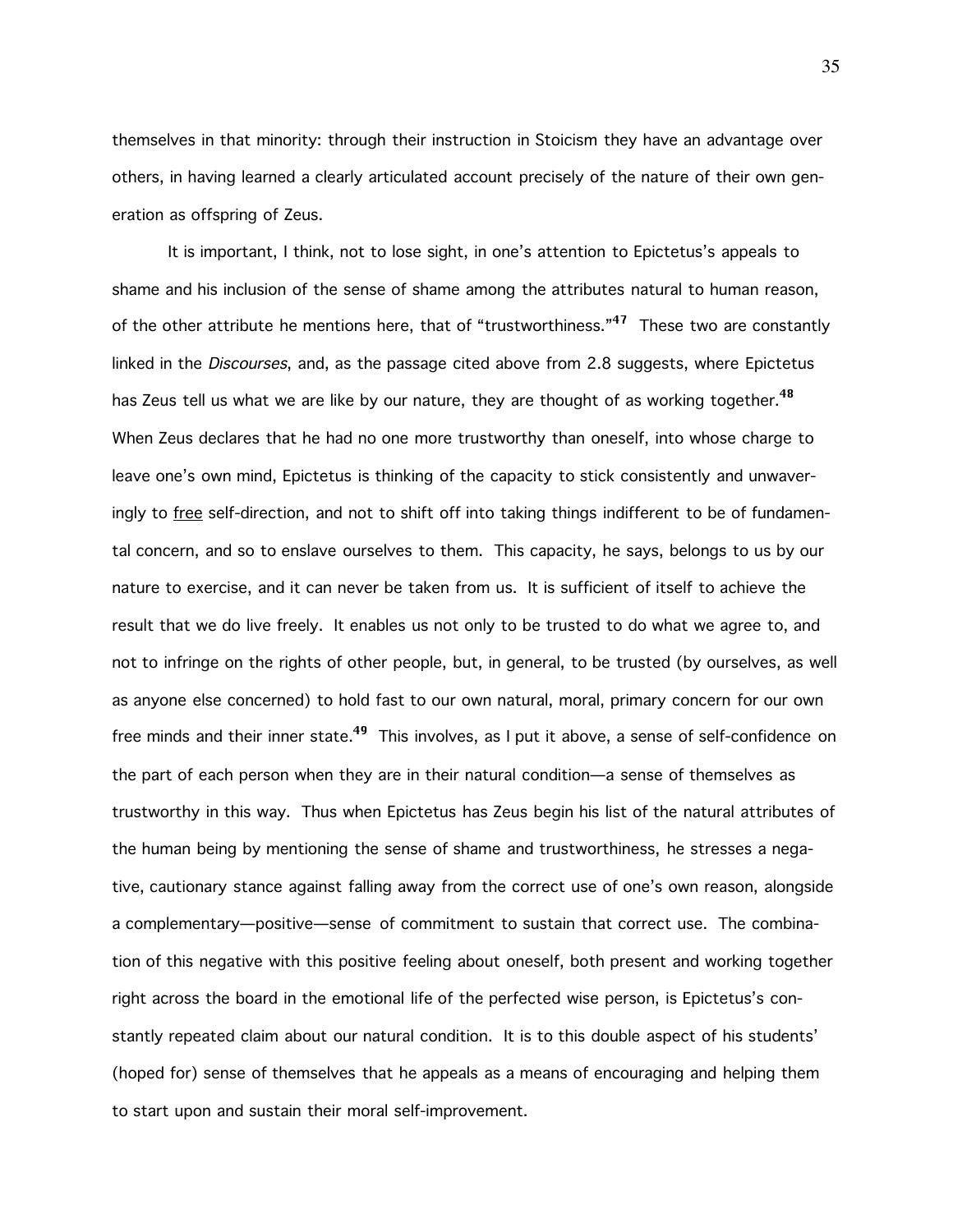I offer just two further quotations to illustrate these appeals:

When you subject what is your own to externals, from then on be a slave. Don't let yourself be drawn this way and that, at one moment willing to be a slave, at another not. Be either this or that simply and with all your mind—either a freeman or a slave, either educated or uneducated, either a spirited fighting cock or a spiritless one; either endure to be beaten until you die, or give in at once. (Far be it from you to receive many blows and yet at the last give in!) But if that is disgraceful, begin this very moment to decide the question, where the nature of bads and goods is to be found. ...

(Disc. 2.2.12-14)

It's a disgrace, something to be quite ashamed of, Epictetus points out here, if, by caring about externals as of fundamental value for your life, you throw away your mind's natural freedom and make it become the slave of events. You should not dither, at times accepting your slave's status, at others recovering your freedom: that itself is a sign of weakness. The only way out of disgrace is to opt firmly for freedom.

In 4.9, Epictetus imagines addressing some student of Stoicism who has fallen into a life of debauchery. He has gained the pleasures. Has he lost anything? Is he any the worse off?

You used to have a sense of shame and now you don't. Is that nothing to have lost? Instead of Chrysippus and Zeno you now read [sex novels]. Is that nothing to have lost? Instead of Socrates and Diogenes you have come to admire the man who can corrupt and seduce the largest number of women. ... You used to sleep as a man, leave the house as a man, wear a man's clothes, say things that befit a good man. And then you tell me "I've lost nothing"? Is it nothing but small change that human beings lose in this way? Is not the feeling of shame (αἰδώς) lost, is not decency lost?

One who lives in any such way has lost his manhood, his humanity; as Epictetus says in many other places, he has reduced himself to the status of an animal—whether a lowly sheep or a destructive wolf.<sup>50</sup>

This passage is particularly interesting in that it makes it explicit that, in Epictetus's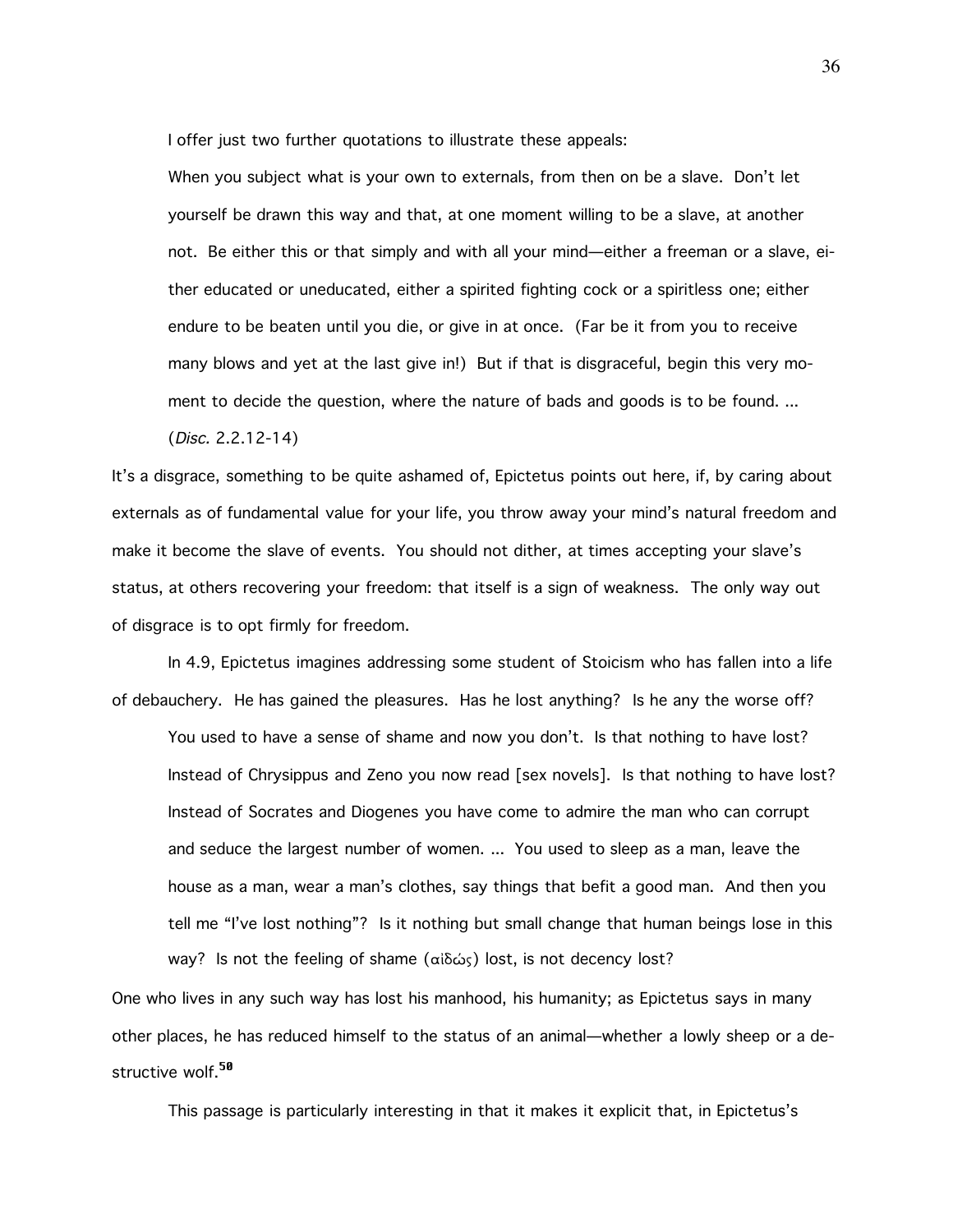view, in losing in this way one's sense of shame, one is not merely departing from the natural condition of a human being (a condition one might never have been in anyhow). The person envisaged is one who has studied Stoicism and has tried to live according to its principles, and so he is credited with having actually had an active sense of shame, grounded in his (partial) understanding of the basic truths of Stoicism about human values. Thus he was earlier in just the condition that, as we have seen, Epictetus supposes his students are in, when he appeals to their sense of shame in attempting to further their moral progress. And, as I mentioned, Epictetus's term for this shame, αίδώς, is standardly used in Stoic theory for one of the εὐπάθειαι, officially reserved solely to the fully wise and perfect human being. The clear implication is, as I have said, that Epictetus is working with a conception of the moral sentiments that permits attributing to the nonwise some version of this feeling (and, equally, of the other  $\epsilon\dot{v}\pi\dot{\alpha}$ - $\theta$ ειαι). Even if, on a careful and strict analysis, starting from Stoic first principles, these would have to count as (in principle) passionate emotions (in the way I suggested above, sect. VI), they deserve special recognition in any adequate theory, on Stoic lines, of the emotions and other feelings involved in the moral life. It is much to be regretted that such "intermediate" feelings were not formally recognized in Stoic theory in its classical, early form and given a full analysis there. It is also regrettable that Epictetus himself either did not attend to these implications of his own protreptic practice, or, if he did, that no record of any theory of their nature due to him was preserved for posterity.<sup>51</sup>

## Princeton University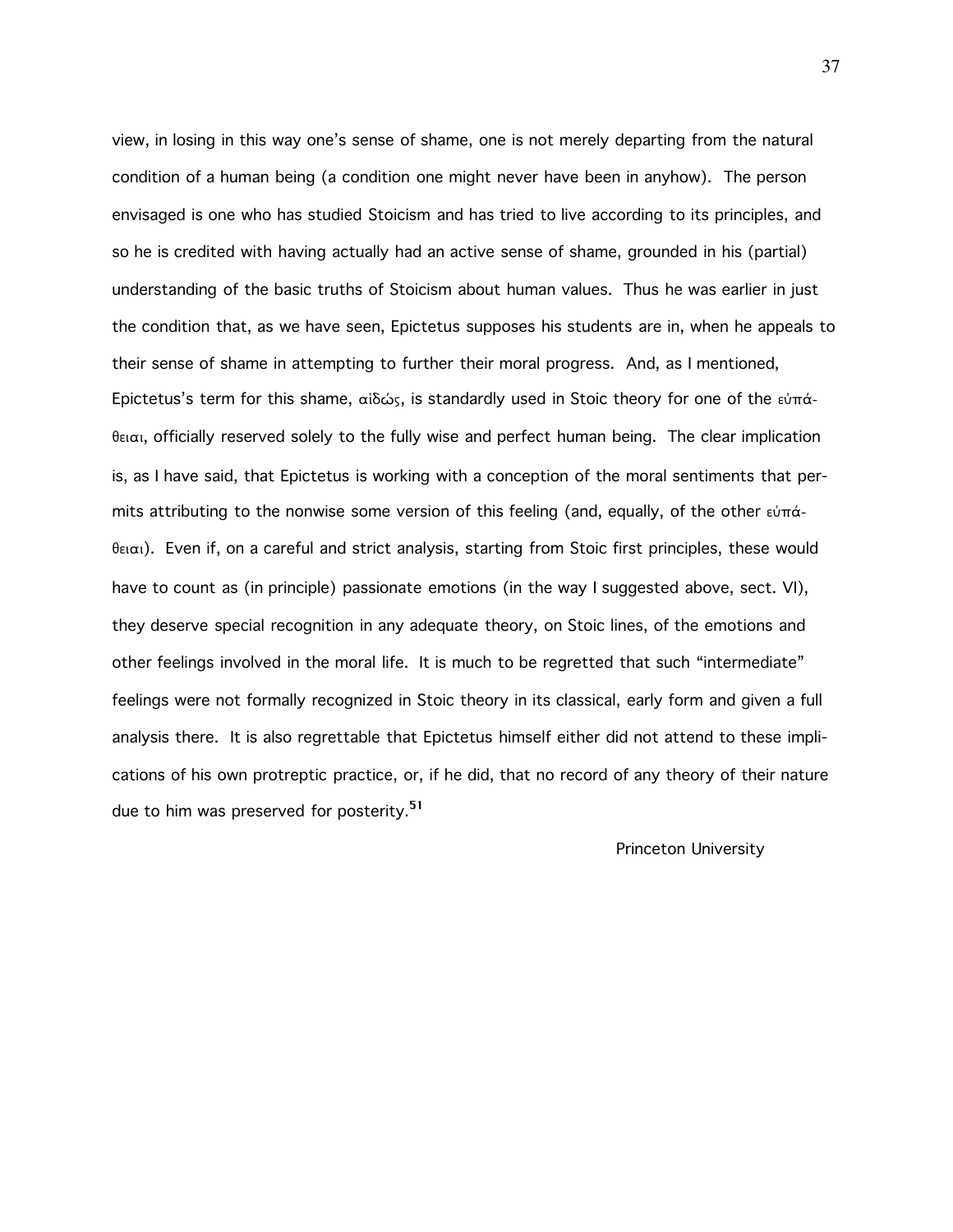## FOOTNOTES

 $\overline{a}$ 

<sup>1</sup> I should emphasize that my phrase "good feelings" is to be understood as an abbreviation of "good ways of feeling"; not all these are ways of feeling good about anything. My use of "good" is intended to capture the adverb  $\epsilon \delta$ , qualifying the verbal root  $-\pi \alpha \theta$ , in the term  $\epsilon \dot{\beta}$  $\theta$ ειαι. I take it that the Stoics who coöpted this word for their theoretical purposes (despite its more ordinary use to mean, in the plural, enjoyments, luxuries, dainties (see Liddell-Scott-Jones, A Greek English Lexicon s.v.)), were relying on the idea, implied in the word's formation, of being affected or moved emotionally in a good way, one that is acceptable and approvable—virtuous, even—by contrast with (mere)  $\pi\dot{\alpha}\theta$ n, which were associated with vice in the Stoic account of human psychology. It is worth pointing out also that, according to ancient sources such as Arius Didymus, the  $\epsilon \hat{v} \pi \hat{\alpha} \theta \epsilon \alpha$  were counted by the Stoics among things that are good ( $\dot{\alpha}$ y $\alpha$  $\beta$  $\dot{\alpha}$ ): they contribute to the happy life, just as virtues and virtuous actions themselves do (though somewhat differently). See Ar. Did. apud Stobaeus, Eclogae, sect 5b, 2.58.5-9 in the edition of C. Wachsmuth (Berlin: Weidmann, 1884). (The text of Arius'ss Epitome of Stoic Ethics, preserved in Stobaeus, is available in English translation in Hellenistic Philosophy, Introductory Readings, ed. B. Inwood and L. Gerson, Indianapolis and Cambridge, Mass.: Hackett, ed. 2, 1997, pp. 203-232; also in a much less satisfactory translation, with revised Greek text and notes, in Arthur J. Pomeroy, Arius Didymus: Epitome of Stoic Ethics, Atlanta: Society of Biblical Literature, 1999.)

<sup>2</sup> The Stoics distinguished pleasure in this "emotional" sense from pleasurable sensations (of drinking when thirsty or eating tasty food, for example) or other pleasures got simply from the ways things feel or affect our sensibility, even though they seem to have used a single word, ήδονή, to refer to both. The latter pleasures they did not regard as thoroughly bad things to experience (as the "emotional" sort were); these are counted as "indifferents," neither good nor bad. See Diogenes Laertius VII 111-112, concerning "emotional" pleasure, which has as its contrasting opposite  $\lambda\dot{\sigma}\pi$  (distress), as against 102, concerning sensory pleasure, which is set against  $\pi\acute{o}vo_5$  (physical pain) as its opposite. The different terms for the opposites in the two cases show clearly that the Stoics did distinguish these two senses of "pleasure."

<sup>3</sup> Our fullest exposition of the theory of both the "passionate" emotions and the "good feelings" is contained in the first part of a short treatise (On Emotions) handed down under the name of Andronicus, the first century BC (or AD) editor of Aristotle's treatises (ed. A. Glibert-Thirry, Pseudo-Andronicus de Rhodes "Περί παθών," Leiden: Brill, 1977); Greek text ed. Kreuttner available in J. von Arnim, ed., Stoicorum Veterum Fragmenta (SVF) (Leipzig: Teubner, 1900- 1920), III 397, 401, 409, 414, 432. Fairly full presentations of the theory of good feelings are also found in Cicero, Tusculan Disputations IV 11-14 and Diogenes Laertius, Lives of the Eminent Philosophers VII 116. These three texts provide our main, and almost sole, evidence for the Stoic theory of "good feelings" and their relations to the "passionate" emotions. Strikingly, Arius Didymus, in his Epitome of Stoic Ethics (see above, n. 1), which is otherwise much the most complete and detailed presentation we have of Stoic ethical theory as a whole, does not include any section devoted to this part of Stoic theory. In fact, the word  $\epsilon \dot{v} \pi \dot{\alpha} \theta \epsilon \alpha$  does not occur anywhere in the work, though Arius does tell us that "joy, cheerfulness, confidence and wish" count among the things that are good (5b, p. 58.8-9 in Wachsmuth's edition) though they are not virtues—and all of these except confidence appear on pseudo-Andronicus's and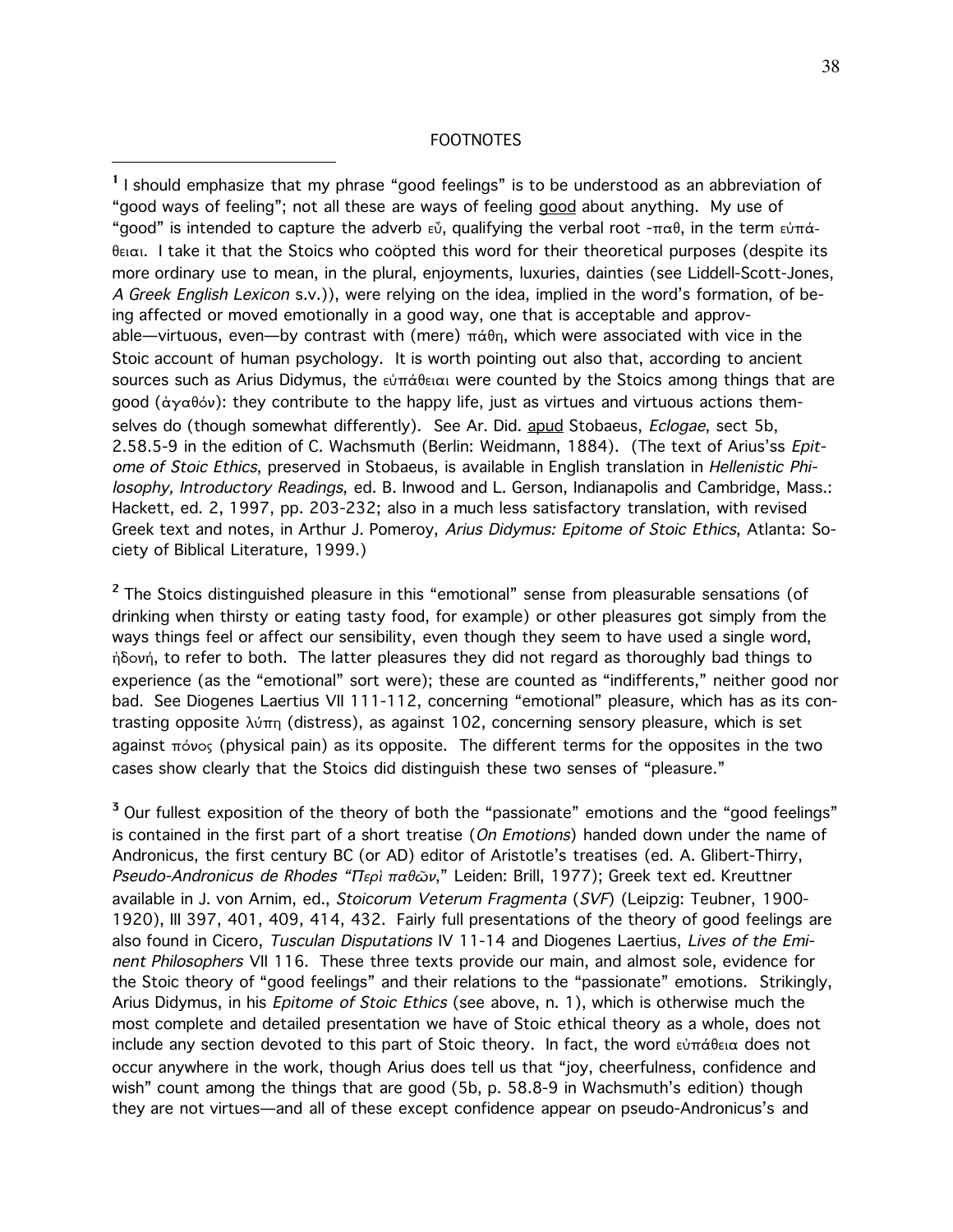Diog. Laertius's lists of the "good feelings"; Arius names (some of) them as goods again at 5c (69.3W), 5g (72.2W), 5k (73.2-3W), and 6d (77.9W), but without defining or even going beyond barely naming them. At 9a (87.21-2W) he lists "wish" as one form of practical impulse or impulse to action and gives there the standard definition of it as "well-reasoned desire."

 $\overline{a}$ 

 $^4$  The account of the εὐπάθειαι in Diogenes Laertius, 7.116, speaks of these experiences specifically in connection with the wise person, but he does not say explicitly that they are such that only a wise person could experience them.

<sup>5</sup> Stoic Self-Contradictions 1037f-1038a. So, it seems reasonable to think, already Chrysippus had a theory of εὐπάθειαι, presumably all three of them and not just εὐλάβεια. Further, according to what Plutarch here gives as his account of caution, Chrysippus defined them, as later Stoic tradition did, as "reasonable" or "well-reasoned" impulses of one or another more specific kind; furthermore, he limited them to the wise person. Our principal sources for the full doctrine of εὐπάθειαι (Cicero, Diogenes Laertius, pseudo-Andronicus) fail to mention any of the "founders" of the school (Zeno, Cleanthes, or Chrysippus) in this connection. This has encouraged scholars to speculate about its possible later origin. See Brad Inwood, Ethics and Human Action in Early Stoicism (Oxford: Clarendon Press, 1985), p. 305 n. 207, and the authors cited there. Following up a suggestion of Sandbach, Inwood wonders whether Chrysippus's term for the εὐπάθειαι might have been εὐστάθειαι instead, corresponding to Cicero's Latin term for them, constantiae. However this may be, the passage of Plutarch just cited provides strong evidence that Chrysippus had in fact developed a theory of a special sort of "feelings" that the wise person experiences, which were to be strongly distinguished from the corresponding but opposed "passionate" feelings of the nonwise, and, to judge from Chrysippus's definition of "caution," this followed the same lines as the theory we learn about from Cicero and the other later authors. In the light of this Plutarch passage, I take scholars' doubts about whether the basic doctrine goes back to the time of the founders to be not well grounded. Perhaps Chrysippus did not use the term  $\epsilon\omega\pi\acute{\alpha}$ θειαι, but he plainly saw the need for a special theory of the "feelings" of the wise person, and gave the same account of them that the later tradition recorded and passed on.

<sup>6</sup> It is worth emphasizing that, in feeling emotionally toward true goods, perfected persons, unlike ordinary people, do not limit themselves to, or in any way specially favor, goods of their own or those belonging to members of their own family or personal friends and fellowcountrymen—their own virtue, their own virtuous actions, and the accompaniments of these, or virtue and virtuous acts of those close to them in some such way. They are just as joyous over the virtue and virtuous actions of anyone else as they are over their own, and, indeed, their most constant and most appreciative joy is bestowed on Zeus's own overpoweringly great and good acts of thought, the ones that produce almost all the rational ordering that is found anywhere in the world, and are the source and basis for anything else good in it. It is true, of course, that so far as "wishes" go, the primary object of their efforts will necessarily be themselves and their own actions, simply because no one can do an action of anyone but themselves; the most one can do in relation to another person is do one's best to help them to see things the right way and so, through their own understanding, act rightly and well. Their "wishes," insofar as they express more than a general pro-attitude toward perfected rationality wherever it may occur—in another person's actions, or in the actions of Zeus—must be wishes,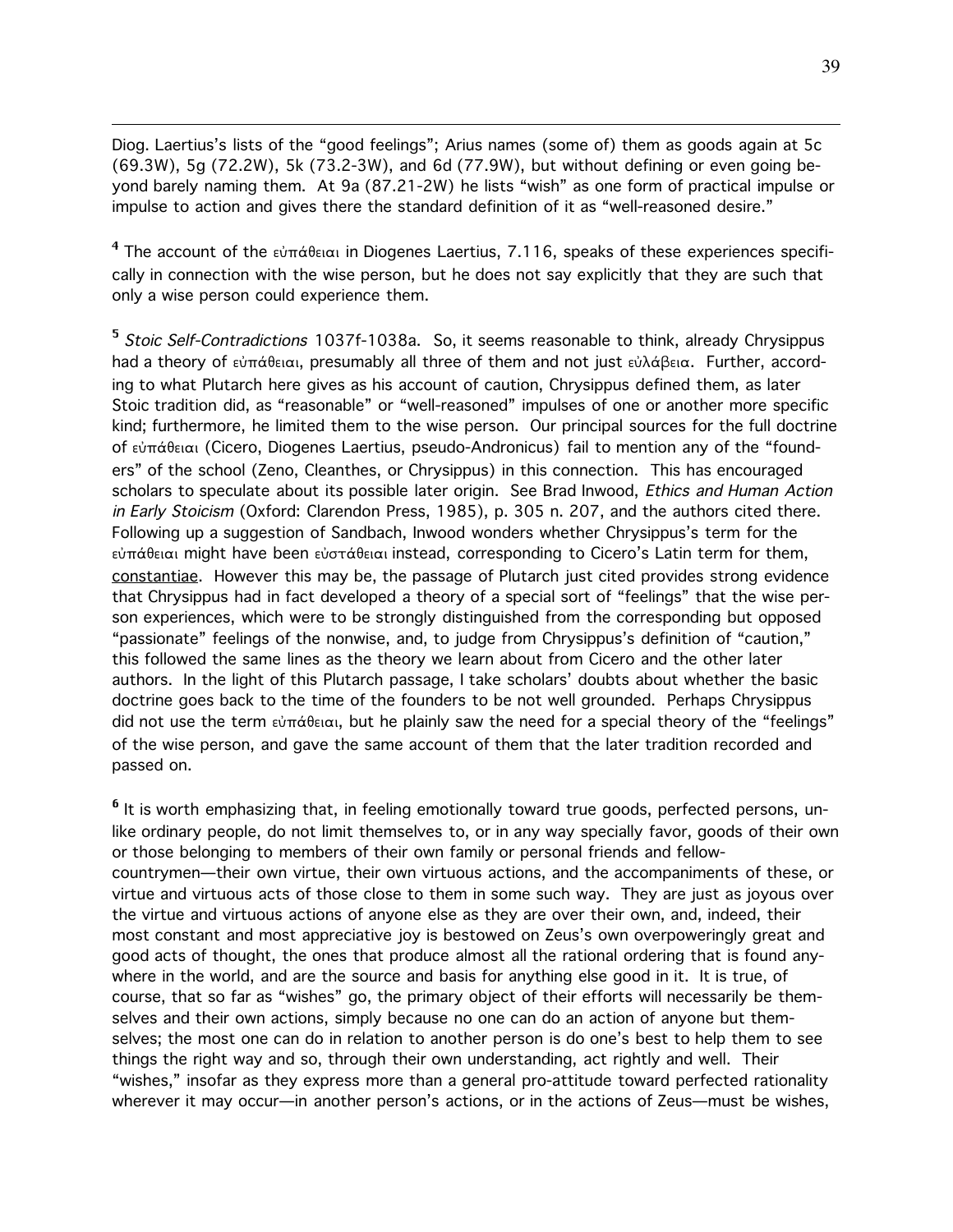in the first instance, for virtuous actions of their own; "wishes" about someone else's virtue or virtuous actions can at best be "wishes" to aid them in some way in actions of their own. People do not, I think, take this sufficiently into account when they speak of Stoic "eudaemonism." The perfected person of Stoic theory is not focussed throughout their life on their happiness or eudaimonia, as if that meant some neglect of others or preference for their own good before the good of others, or before that of the universe at large. The focus on one's own eudaimonia that definitely is part of Stoic theory simply expresses the necessary fact that one can only do one's own actions, no one else's, that one can live only one life, one's own. Even when feeling joy at Zeus'ss actions, one is doing something that is a contribution to one's own life, a sort of action of one's own. But that very obviously does not mean that one only feels that joy because it contributes to one's own good or happiness; one is joyous about it because of its own, inherent, goodness, and for no other reason. For the Stoics, the  $\tau \epsilon \lambda o_S$  or overarching single goal of a good life is to live "happily," by living virtuously. But an essential part of living virtuously is to look to, and, so far as one can, promote, true good done by or experienced by any one, without special favor even to oneself.

 $\overline{a}$ 

<sup>7</sup> As with goods (see preceding n.), the perfected person is, in principle, equally concerned about bads done or threatened anywhere, not simply, or with any special disfavor, those (imagined to be) done by, or threatening, him or herself. So far as caution is concerned, it is true (and no basis for objection to the Stoic account) that one will mostly pay attention to one's own circumstances, aiming to avoid doing anything vicious and bad oneself; other people's situation will inevitably, given fundamental and unavoidable facts about human mentality, often not be objects of one's own awareness at all, when they have to face threats to their own continued virtuous behavior. But insofar as one can reasonably expect, or try, to become aware of them, the perfected person certainly will experience caution in relation to them, too, as occasions demand—and take such steps, if there are any available, as might help to avert the danger. Accordingly, it will not be the case that a perfected person will never (think that they) find themselves in the presence of anything bad. On the contrary, though of course they will not be in the presence of anything bad in their own minds or actions, they will witness many many vicious people, vices in those people's souls, and vicious actions. Cicero's claim, on the Stoics' behalf, is only that they will not be mentally or emotionally affected by these (praesentis mali autem sapientis adfectio nulla est is the Latin, T.D. 4. 14). He does not explain why not, but the point is presumably that these are the other person's concern, it was up to them to do something to avoid them, and it is they who harbor them now, to their detriment. Hence, there is no point in another person's feeling bad themselves about this. (One might, however, think that they might react with some sort of mild or resigned disappointment that the rational thing was not done by another person, when they had in fact all the rational capacities, and all the knowledge at least at their disposal, that they needed so as not to act in vicious ways. On this, see below, sect. IV.)

<sup>8</sup> Diogenes Laertius (7.116) and pseudo-Andronicus (SVF 3.432) both give the following definitions for the three  $\epsilon\dot{\nu}\pi\dot{\alpha}\theta\epsilon\alpha$ . Joy is a "well-reasoned uplift" ( $\epsilon\ddot{\nu}\lambda\dot{\alpha}\gamma\dot{\alpha}\zeta\sin\alpha$ ); caution a "wellreasoned avoidance" (εὔλογος ἔκκλισις); and wish a "well-reasoned desire" (εὔλογος ὄρεξις).

<sup>9</sup> Tr. M. Graver, *Cicero on the Emotions: Tusculan Disputations 3 and 4* (Chicago: Chicago University Press, 2002) with alterations. The Latin text reads: natura enim omnes ea, quae bona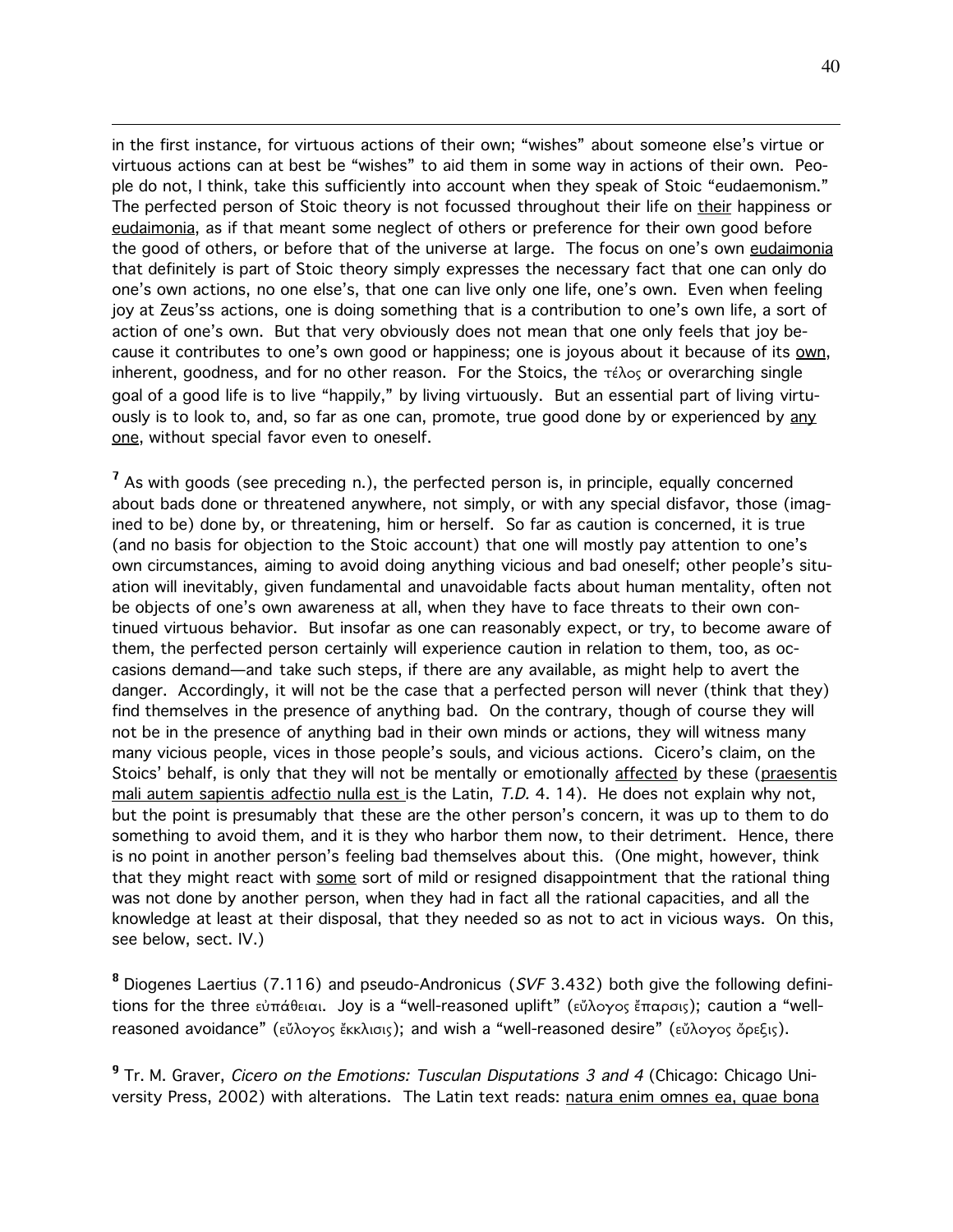videntur, sequuntur fugiuntque contraria; quam ob rem simul obiecta species est cuiuspiam quod bonum videatur, ad id adipiscendum impellit ipsa natura. id cum constanter prudenterque fit, eius modi appetitionem Stoici βούλησιν appellant, nos appellemus voluntatem. Eam illi putant in solo esse sapiente, quam sic definiunt: voluntas est, quae quid cum ratione desiderat. quae autem a ratione aversa incitata est vehementius, ea libido est vel cupiditas effrenata, quae in omnibus stultis invenitur. Cicero speaks here, of course, only of "wishes," but as he continues his exposition in T.D. 4. 13 the same impression is given also for the other two "good feelings": all three of them, apparently, are being thought of as directed at ordinary objects of concern.

 $\overline{a}$ 

<sup>10</sup> In this chapter (ch. 11) Plutarch is bent on finding Chrysippus contradicting elsewhere what he says in one place about the law: that it doesn't prescribe anything to base, i.e. nonwise, people, but only issues prohibitions to them (while on the contrary prescribing actions to the wise but not prohibiting anything). He first finds Chrysippus guilty of saying or logically implying that the law does prescribe things to the base, and in this connection he argues that for Chrysippus it must be the case that, in particular, the law prescribes certain "appropriate actions" such as, presumably, paying legal debts or taxes, etc. He turns at 1037f to find him contradicting himself about the law's relation to the wise. He presents a dilemma: given that the wise person's reason does make him cautious about some things, and reason in that case must be prohibiting something, either the wise person's reason is in conflict with the law (if the law really does not prohibit the wise anything) or the law does prohibit the wise some things, those of which they are cautious. Coming just after the reference to the legal prescription of "appropriate actions" to the base, the legal prohibitions to the wise are naturally understood as prohibitions of particular ways of acting viciously, by for example taking other people's property. The corresponding caution of the wise in this regard would then be a caution directed not only at acting viciously (in general) but also at this particular way of acting, or, equivalently, at the property of others as such.

See also Plutarch, On Moral Virtue (Plutarch's Moralia, vol 6, ed. W.C. Helmbold, Loeb Classical Library) 449a-b. Though Plutarch's exact train of thought there is not easy to follow, it is clear enough that he is thinking of the Stoics' wish, caution, and joy as replacing the appetite, fear, and pleasure of the unvirtuous simply by keeping the objects of the latter fixed, but, due to the correct use of reason, impelling the person toward or away from them on a different, correct basis (by not regarding them as either good or bad). The same seems to be true of Lactantius in his attack on the Stoic theory of emotions (and virtue) in *Divinae Institu*tiones VI chapters 14-15 (in 3. 437 SVF offers three excerpts from chap. 15 particularly relevant to this issue; the second and third seem most clearly to presuppose that the objects of the supposed  $\epsilon\dot{\nu}\pi\dot{\alpha}\theta\epsilon\alpha\alpha$  are precisely the same ones as those of the rejected  $\pi\dot{\alpha}\theta\eta$ ). (But Lactantius's impatient Christianity makes him a very unthoughtful, even unintelligent, reader of Greek philosophy, so he is certainly not to be taken as any authority for actual Stoic theory. Still, that Lactantius was able, without apparent qualms, to publicly interpret the Stoics so does suggest that this interpretation was floating around in later ancient philosophical circles (4th c.). Also, if Lactantius got his interpretation from reading Cicero's Tusculans IV, as seems quite likely, that confirms what I have said myself about the most natural reading of some of what Cicero says there in expounding the Stoic doctrine.)

<sup>11</sup> See, for example, the hesitations and doubts of F.H. Sandbach, *The Stoics* (London: Chatto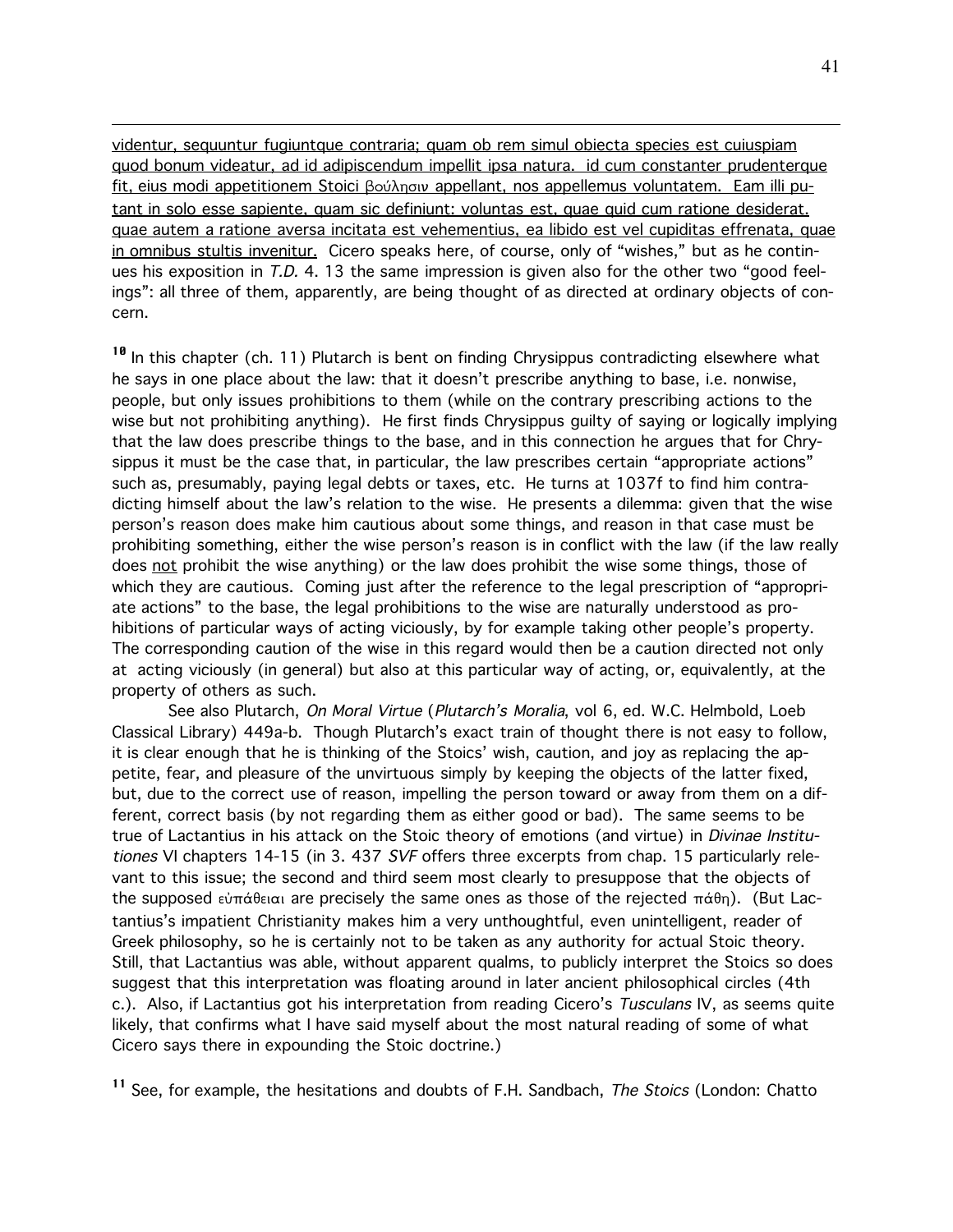and Windus, 1975), 76-8. M. Nussbaum (The Therapy of Desire, Princeton: Princeton University Press, 1994), 398-401, seems just to assume that the objects of the "good feelings" are these indifferent objects of pursuit or avoidance, or favorable acceptance. T. Brennan, in "The Old Stoic Theory of the Emotions" (The Emotions in Hellenistic Philosophy, ed. J. Sihvola and T. Engberg-Pedersen, Dordrecht: Kluwer, 1998), 54-57, takes her to task over this, insisting, on the basis of the explicit definitions offered in pseudo-Andronicus and other sources, that the good feelings are not directed at all to those, but only to one's own or someone else's virtuous acts and condition.

 $\overline{a}$ 

<sup>12</sup> The best account of these matters can be found in M. Frede, "The Stoic Doctrine of the Affections of the Soul," in M. Schofield and G. Striker, eds., The Norms of Nature (Cambridge: Cambridge University Press, 1986), 93-110. A longer and more complete account, with more extensive discussion of the ancient sources, can be found in B. Inwood, *Ethics and Human Ac*tion in Early Stoicism (Oxford: Oxford University Press, 1985), chapters 3-5.

<sup>13</sup> At any rate, if they ever do get impulsive impressions of the sort just described, they never assent to them, and so never convert such an impression into an actual impulse to act. Their ingrained sense of "caution" is certain to prevent their assenting to any such impression that might arise in them, since to assent would itself be a grossly vicious act, an act expressing and confirming a vicious state of mind.

<sup>14</sup> That is, when they assent to such an impression, the resulting impulse wants these results "with reservation," i.e. only on the quite reasonable but provisional assumption that if they do make the effort they will be successful (or  $\frac{may}{cd}$  be)—that is to say, on the assumption that it accords with Zeus's will that they shall succeed. On this see Inwood, op.cit, 112, 119-126. Both the terminology and the idea of ύπεξαίρεσις "reservation," a word we do find once in Arius Didymus's epitome of Stoic ethics (in Stobaeus, II 115, 7=SVF 3. 564), are more prominent in later Stoic authors, such as Seneca and Epictetus, but, as Inwood rightly points out, the basic conception is clearly presented, and insisted upon, in a marvelous passage Epictetus quotes from Chrysippus (Discourses 2.6.9-10).

<sup>15</sup> See the passages of Arius Didymus, Philo, and Diogenes Laertius printed by von Arnim in SVF 3.557, 558, 560, 561, 563, and 564. Thus Ar. Did. (in Stobaeus Eclogae 2.65, 12-15 and 2. 66, 14-21 Wachsmuth=SVF 3. 557 and 560 respectively) says: "They also say that the wise person does everything [he or she does] in accordance with all the virtues. For every action of theirs is complete, so that it is not lacking in any virtue. ... And they say that the wise do everything they do well ... They thought that the doctrine that the wise do everything well follows from their completing everything in accordance with correct reasoning and in a way that is in accordance with virtue, which is the expertise that deals with life as a whole." (Translation by Pomeroy, with changes, from Arius Didymus: Epitome of Stoic Ethics, 23-25.)

<sup>16</sup> This analysis is confirmed indirectly, but explicitly and decisively, by what we learn from Arius Didymus about the perfected person's  $\epsilon \pi \beta \circ \lambda \alpha$ : in 11s (2.115.5-9W) he tells us that nothing happens to such a person that goes contrary to their  $\frac{1}{2}$  because they always do whatever they do "with reservation" (see above n. 14). Arius says about  $\epsilon \pi \beta$ o $\lambda \eta$  (9a, 87.14-16W) that it is a species of "impulse for action," which must mean that it is a sub-species of "wish" (de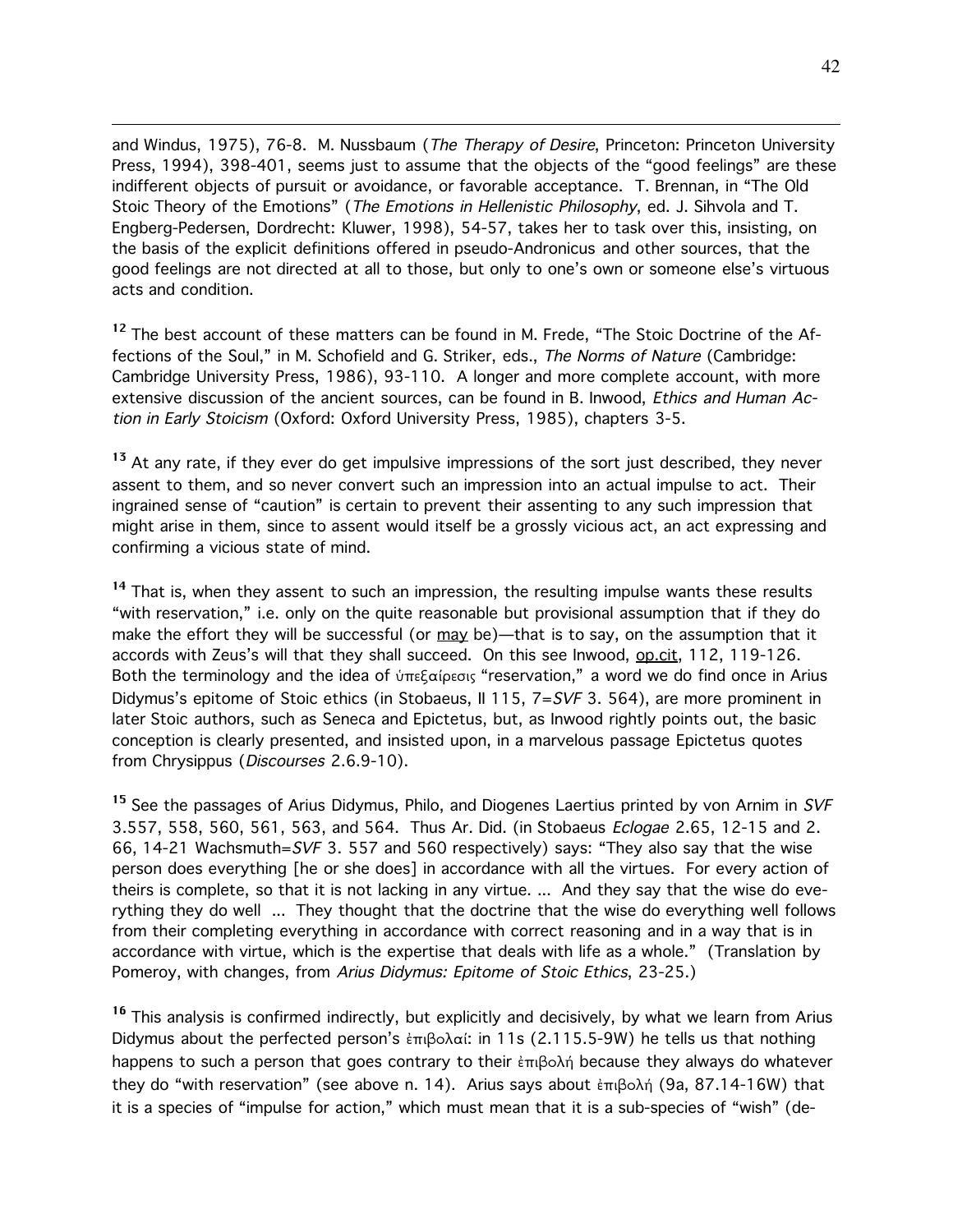spite the fact that it does not appear in either Diog. Laert.'s or pseudo-Andronicus's lists of sub-species of wish). He defines it there as an "impulse preceding an impulse," by contrast, among others, with an  $\epsilon$ yx $\epsilon$ ípnois, which is an "impulse towards something that is now in hand." So an  $\epsilon$ <sub>πιβο</sub>λή is a sort of preparatory impulse toward some action that is to be undertaken directly through a further impulse, as later circumstances suggest. But the "reservation" of the perfected person concerns not (of course) whether he will manage to do a virtuous action, but only whether he will achieve his particular objective in undertaking it: hence the  $\epsilon \pi \beta \circ \lambda \gamma$  that he does not act contrary to has to be an impulse directed toward that particular objective, viewed from in advance and before actually acting for it. Equally, when we are told, also in 11s, that ¶rvw (i.e. the good desire of the perfect person for relations of friendship with a morally gifted young person, not the gross and bad mere sexual excitation of the ordinary base person) is an  $\epsilon \pi \beta$ o $\delta \eta$  "for forming a friendship on account of the beauty displayed by young men in their prime," this special sort of wish is manifestly implied to be one directed at winning the young man over and engaging in specific acts of some sort with him—not at virtuous action simply as such.

 $\overline{a}$ 

<sup>17</sup> The price of not doing that would be to convert the action from a whole-hearted pursuit of the objective into something else—a shadow-game of trying to appear to be one pursuing that objective, of merely play-acting while waiting to see what eventuates. That is certainly not what Chrysippus had in mind for the virtuous agent to be doing. (In the preceding discussion of wishing I have had primarily in mind wishes concerned with an agent's own ordinary needs or objectives in their daily life: to have a good meal, to protect their property from damage, to accomplish daily tasks, to aid a friend, etc. These correspond to the objects of ordinary people's appetites. However, it is important not to forget that the wise also have wishes for other virtuous actions than their own, and for those actions' objectives. The analysis I have provided applies, with complications I have omitted to go into, to those wishes, too.)

<sup>18</sup> To be sure, there are plenty of other circumstances where the wise person will feel some caution: he will feel cautious when going into any situation where his virtue will be tested, for example one posing serious temptations for pleasure or profit of a sort that ordinary people succumb to. In such a case, his caution will be directed at the tempting object or situation, along the lines I have sketched. And, of course, those are not situations where the ordinary nonwise person would feel fear of the object at all. Still, especially prominent among the situations where the wise will feel caution toward external objects of avoidance are situations when ordinary, nonwise people feel fear in relation to the very same things.

<sup>19</sup> Thus, on this account, caution and wish differ from one another in the precise way in which they are contrasted respectively with fear and appetite. Where appetite is for something conceived of and felt as good, wish is for that thing simply as appropriate to go for, because a preferred indifferent. But where fear is of something regarded as bad, caution is of that thing not—in parallel—simply as something appropriate to avoid, because a dispreferred indifferent. One feels caution toward it, instead, specifically as something that, besides being appropriate to avoid, human beings naturally find themselves inclined to fear, i.e. to regard as bad. This is because the wise person's caution (like the fear of the nonwise) is toward the thing insofar as it is capable of harming him: and, given his understanding of what harm consists of, that can only be because of its tendency to bring him to regard it as harmful (bad). That, however, means that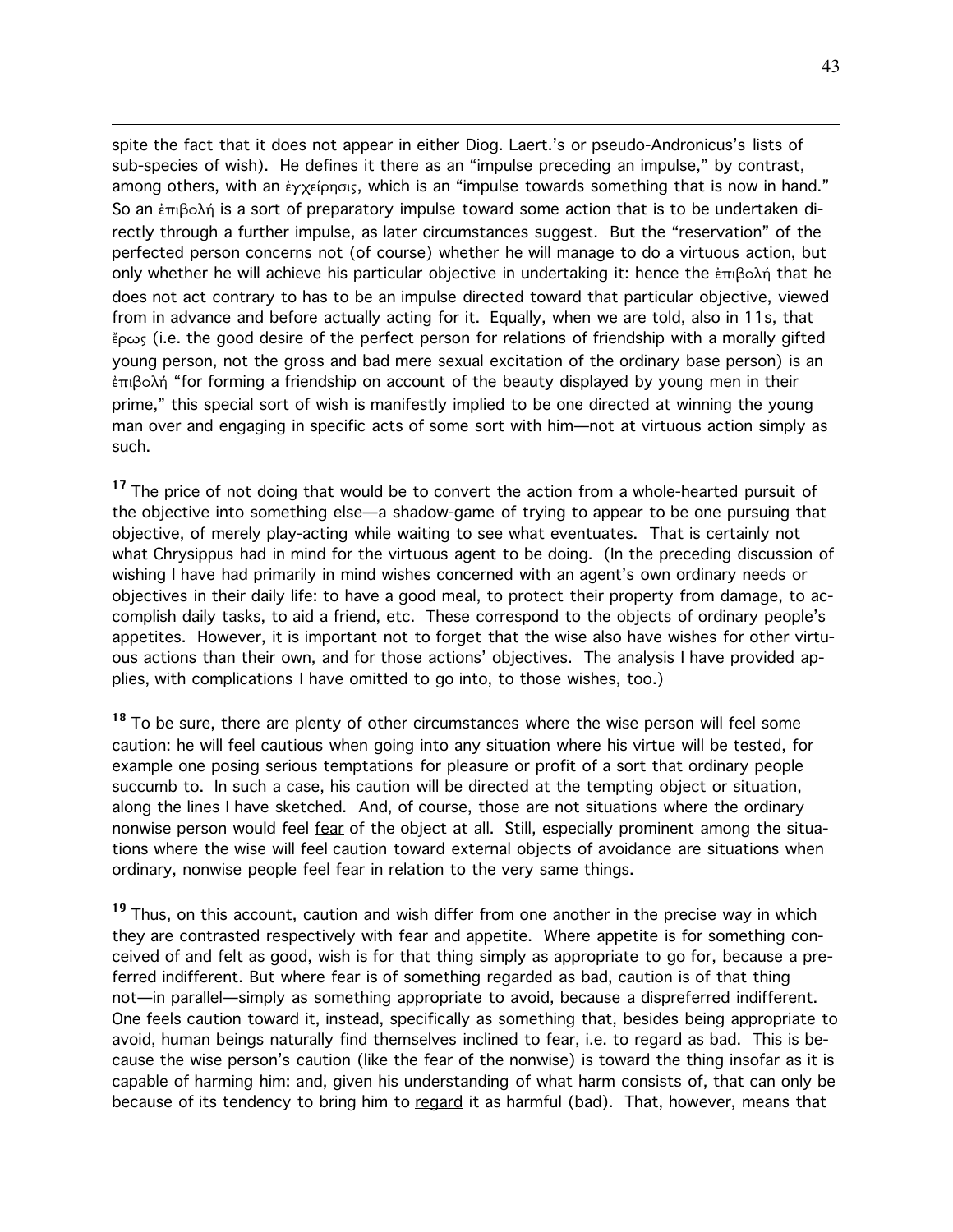when the wise feel caution toward something that a nonwise person fears, both of them are wary of it because of ways they think it might harm them. And so, after all, there is a close similarity in the respective relationships of fear and of caution to dangerous objects. Thus the wise person's caution, in these specific sorts of circumstances, does put them in touch with the passage of events in ways that do parallel quite closely the fears of the nonwise.

 $\overline{a}$ 

<sup>20</sup> Here one should bear in mind that the three "good feelings" are genera, under which are ranked potentially very many specific other feelings. Under wishing D.L. VII 116 lists four feelings, all of which are directed at persons, either exclusively or principally: "well-wishing" or "benevolence" (εὔνοια), "goodwill" or perhaps "friendly feeling" (εὐμένεια), "affection" (a welcoming feeling or attitude,  $\dot{\alpha}$   $\sigma \pi \alpha \sigma \mu \delta s$ ), and "love" ( $\dot{\alpha} \gamma \dot{\alpha} \pi \eta \sigma s$ ). There is no reason to suppose the Stoics limited the objects of these feelings to other wise people: the wise are said to love their children (VII 120), and there is no reason to suppose they will not also have affectionate attachments to many other people whom they come to know or simply grow up with on intimate terms (D.L. VII 120 says that, after the gods, they will revere or honor in second position their parents and siblings).

<sup>21</sup> See Cicero T.D. 4.13, and pseudo-Andronicus's definitions of the three sub-varieties he lists of "joy." (His definition of  $\chi\alpha\rho\alpha$  itself, as with the other two generic states, leaves out all reference to its objects:  $\chi \alpha \rho \dot{\alpha}$  is simply "well-reasoned" or "reasonable" "uplift," as "caution" and "wish" are respectively "well-reasoned" or "reasonable" "avoidance" or "rejection," and "desire." (These definitions coincide with those provided by Diogenes Laertius, VII 116.) These varieties are defined as: joy that befits the benefits one gets (NB: benefits only come from goods, and ultimately from virtue as the source of the benefit in question, according to Stoic theory: see Arius Didymus in Stobaeus 5d, and Sextus Empiricus Adversus Mathematicos 11.25-27), joy at the works of temperance, joy at the way everything goes on, or at there not being anything one needs to seek.

<sup>22</sup> On this see John M. Cooper, "Stoic Autonomy," Knowledge, Nature and the Good (Princeton: Princeton University Press, 2004, 204-244), esp. sects. III-V.

<sup>23</sup> These limitations on what we can know are in fact essential aspects of our human rationality. Zeus willed and keeps on willing these limitations, as part of the continued history of the thoughts that lie behind the material world and cause it and the events in it.

<sup>24</sup> I am excluding here cases where it was not really fully <u>obvious</u> to the wise person, with clear and strong reasons to back this up, what outcome to try for. In those cases, even if on balance it might be clear what one should try for, one would at the same time be somewhat uncertain about whether this really was the outcome supported by a wider consideration of reasons pro and con than one is in a position to command oneself. Accordingly, one would quite readily accept the occurrence, despite one's efforts, of one's dispreferred outcome. Consider, by contrast with the case of the children taken up in my text just below, the situation when one's aged parent is ill and one does all one can not only to succor them, but to help them recover. There, if one's efforts fail, one might surely not be surprised, and would readily accept the death as what the overall thought lying behind the world's events did require.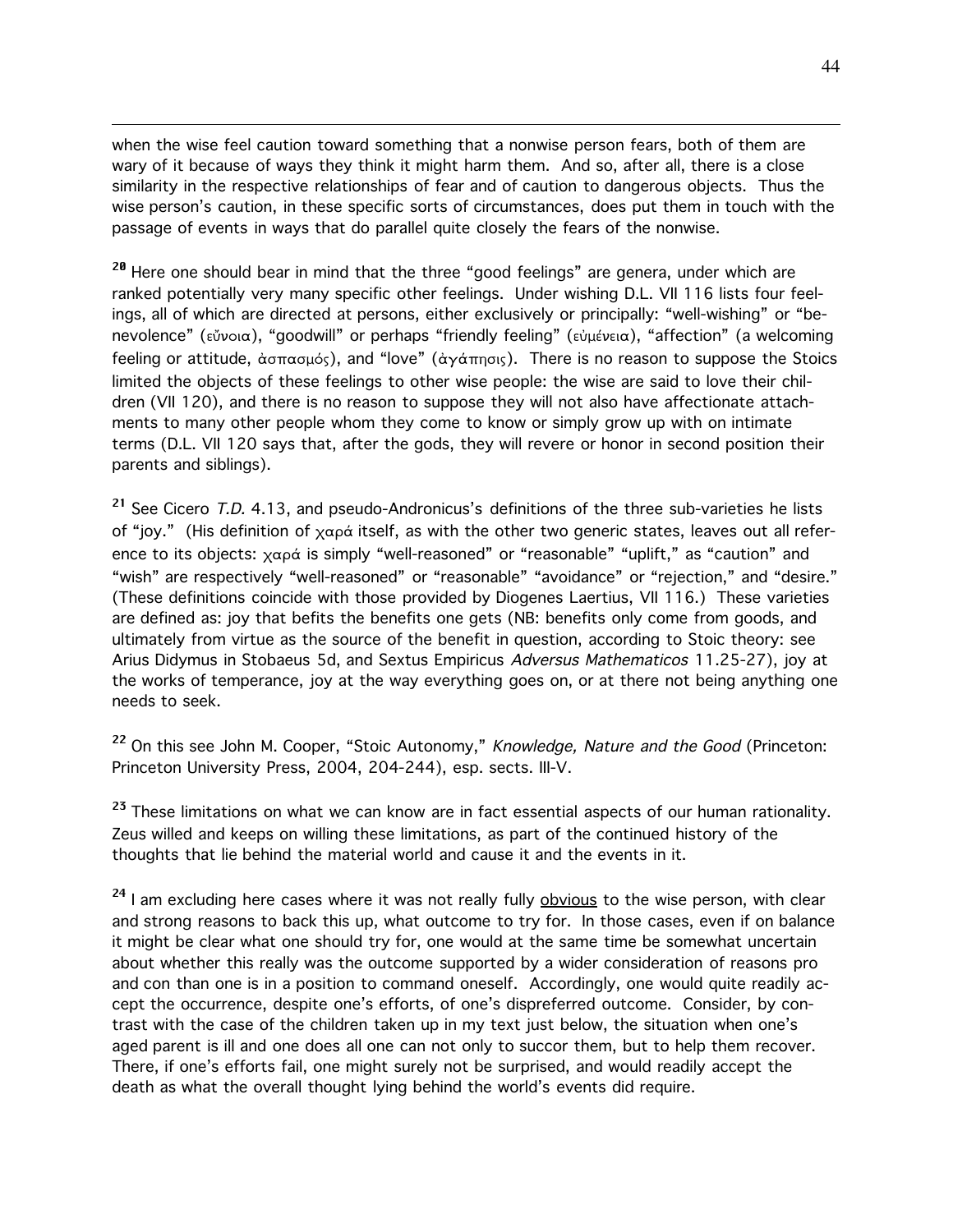<sup>25</sup> I noted above, n. 14, that all the assents of wise people are made "with reservation." Hence when they do wish for something or cautiously work to avoid something, they do so with the implicit rider, deo volente. But, as my argument in this paragraph and the next makes clear, even when one wants something only on the condition that god wills it, one may nonetheless be opting, and in a quite definite and decisive way, for one outcome as the one that reason declares one should do one's absolute best to promote. That is in fact the condition, extremely often, of the perfected person when he or she makes a decision: often, there is no hesitation or dubiety on their part in taking the specific action they do take, nor about the rational preferability of the outcome aimed at in it, over its opposite, or simply its non-occurrence. In those conditions, even if one silently, but very sincerely, adds "god willing" to what one decides to want, one is in a position, as I put it in the text, to hopefully expect that it will turn out that one was right, and that the preferred outcome will emerge as the one that the overall good itself requires, and Zeus'ss will brings about.

 $\overline{a}$ 

<sup>26</sup> Thus it would not detract in any way from the wise person's happiness—his or her "smooth flow of life." It is important to emphasize this, since it seems clear that the Stoics' reasons for not recognizing any fourth good feeling, parallel to the distress  $(\lambda\dot{\varphi}\pi\eta)$  of ordinary life, is that they did not envisage that there could be negative feelings rather like regret that would nonetheless not disturb in the least the smooth flow of one's life. Even with respect to recognizing other agents' rationally inexplicable moral failings, they seem to have thought, the wise could not be conceived as experiencing any negative response in their feelings without saddling them, unacceptably, with such a burden. I think this is a mistake. Not all negative feelings, whether about other people's moral failures or about one's own lack of success in achieving one's own morally well-supported preferred objectives, need to be or entail any sort of disturbance to one's equanimity. Chrysippus's failure to recognize this seems to me to show a lack of moral imagination.

 $^{2}$ 7. Similar reasoning applies to the wise people's reactions when they see how unreasonably and badly most people act. Often it really is clear what reason requires of us, and yet we constantly see people going badly wrong in their own feelings and actions. A wise person knows full well that, in such situations, all anyone needs to do is use their god-given power to reason out what is the appropriate thing to do, and then they will feel and act correctly; yet, they don't. The wise know that Zeus has created human beings with the natural capacity and natural self-fulfillment of being fully rational, independent collaborators in carrying out his own gloriously coherent, rational plan for the development of the world order over time. Yet again and again they fail to develop in accordance with the inherent norms of their human nature. Zeus sees to it that it is in them, each and every one, to live with fully developed rational powers, in such a way as to be virtuous and act virtuously with an unassailable constancy. Knowing all this, it seems to me entirely suitable for wise people to react to vicious people and vicious actions that come to their notice with a well-reasoned, moderate but real feeling of disappointment—a resigned one, because they know there is nothing they can do about it, that each person has the responsibility (that too was part of Zeus's plan) for their own moral condition, their own decisions, and their own actions. One could have hoped for something better. Moral feelings of this general sort do in fact occupy a significant place in the moral psychology presupposed by Epictetus's encouragements to his young pupils in the *Discourses*; on this see below, section VII. It seems to me that the Stoic insistence that nothing can ever happen in the lives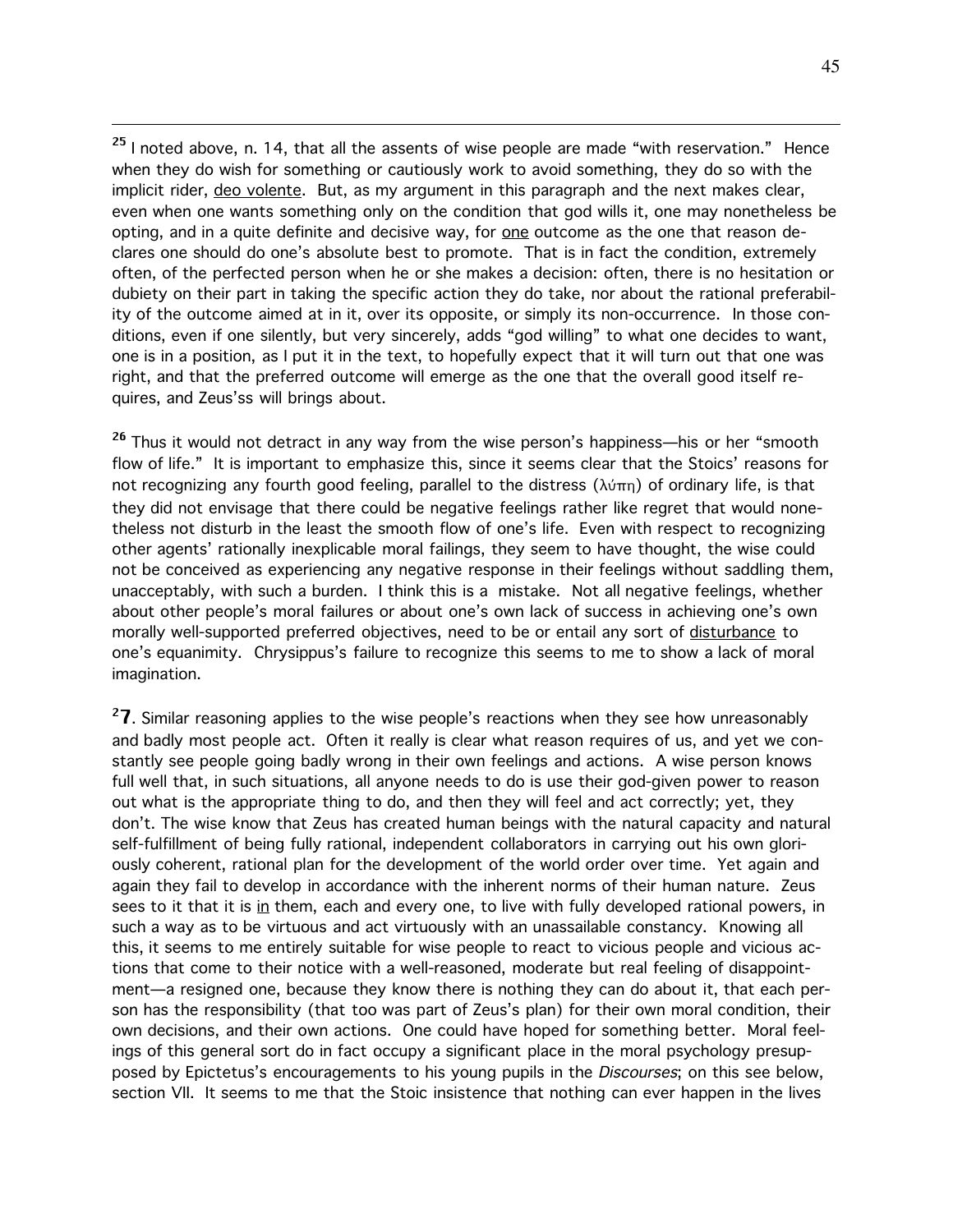of the wise that they will think merits such a feeling is overhasty, even facile. There is room, and I think serious need, within Stoic psychological theory for a fourth good feeling, a negative one of wistful regret when they witness really gross failures to act and feel reasonably—as well as for wistful regret in the cases of failure to achieve wished-for outcomes that I discuss in the main text.

<sup>28</sup> See for example Arius Didymus'ss account, Stobaeus vol 2. sects. 10-10a, pp. 88.7-90.6, where his basic definitions identify passionate emotion ( $\pi \dot{\alpha} \theta$ os) with "impulse which is excessive and disobedient to reason's choices" and "irrational movement of the soul contrary to nature." All impulses of the nonwise will meet both of these definitions, however mild-feeling and unimpassioned some of them might be in comparison with others. Any impulse of a vicious person, which all the nonwise are, will necessarily depend upon and reflect its disobedience to reason's choices and be a movement contrary to nature, simply in that it rests centrally upon the misevaluation, endemic in the nonwise, of preferred or dispreferred things as good or bad.

<sup>29</sup> So M. Graver seems to interpret him. See her commentary (*Cicero on the Emotions*, p. 91), where she paraphrases: "belief that some serious evil is present, that evil being of such a kind that it would be appropriate for him to be pained by it." That this is a mistake on Cicero's part seems to be shown by the roughly parallel passage of Arius Didymus in Stobaeus, *Eclogae* 10b, 90.7 ff.=SVF 3. 394 (we find almost the same language in pseudo-Andronicus, where he defines  $\lambda$ ú $\pi$ n, On Emotions ch. 1=SVF 3. 391). Arius Didymus, who omits all reference to belief in a "great" bad, does not, I think, mean to make the relative clause, "at which it is appropriate to get shrunk up," which modifies the bad, restrictive (implying that there are beliefs of the presence of bad where the person believes the bad is not such that getting shrunk up is appropriate), but simply an added (and highly relevant) characterization of the bads already referred to. (Graver, however, in citing this passage, translates him in the restrictive way—unjustifiably, in my opinion. On this see further below.)

<sup>30</sup> Translation M. Graver, with modifications.

 $\overline{a}$ 

<sup>31</sup> In fact, Galen gives us evidence that it definitely was not part of Chrysippus's understanding of the emotions that the goods or bads that the agent believes to be present or in the offing are thought by him or her to be great. Discussing Chrysippus's theory that certain predispositions of a person to experience given  $\pi\dot{\alpha}\theta$  count as "infirmities" of mind, he quotes Posidonius as supposing for the sake of argument that maybe Chrysippus had intended his account to restrict the relevant emotions to cases where something was thought of, not just as a good or a bad, but as a very great one—and as rejecting any such charitable construal (On the Doctrines of Hippocrates and Plato, IV 5. 24-27 (=SVF 3. 480)). This only makes sense if it was known not to be an explicit part of Chrysippus's actual account that magnitude matters. See also IV 7.3-5=SVF 3. 481, where Galen objects to Chrysippus's definitory account of distress as involving a "fresh opinion" and remarks that it would have been more in keeping with his view of it if he had said instead "an opinion of the presence of a great or intolerable or unbearable evil." This plainly implies that Chrysippus did not in fact so define it.

 $^{32}$  One of Chrysippus's basic, repeated characterizations of  $\pi$ á $\theta$ η, we hear, was that they are "excessive impulses" that "go beyond the due measure of nature" or "of reason," that is, the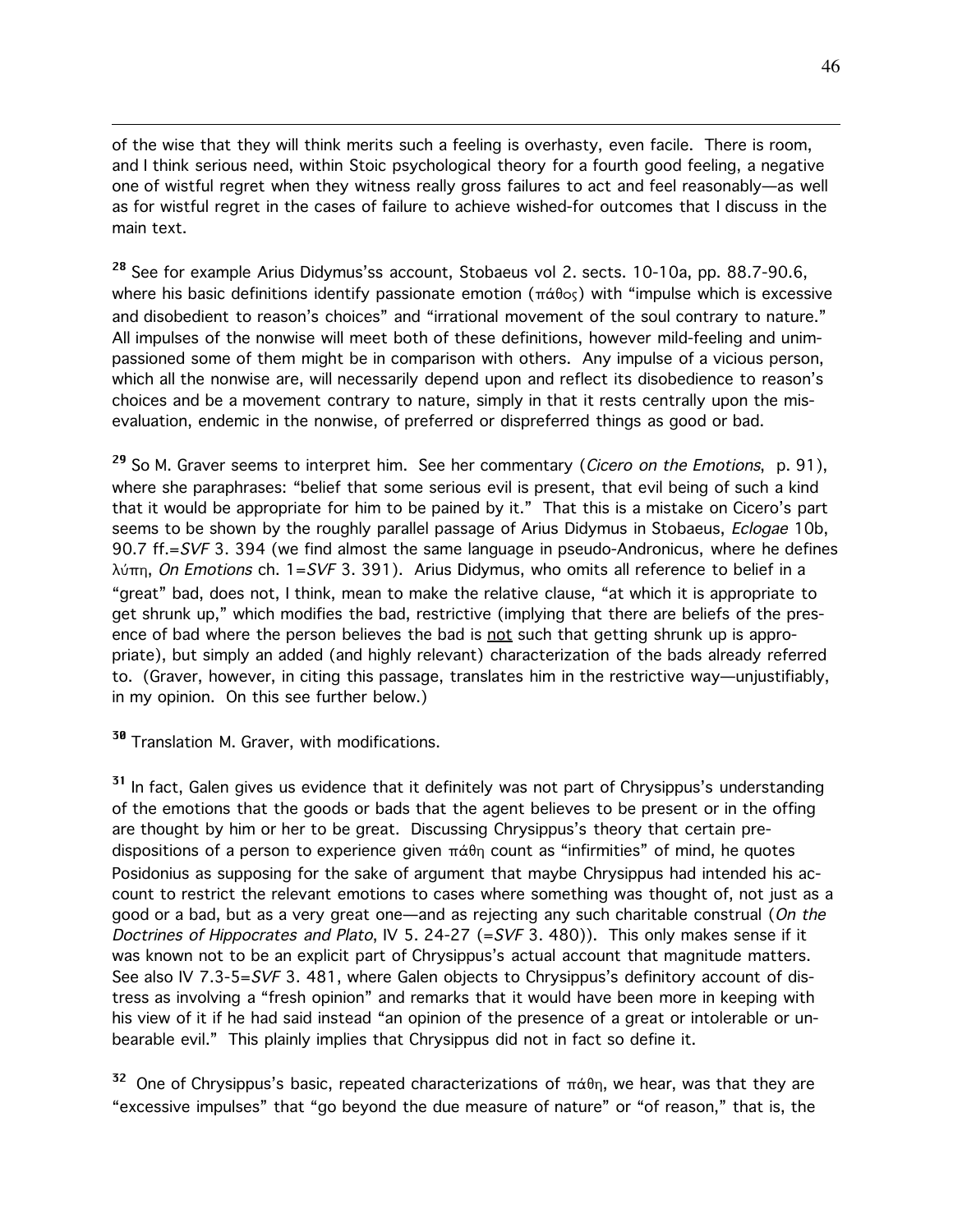measure "that is conformable to reason and goes only as far as reason judges to be right." I quote here from a passage that Galen professes to be quoting verbatim from Chrysippus's On Emotions (On the Doctrines of Hippocrates and Plato, IV 2. 14-18). Clement of Alexandria (in SVF 3. 377) seems to be paraphrasing such passages when he explicates a  $\pi \acute{\alpha} \theta$ os as "impulse that is excessive or stretches beyond the measures that accord with reason."

 $\overline{a}$ 

<sup>33</sup> In what follows I believe I am presenting essentially the same account as Inwood gives on pp. 174-175 of his book.

<sup>34</sup> Excluded from this division are any humans who have actually lost their minds (either permanently or only temporarily) and are not, strictly speaking, rational animals any more at all.

<sup>3</sup>5. Inwood helpfully refers here to Seneca's *Letter* 59, where Seneca laments in multifaceted ways the inconstant and wavering commitment that even the best of us can muster for selfimprovement. See esp. 59.4: "although an ignorant man [i.e., a nonwise, foolish person] may experience 'joy' if the cause is a morally good one, yet, since his emotion is not under control and will likely soon take another direction, I call it 'pleasure'; for it is set in motion by an opinion concerning a false good, uncontrolled and carried to excess" (tr. Gummere, modified).

<sup>36</sup> One might compare here what Chrysippus is reported to have said about the use of the term "good"—that he wouldn't make a fuss if someone wanted to count health a good (ps-Plutarch On Nobility ch. 17=SVF 3.148). Presumably that was meant simply as a concession to ordinary ways of speaking. No harm would be done, so long as one bore in mind the crucial distinction between the value of any such "good" and the value provided by, and only by, the perfection of a rational being as such, or virtue. See also On Stoic Self-contradictions  $1034b$  (=SVF 3.698).

<sup>37</sup> In antiquity the failure to understand the Stoic view is perhaps most pronounced in Plutarch's essay "How One Can Become Aware of One's Progress Toward Virtue" (ed. and tr. F.C. Babbitt, Cambridge: Harvard University Press, 1927; Loeb Classical Library, Plutarch's Moralia vol. 1).

<sup>38</sup> Plutarch, *On Common Notions, Against the Stoics* 1063a (the same view is cited also by Cicero, de Finibus 3. 48). See also Diogenes Laertius 7. 127, stating the doctrine, which this image of the drowning person illustrates, that there is no "intermediate" condition between virtue and vice, in which one would neither be virtuous nor vicious, either one. The doctrine, referred to just below in my main text, denying degrees of virtue, is stated by Diogenes Laertius immediately afterward in the same section of his text.

<sup>39</sup> It may be worthwhile noting that this category of persons, the ones "making progress," did already receive explicit notice by Zeno (see Plutarch, On How One May Know One is Making Progress Toward Virtue, 82f), and again by Chrysippus. The latter is quoted in Arius Didymus as having used what was later the usual term for such people,  $\pi\rho$ okÓ $\pi\tau$ ovtes, in a pair of passages that show very clearly that he had a well-developed view about the special condition of such persons, vis-à-vis both the wise and the grosser persons among the nonwise (Stobaeus 2. 103,  $22 = SVF$  3. 510). (One could add the probable reference to such progress, with the same verb, in a Chrysippus passage quoted by Plutarch, On Stoic Self-Contradictions 1043d.) Thus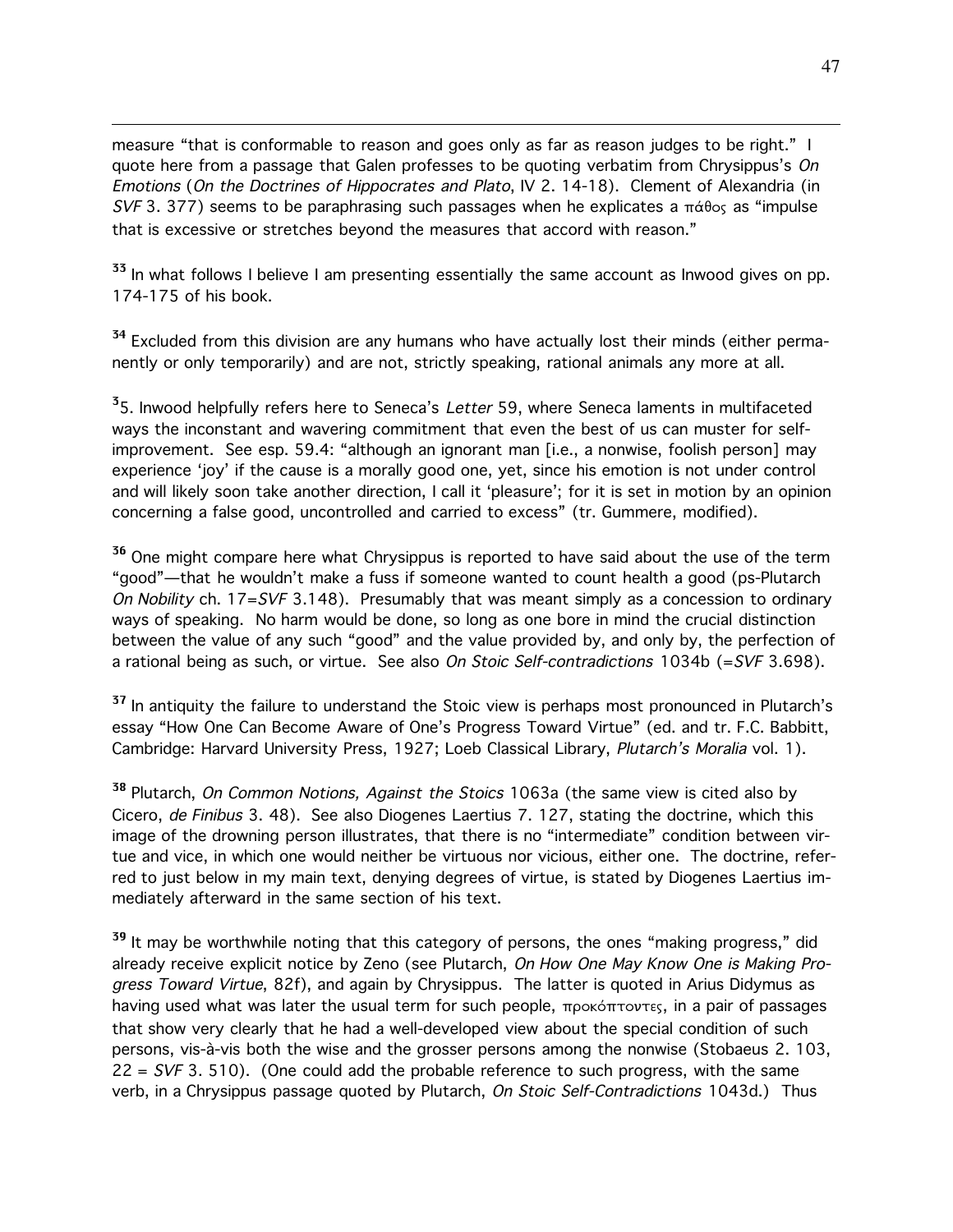there was from the beginning substantial theoretical attention to the special characteristics of the progressive's status. Lacking was attention to the specific moral sentiments a "progressing" person would feel.

 $\overline{a}$ 

<sup>40</sup> In fact, Posidonius is quoted and discussed by Galen in books IV and V of *On the Doctrines of* Hippocrates and Plato (4.5.26-28, 4.7.6, 5.6.28) in terms that make it seem quite unlikely that he did recognize in people making moral progress any analogue of the "caution" of the wise (and this in turn suggests that he did not develop any account at all of such "good feeling"-like impulses). Galen makes a big point of what he reports was a criticism of Chrysippus's account of the  $\pi\acute{\alpha}$  $\theta$ <sub>n</sub>, wherein Posidonius objected that if Chrysippus's intended view was that emotions were aroused only by what appeared as great goods or bads, then people making progress, who were quite aware of their own vice and knew it was something belonging to them that was in fact the greatest bad, ought to have been consumed with fear (and distress); but, he says, this does not happen. It seems Posidonius would not have been able to say that, or not without substantial qualification, if he recognized in such people some sort of caution-related shame or similar felt motivation aimed at avoiding vicious action and vice itself, to the extent possible, in the future.

<sup>41</sup> We know nothing substantial about the contents of any independent philosophical theorizing Epictetus might have done in his classes, though evidence he provides himself makes it seem likely that his formal teaching consisted of reading with his students and commenting upon treatises of Chrysippus, Zeno, and other "classical" Stoics (as well, it seems, as teaching them Stoic logic). On logic, see 1.26.1, 1.26.13, 2.17.27. On reading and expounding "classic" texts, see 2.1.30, 2.16.20, 2.16.34, 2.14.1, 2.21.10 ff., 3.21.6-7, 3.23.10-11 and 16. (In some of these places Epictetus does not so much refer to or describe his own teaching as discuss the teaching a pupil is being imagined prematurely to aspire to, in imitation of himself and other teachers of philosophy.)

<sup>42</sup> αἰδὼς μὲν οὖν ἐστιν εὐλάβεια ὀρθοῦ ψόγου, pseudo-Andronicus in *SVF* 3. 432 (Diog. Laertius, 7. 116, names αίδώς as a subvariety of caution, but does not offer a definition). (The definition of afid≈w given in Nemesius, De natura hominis ch. 21, in SVF 3. 416, which makes it a subvariety of fear, and so a  $\pi\acute{\alpha}$ θos instead, is not Stoic. Though there are many elements apparently drawn from Stoic definitions, as we know them for example from pseudo-Andronicus, in this part of Nemesius's treatise, his discussion of the  $\pi \dot{\alpha} \theta$  takes its start (ch. 17) from the explicit recognition of a non-rational part of the soul, the "appetitive," in which, as he says, pleasure and pain (distress) arise—a Peripatetic, not Stoic, assumption. On Peripatetic assumptions, there is no difference of fundamental psychological status between a kind of fear and a kind of caution. See M. Morani, ed., Nemesii Emeseni De natura hominis, Leipzig: Teubner, 1987, at pp. 75-82.)

 $^{43}$  Similar is *Manual* ch. 6. Note that the term for "elated" here, ἐπαρθήση, is a form of the same verb from which the noun derives that the standard definition of "joy" employs: joy is  $\epsilon \check{v} \lambda \circ \gamma \circ \zeta$  $\epsilon$ παρσις, reasonable or well-reasoned uplift or elation.

This and all subsequent translations of Epictetus are based, but with alterations, on W.A. Oldfather, Epictetus, two vols., Loeb Classical Library, Cambridge: Harvard University Press, 1925, 1928.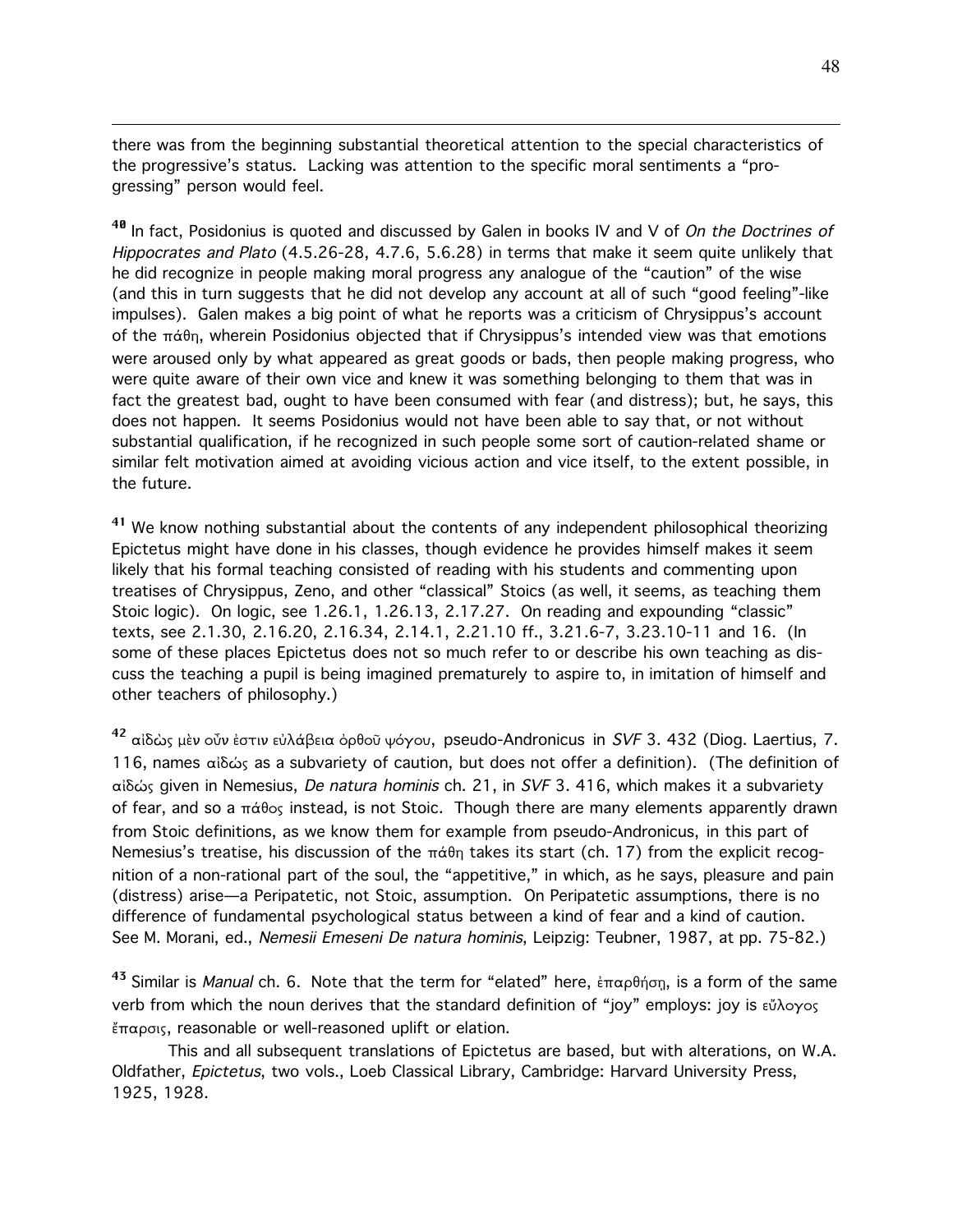<sup>44</sup> Epictetus's focus here and throughout is on evoking sentiments of moral self-encouragement and self-reproach, but of course the line of thought in this passage would equally support feeings of shame (for humanity, so to speak) when witnessing the grosser forms of vice in another person, and pride, leading to a feeling of emulation, when witnessing virtuous-seeming actions of other fellow-progressives. So the general class of moral sentiments presupposed in Epictetus's appeals in his moralizing addresses to his pupils would naturally include feelings akin to the joy in other wise persons' virtuous acts and the resigned disappointment in vicious people's vice that I took note of in sect. V above.

<sup>45</sup> Besides the passages cited below, see 1.28.19-21, 2.1.11, 2.4.1-5, 3.7.27-28.

 $\overline{a}$ 

46 A recent article, by Rachana Kamtekar, on "Afid≈w in Epictetus" (Classical Philology 93 (1998), 136-160, draws special attention to the role of shame in moral development, as Epictetus seems to conceive that, and discusses many of the passages I refer to.

<sup>47</sup> F. H. Sandbach, quoting *Disc*. 2.8.11-14, provides a clear, and so far as it goes, admirable and, above all, balanced account of this pairing (The Stoics, 167-8).

<sup>48</sup> As the passages already quoted show, Epictetus has a rich and varied repertoire of terms to draw upon when he wants to speak of our natural moral attributes, or what a person loses when he turns toward external objects and treats them as of fundamental concern in life. But almost always αίδώς (or τὸ αίδῆμον) and πίστις (or τὸ πιστόν) are the first (or last) listed, and so given special prominence. Sometimes to these states of feeling (as I am taking them both to be) he adds full virtues (justice, temperance, gratefulness, occasionally courage or piety), as he is entitled to do, since on his Stoic principles it is natural to human beings to develop the virtues (even if almost no actual person does develop to the point of actually possessing them): see Discourses 1.16.8, 1.28.23, 2.4.3, 2.22.29-30, 3.7.36, 3.14.13, 4.1.106, 4.2.8, 4.9.17; fragment 28b (from Marcus Aurelius 4.49.2-6). Sometimes he will refer to only one of these two most-emphasized conditions (depending upon special features of the context). But usually they are both mentioned, whatever else is or isn't added for better measure. See (for both together), besides the passages quoted in the text above, Discourses 1.4.19 and 20, 1.28.21, 1.28.23, 2.2.4, 2.4.3, 2.10.29, 2.22.20 and 29-30, 3.3.9, 3.7.36, 3.13.4, 3.14.13, 3.17.3, 3.23.18, 4.1.162, 4.3.7, 4.9.17, 4.13.13-20; Manual 24.3-6.

<sup>49</sup> As one would expect, Epictetus's references to trust and the trustworthiness naturally found in human beings frequently come in contexts where he is thinking of them as grounding trustworthiness specifically in relation to other people's interests and rights, or faithfulness in upholding undertakings of one sort or another to other people: see, e.g., 1.28.19-28, 2.4.1-7, 2.9.11-12, 2.10.22-23, 3.13.3, 3.20.5, 4.1.126, 4.1.159-161, 4.9.17, 4.13.10-24. In most of these passages, trustworthiness is linked with the possession of a sense of shame, but the latter seems to be thought of primarily as what grounds other behaviors, in distinct other areas of life (more private ones). But other passages strongly suggest the broader and more private application I describe in the text here, a person's reliability in keeping free from overvaluing external objects or objectives quite generally (a reliability that, of course, would show itself also in the other sort of trustworthiness). Thus see 1.4.19 (where being "trustworthy" is explained in